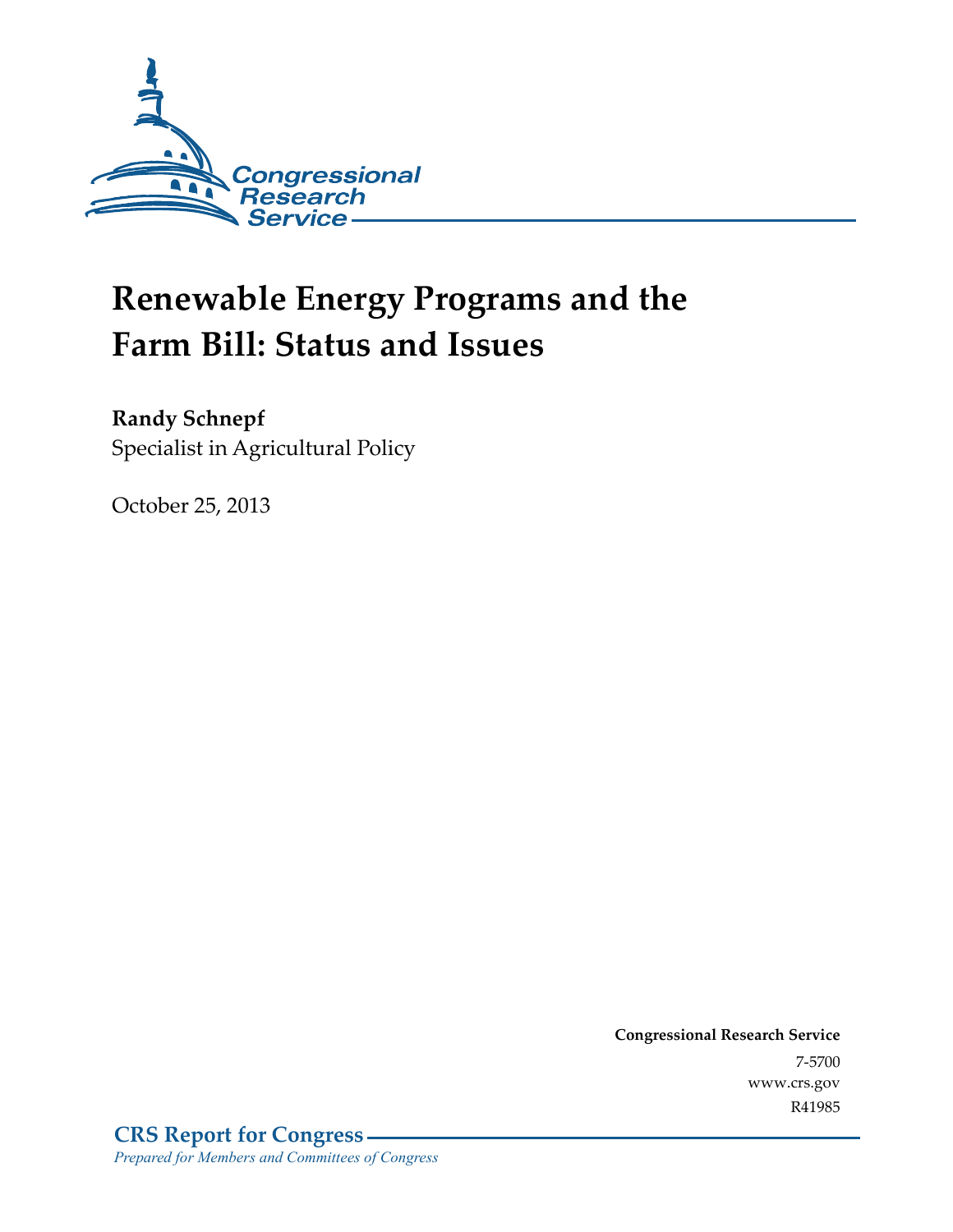# **Summary**

Title IX, the energy title of the 2008 farm bill (P.L. 110-240), contains the bioenergy programs administered by the U.S. Department of Agriculture (USDA). USDA renewable energy programs have incentivized research, development, and adoption of renewable energy projects, including solar, wind, and anaerobic digesters. However, the primary focus of USDA renewable energy programs has been to promote U.S. biofuels production and use—including corn starch-based ethanol, cellulosic ethanol, and soybean-based biodiesel.

Cornstarch-based ethanol dominates the U.S. biofuels industry. The 2008 farm bill attempted to refocus U.S. biofuels policy initiatives in favor of non-corn feedstocks, especially the development of the cellulosic biofuels industry. The most critical programs to this end are the Bioenergy Program for Advanced Biofuels, which pays producers for production of eligible advanced biofuels; the Biorefinery Assistance Program, which assists in the development of new and emerging technologies for advanced biofuels; the Biomass Crop Assistance Program (BCAP), which assists farmers in developing nontraditional crops for use as feedstocks for the eventual production of cellulosic ethanol or other second-generation biofuels; and the Renewable Energy for America Program (REAP), which has funded a variety of biofuels-related projects including the installation of blender pumps to help circumvent the emerging blend wall that could potentially circumscribe domestic ethanol consumption near current levels of about 13 billion gallons.

The 2008 farm bill authorized slightly over \$1 billion in mandatory funding for energy programs for FY2008 through FY2012, while discretionary funding in the 2008 farm bill totaled \$1.7 billion. However, actual discretionary appropriations to Title IX energy programs have been substantially below authorized levels through FY2012.

All of the major Title IX bioenergy programs expired at the end of FY2012 and lacked baseline funding going forward. The American Taxpayer Relief Act of 2012 (ATRA; P.L. 112-240) extends the 2008 farm bill through FY2013. However, all major bioenergy provisions of Title IX—with the exception of the Feedstock Flexibility Program for Bioenergy Producers—have no new mandatory funding in FY2013 under the ATRA farm bill extension. If policymakers want to continue these programs under either the 2008 farm bill extension or in the next farm bill, they will need to pay for the program with offsets.

In the  $113<sup>th</sup>$  Congress, both the Senate-passed (S. 954) and House-passed (H.R. 2642) bills would extend most of the renewable energy provisions of Title IX, with the exception of the Rural Energy Self-Sufficiency Initiative, the Forest Biomass for Energy Program, the Biofuels Infrastructure Study, and the Renewable Fertilizer Study, which are either omitted or explicitly repealed by both bills. In addition, S. 954 omits the Repowering Assistance Program, while H.R. 2642 adds a new reporting requirement on energy use and efficiency at USDA facilities. Otherwise, the primary difference between the House and Senate bills is in the source of funding. Over their five-year reauthorization period (FY2014-FY2018), the Senate bill contains a total of \$900 million in new mandatory funding and authorizes \$1.140 billion in appropriations for the various Title IX programs. In contrast, H.R. 2642 contains no mandatory funding for Title IX programs, while authorizing \$1.405 billion over the five years, subject to annual appropriations. In addition, the House bill eliminates all support for the collection, harvest, storage, and transportation (CHST) component of BCAP, severely limiting its potential effectiveness as an incentive to produce cellulosic feedstocks.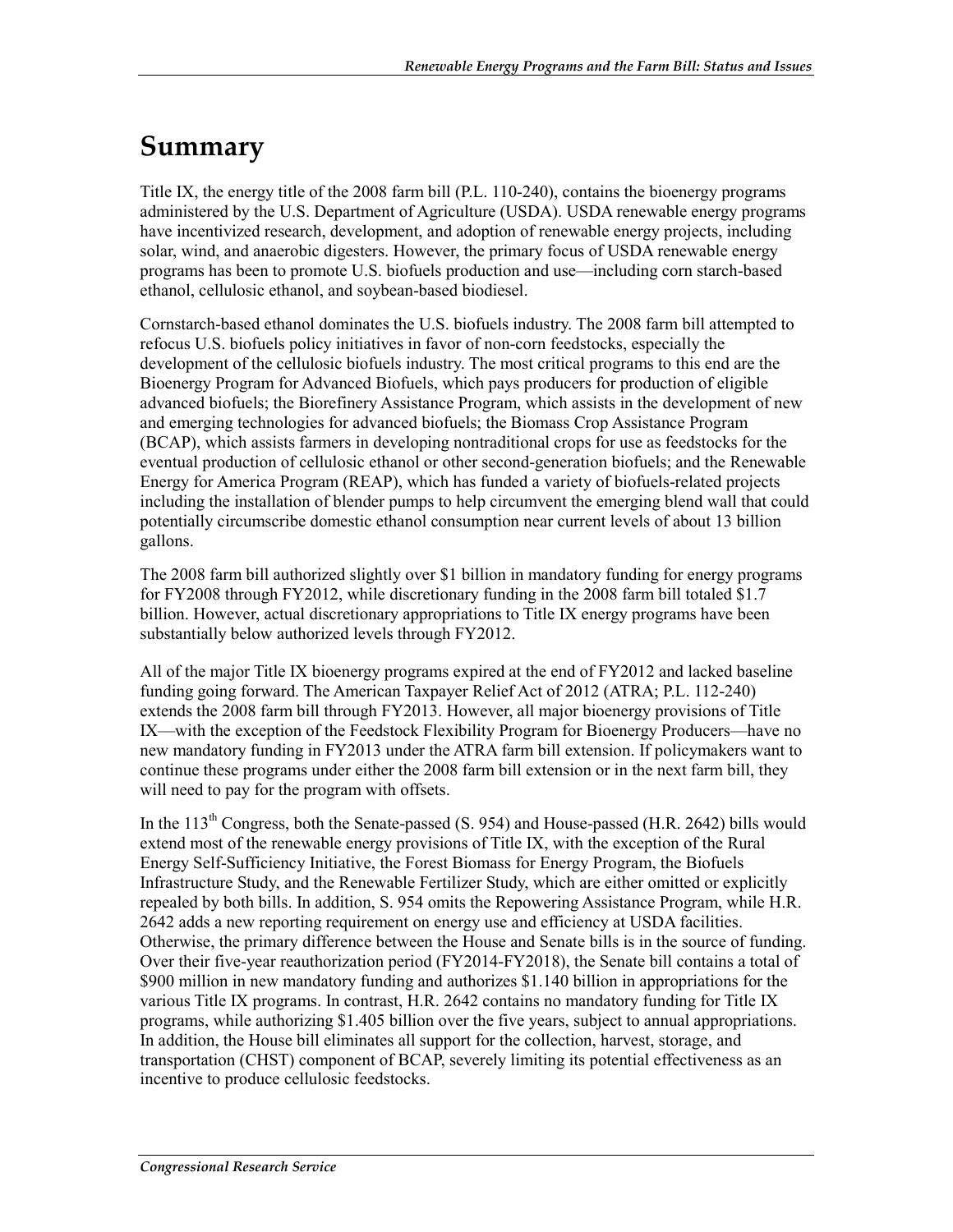# **Contents**

| Section 9010: Feedstock Flexibility Program (FFP) for Bioenergy Producers 20 |  |
|------------------------------------------------------------------------------|--|
|                                                                              |  |
|                                                                              |  |
|                                                                              |  |
|                                                                              |  |
|                                                                              |  |
| Title VII—Energy-Related Agricultural Research and Extension Provisions 25   |  |
|                                                                              |  |
|                                                                              |  |
|                                                                              |  |
|                                                                              |  |
|                                                                              |  |
|                                                                              |  |
|                                                                              |  |
|                                                                              |  |
|                                                                              |  |
| Section 15334: Limitations on Duty Drawback on Certain Imported Ethanol  28  |  |
|                                                                              |  |
|                                                                              |  |
|                                                                              |  |
|                                                                              |  |
|                                                                              |  |
|                                                                              |  |
|                                                                              |  |
|                                                                              |  |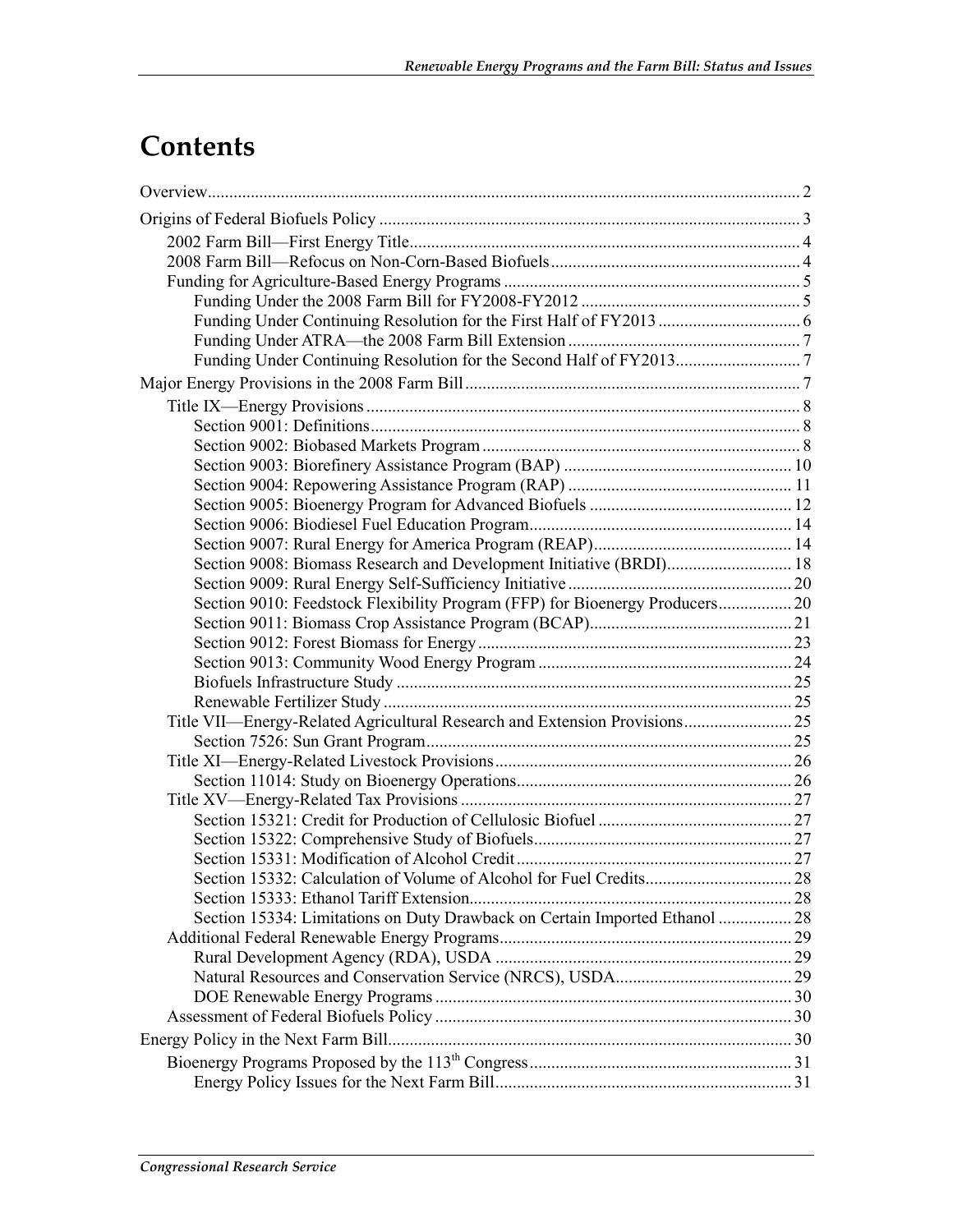# **Tables**

| Table 1. 2008 Farm Bill Authorized Funding for Energy Provisions, FY2008-FY2013 34  |  |
|-------------------------------------------------------------------------------------|--|
| Table 2. 2008 Farm Bill Energy Provision Funding: Authorized and Available, FY2010- |  |
|                                                                                     |  |

# **Appendixes**

|--|--|--|--|

# **Contacts**

|--|--|--|--|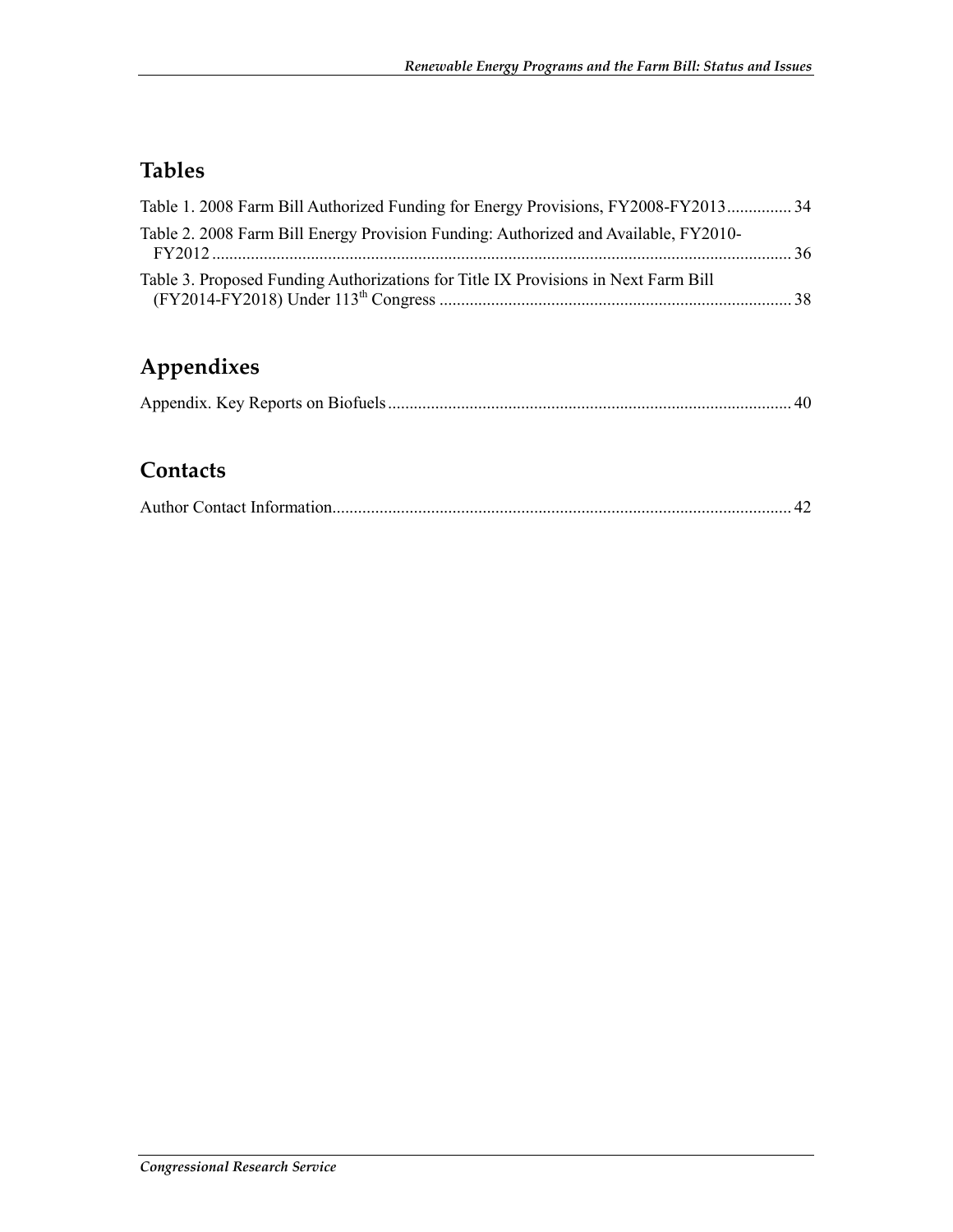| <b>ARRA</b>  | American Recovery and Reinvestment Act of 2009 (P.L. 111-5) |
|--------------|-------------------------------------------------------------|
| <b>ATRA</b>  | American Taxpayer Relief Act of 2012 (P.L. 112-240)         |
| <b>BAP</b>   | Biorefinery Assistance Program                              |
| <b>BCAP</b>  | Biomass Crop Assistance Program                             |
| <b>BRDB</b>  | Biomass Research and Development Board                      |
| <b>BRDI</b>  | Biomass Research and Development Initiative                 |
| CCC          | <b>Commodity Credit Corporation</b>                         |
| <b>CHST</b>  | Collection, Harvest, Storage, and Transportation            |
| <b>DOE</b>   | U.S. Department of Energy                                   |
| <b>DOT</b>   | U.S. Department of Transportation                           |
| EEL          | <b>Energy Efficiency Improvement</b>                        |
| <b>EERE</b>  | Office of Energy Efficiency & Renewable Energy, DOE         |
| <b>EISA</b>  | Energy Independence and Security Act of 2007 (P.L. 110-140) |
| <b>EPA</b>   | U.S. Environmental Protection Agency                        |
| <b>FFP</b>   | Flexible Feedstock Program                                  |
| <b>FR</b>    | Federal Register                                            |
| <b>NIFA</b>  | National Institute of Food and Agriculture                  |
| <b>NOCP</b>  | Notice of Contract Proposal                                 |
| <b>NOFA</b>  | Notice of Funds Available                                   |
| <b>NOSA</b>  | Notice of Solicitation of Applications                      |
| <b>OCE</b>   | Office of the Chief Economist, USDA                         |
| <b>OEPNU</b> | Office of Energy Policy and New Uses, OCE, USDA             |
| <b>RAP</b>   | Repowering Assistance Program                               |
| <b>RBCS</b>  | Rural Business and Cooperative Service, RDA, USDA           |
| <b>RDA</b>   | Rural Development Agency, USDA                              |
| <b>REAP</b>  | Rural Energy for America Program                            |
| <b>REDA</b>  | Renewable Energy Development Assistance                     |
| <b>RES</b>   | Renewable Energy Systems                                    |
| <b>RFS</b>   | Renewable Fuel Standard                                     |
| <b>USDA</b>  | U.S. Department of Agriculture                              |
| <b>VEETC</b> | Volumetric Ethanol Excise Tax Credit                        |

#### **Table of Acronyms**

l,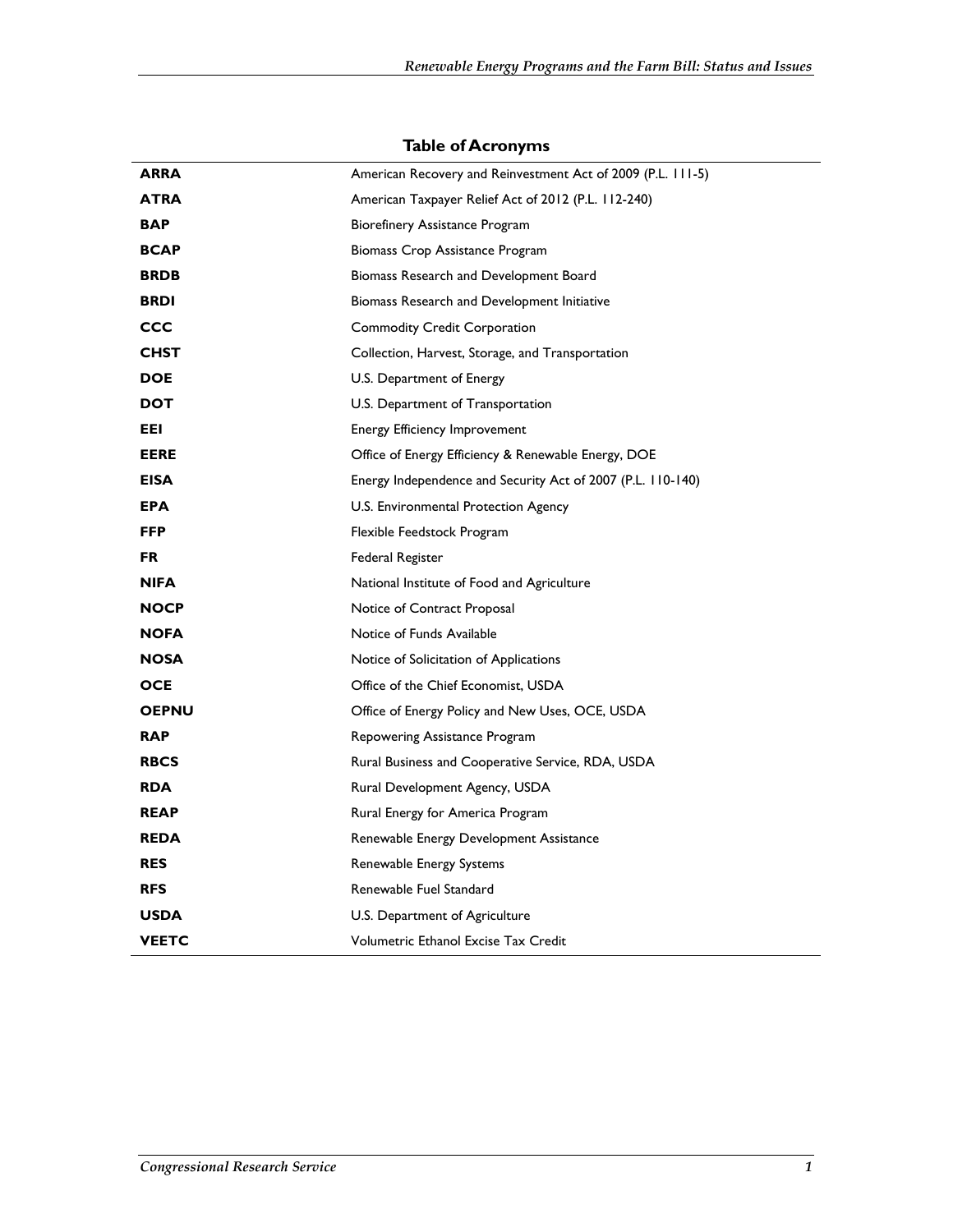# **Overview**

Agriculture-based renewable energy can take several forms, including biofuels such as cornbased ethanol or soy-based biodiesel, wind-driven turbines located on farmland or in rural areas, anaerobic digesters that convert animal waste into methane and electric power, or biomass harvested for burning as a processing fuel or to generate heat as part of an industrial activity.

Since the late 1970s, U.S. policymakers at both the federal and state levels have adopted a variety of incentives, regulations, and programs to encourage the production and use of agriculture-based renewable energy (mostly biofuels).<sup>1</sup> In particular, the two most widely used biofuels—ethanol produced primarily from corn starch and biodiesel produced primarily from soybean oil—have received significant federal support in the form of tax incentives, loans and grants, and regulatory programs.<sup>2</sup> By early 2008, just prior to the 2008 farm bill (the Food, Conservation, and Energy Act of 2008; P.L. 110-246), total direct federal biofuels subsidies were estimated at nearly \$5.5 billion per year.<sup>3</sup> By 2010, federal biofuels subsidies surpassed \$7 billion. Motivations cited for these legislative initiatives included energy security concerns, reduction of greenhouse gas emissions, and raising domestic demand for U.S.-produced farm products.

This report focuses both on those policies contained in the 2008 farm bill—and as extended by §701 of the American Taxpayer Relief Act of 2012 (ATRA; P.L. 112-240)—that support agriculture-based renewable energy, especially biofuels, and on the outlook for bioenergy programs in the next farm bill. The introductory sections of this report briefly describe how USDA bioenergy policies evolved and how they fit into the larger context of U.S. biofuels policy. Then, each of the bioenergy provisions of the 2008 farm bill are defined in terms of their function, goals, administration, funding, and implementation status. Finally, a section reviews the outlook for bioenergy programs in the next farm bill, as well as the major emerging issues related to U.S. Department of Agriculture (USDA) energy programs.

Two tables at the end of this report present data on 2008 farm bill energy provision funding—the budgetary authority (**Table 1**), and the funding authority with the actual funding available for FY2008 through FY2012 (**Table 2**). A third table (**Table 3**) presents proposed bioenergy program funding for FY2014-FY2018 under farm bill legislation of the  $113<sup>th</sup>$  Congress—the Senate-passed S. 954 and the House-passed H.R. 2642.

CRS side-by-side comparison of energy-related provisions are available for:

- farm bill legislation of the  $113<sup>th</sup>$  Congress with current law, in CRS Report R43076, *The 2013 Farm Bill: A Comparison of the Senate-Passed (S. 954) and House-Passed (H.R. 2642, H.R. 3102) Bills with Current Law*;
- the 2008 farm bill with those of the 2002 farm bill (the Farm Security and Rural Investment Act of 2002; P.L. 107-171), in CRS Report RL34130, *Renewable Energy Programs in the 2008 Farm Bill*; and

<sup>1</sup> <sup>1</sup> For a list of federal incentives in support of biofuels production, see CRS Report R42566, Alternative Fuel and *Advanced Vehicle Technology Incentives: A Summary of Federal Programs*.

<sup>2</sup> See CRS Report R41282, *Agriculture-Based Biofuels: Overview and Emerging Issues*.

<sup>&</sup>lt;sup>3</sup> CRS estimates based on ethanol production data, tax incentives, and congressional appropriations. These estimates do not account for the implicit subsidy inherent in biofuels import tariffs.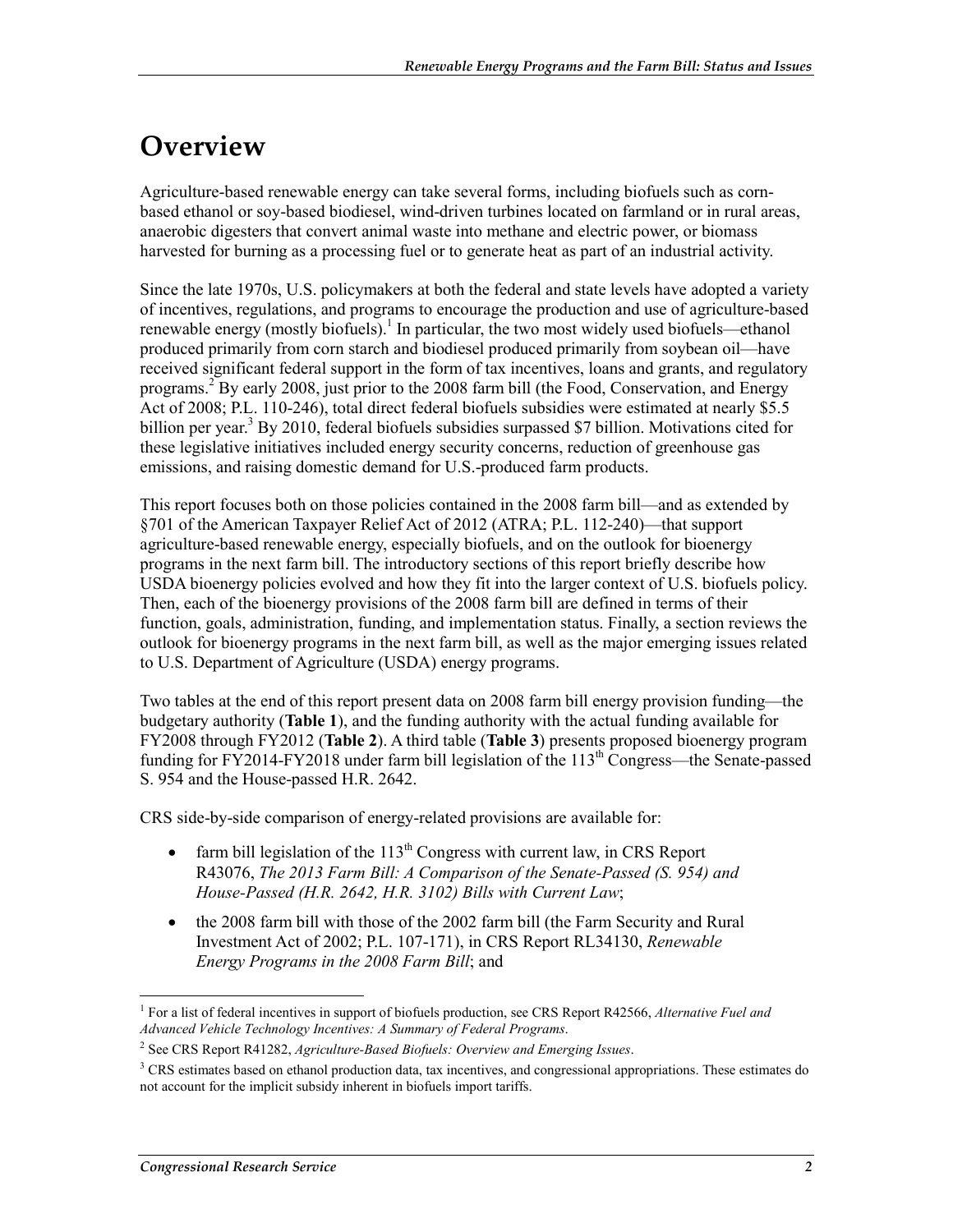• the 2008 farm bill with those of the 2007 energy bill (the Energy Independence and Security Act of 2007, P.L. 110-140), in CRS Report RL34239, *Biofuels Provisions in the 2007 Energy Bill and the 2008 Farm Bill: A Side-by-Side Comparison*.

# **Origins of Federal Biofuels Policy**

Renewable energy production plays a key role not just in agricultural policy, but also in energy, tax, and environmental policy. As a result, many of the federal programs that support renewable energy production in general, and agriculture-based energy production in particular, are outside the purview of USDA and have origins outside of omnibus farm bill legislation. For example, the three principal federal biofuels policies of the past decade were all established outside of farm bills as follows.

- The Renewable Fuel Standard (RFS) mandates an increasing volume of biofuels use and has its origins in the Energy Policy Act of 2005 (P.L. 109-58). The RFS was expanded in the Energy Independence and Security Act of 2007 (EISA; P.L. 110-140) and divided into four distinct, but nested categories—biodiesel, cellulosic, advanced, and total—each with its own mandated volume.<sup>4</sup>
- The volumetric ethanol excise tax credit (VEETC), originally established in the American Jobs Creation Act of 2004 (P.L. 108-357), provided a tax credit that varied in value over the years, but was last at \$0.45 per gallon of pure ethanol blended with gasoline when it expired on December 31, 2011.<sup>5</sup>
- The ethanol import tariff (a most-favored-nation duty of \$0.54 per gallon) was intended to offset the blending tax credit and was originally established by the Omnibus Reconciliation Act of 1980 (P.L. 96-499). The ethanol import tariff also expired on December 31, 2011.<sup>6</sup>

In addition to the RFS, VEETC, and import tariff, several other tax credits that originated outside of farm bills were available for biodiesel production as well as for small producers (less than 60 million gallons per year per plant) of ethanol and biodiesel.<sup>7</sup> A substantial number of federal programs also support renewable energy sources other than biofuels.<sup>8</sup> In addition to federal programs, many states offer additional support to biofuels producers, blenders, and consumers.<sup>9</sup>

An awareness of the non-USDA federal programs is important for appreciating the role envisioned for the energy title of the 2008 farm bill, which is designed to provide incentives for

<sup>&</sup>lt;u>.</u> 4 See CRS Report R40155, *Renewable Fuel Standard (RFS): Overview and Issues*.

<sup>5</sup> For more information, see CRS Report R41282, *Agriculture-Based Biofuels: Overview and Emerging Issues*.

<sup>6</sup> For the origins and history of the import duty, see CRS Report R42566, *Alternative Fuel and Advanced Vehicle Technology Incentives: A Summary of Federal Programs*; for a discussion of exemptions from the import duty, see CRS Report RS21930, *Ethanol Imports and the Caribbean Basin Initiative (CBI)*.

 $<sup>7</sup>$  Most of these tax credits have expired, with the exception of the biodiesel and cellulosic biofuels tax credits. See CRS</sup> Report R42566, *Alternative Fuel and Advanced Vehicle Technology Incentives: A Summary of Federal Programs*.

<sup>&</sup>lt;sup>8</sup> For a complete listing of federal programs that support all types of renewable energy, see CRS Report R40913, *Renewable Energy and Energy Efficiency Incentives: A Summary of Federal Programs*.

<sup>&</sup>lt;sup>9</sup> For information on state programs, see "Database of State Incentives for Renewables & Efficiency (DSIRE)," at http://www.dsireusa.org/index.cfm.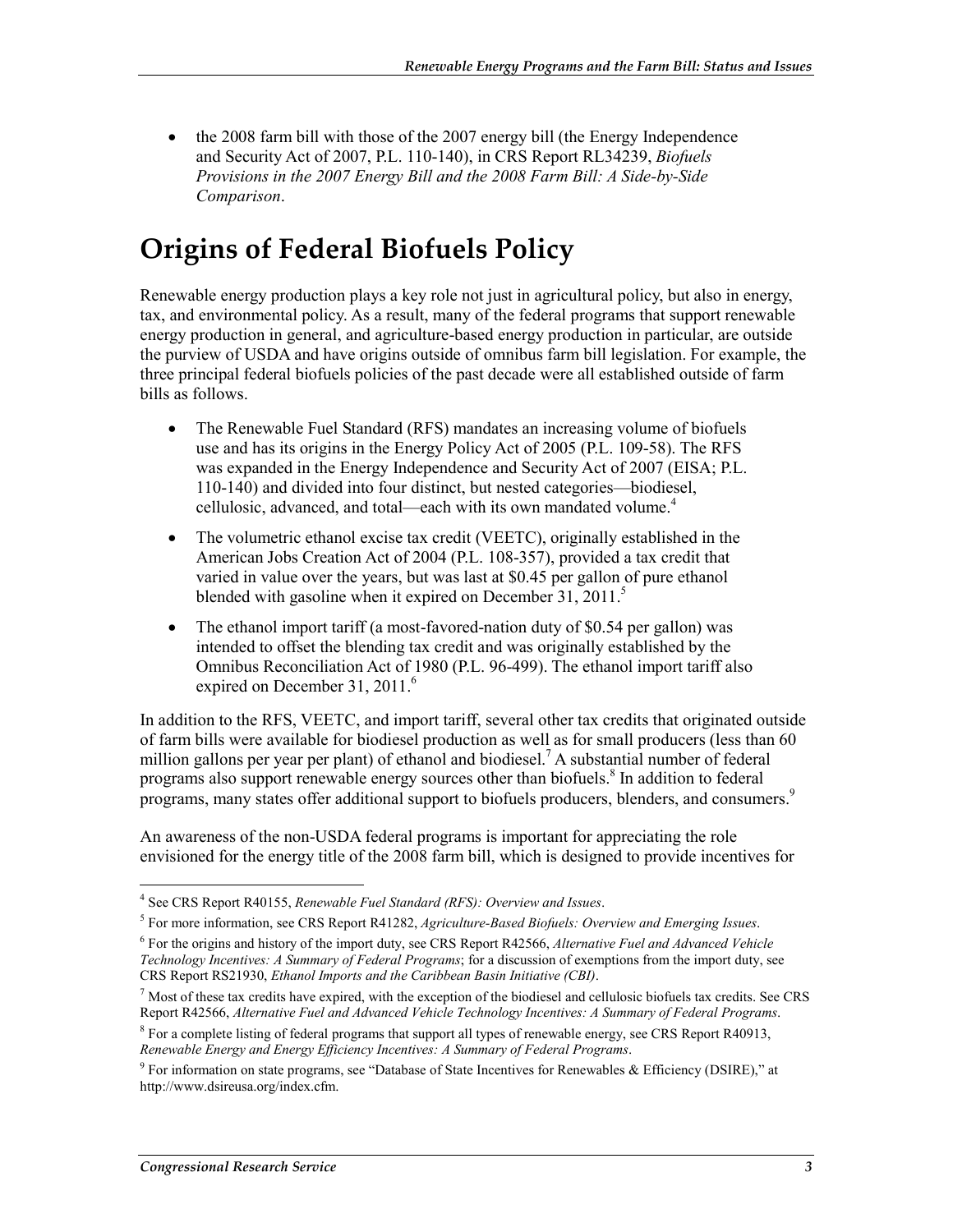the research and development of new agriculture-based renewable fuels, especially secondgeneration biofuels (based on non-food crop biomass such as cellulose and algae), and to expand their distribution and use.

## **2002 Farm Bill—First Energy Title**

The 2002 farm bill (Farm Security and Rural Investment Act of 2002, P.L. 107-171) was the first omnibus farm bill to explicitly include an energy title (Title IX). The energy title authorized grants, loans, and loan guarantees to foster research on agriculture-based renewable energy, to share development risk and to promote the adoption of renewable energy systems.<sup>10</sup> Since enactment of the 2002 farm bill, interest in renewable energy has grown rapidly, due in large part to a strong rise in domestic and international petroleum prices and a dramatic acceleration in domestic biofuels production (primarily corn-based ethanol).

## **2008 Farm Bill—Refocus on Non-Corn-Based Biofuels**

Annual U.S. ethanol production has expanded rapidly since 2001, rising from under 2 billion gallons to nearly 14 billion gallons in  $2011$ .<sup>11</sup> Similarly, corn use for ethanol has grown from a 7% share of the U.S. corn crop in 2001, to an estimated 41% share of the 2011 corn crop.12 In 2007 (during the 2008 farm bill debate), about 23% of the U.S. corn crop was used for ethanol and projections had ethanol's corn-use share rising rapidly, sparking concerns about unintended consequences of the policy-driven expansion of U.S. corn ethanol production. Dedicating an increasing share of the U.S. corn harvest to ethanol production evoked fears of higher prices for all grains and oilseeds that compete for the same land, higher livestock feed costs, higher food costs, and lower U.S. agricultural exports. In addition, several environmental concerns emerged regarding the expansion of corn production onto non-traditional lands, including native grass and prairie land. As a result of these concerns, policymakers sought to refocus biofuels policy initiatives in the 2008 farm bill (the Food, Conservation, and Energy Act of 2008, P.L. 110-246) in favor of non-corn feedstock, especially cellulosic-based feedstock.

Renewable energy policy in the 2008 farm bill became law six months after the enactment of the Energy Independence and Security Act of 2007 (EISA, P.L. 110-140). A key component of EISA was a significant expansion of the renewable fuels standard (RFS), which mandates the increasing use of "advanced biofuels" (i.e., non-corn starch biofuels), whose minimum use must grow from zero in 2008 to 21 million gallons by 2022.<sup>13</sup> The energy provisions of the 2008 farm bill were intended to reinforce EISA's program goals via a further refocusing of federal incentives toward non-corn sources of renewable energy.

Key biofuels-related provisions in the enacted 2008 farm bill include<sup>14</sup>

<sup>1</sup> 10 For an overview of the 2002 farm bill's energy title, see CRS Report RL33037, *Previewing a 2007 Farm Bill*.

<sup>11</sup> For a discussion of the rapid growth of the U.S. biofuels sector, see CRS Report R41282, *Agriculture-Based Biofuels: Overview and Emerging Issues*.

<sup>12</sup> USDA, *World Agricultural Supply and Demand Estimates (WASDE) Report*, January 11, 2013.

<sup>13</sup> See CRS Report R40155, *Renewable Fuel Standard (RFS): Overview and Issues*.

<sup>&</sup>lt;sup>14</sup> Parenthetic section numbers 9002 through 9011 refer to the amended 2002 farm bill sections.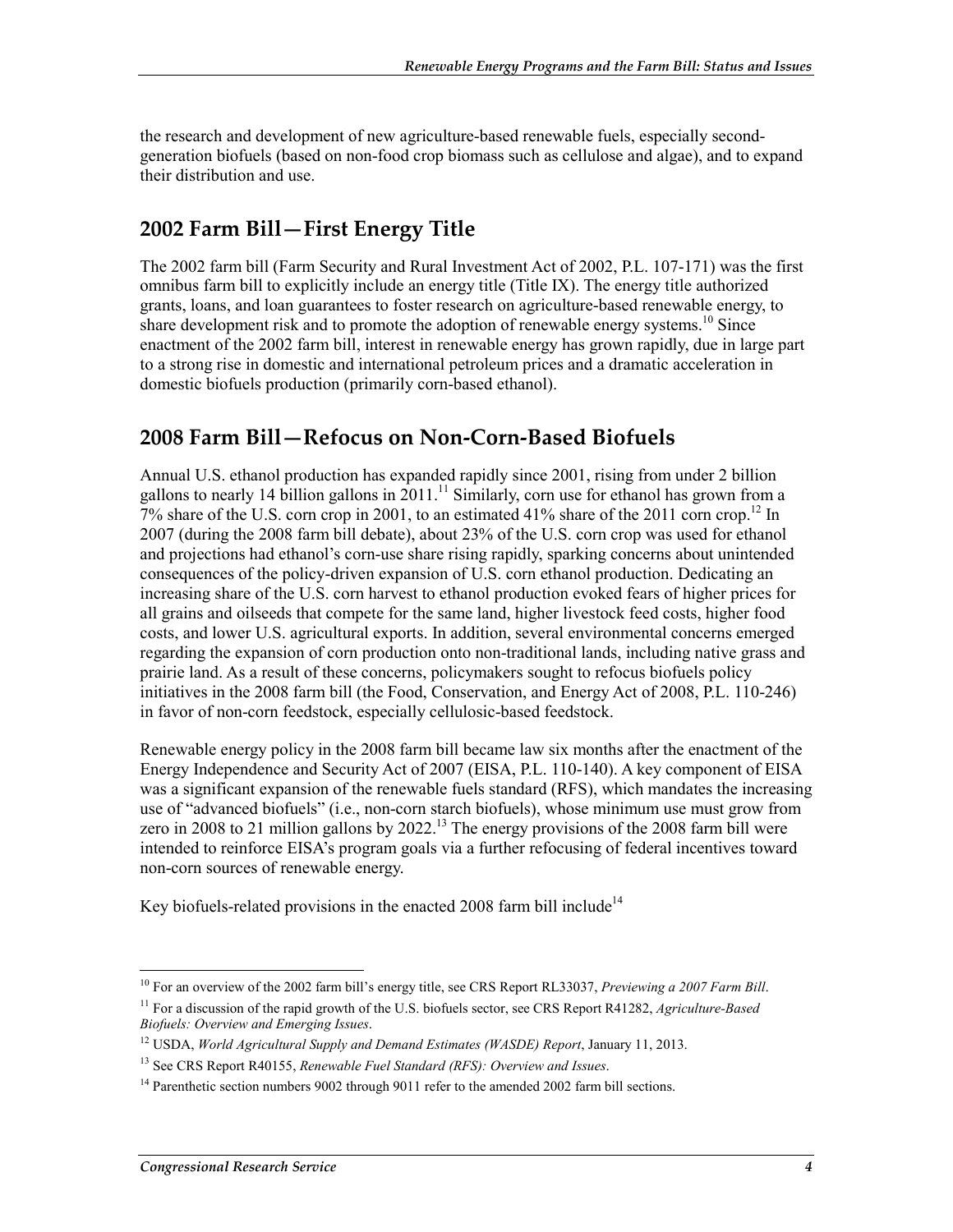- expansion of the existing bio-based marketing program to encourage federal procurement of bio-based products (§9002);
- expansion of the federal bio-products certification program (§9002);
- additional support for biorefinery development (§9003);
- grants and loan guarantees for advanced biofuels (especially cellulosic) production (§9005);
- an education program to promote the use and understanding of biodiesel (§9006);
- support for rural energy efficiency and self-sufficiency and biofuels marketing infrastructure (§9007);
- reauthorization of biofuels research programs (§9008) within USDA and the Department of Energy (DOE);
- a new program to incentivize the production, harvesting, storage, and transportation of cellulosic ethanol feedstock (§9011);
- reauthorization of Sun Grant Initiative programs that coordinate research on advanced biofuels at land-grant universities and federally funded laboratories  $(S7526)$ ;
- establishment of a new cellulosic ethanol production tax credit (§15321);
- reduction of the blender tax credit for corn-based ethanol (§15331);
- studies of the market and environmental impacts of increased biofuels use (§15322); and
- continuation of the duty on imported ethanol (§15333).

## **Funding for Agriculture-Based Energy Programs**

In general, two types of funding are authorized by Congress in a farm bill—mandatory and discretionary. Some farm bill programs identified as receiving mandatory funds (including most of the bioenergy programs) are automatically funded at levels "authorized" in the farm bill unless Congress limits funding to a lower amount through the appropriations or legislative process. For many of these programs, mandatory funding is provided through the borrowing authority of USDA's Commodity Credit Corporation  $(CCC)$ <sup>15</sup>. The farm bill may also specify a certain funding amount as "authorized to be appropriated" for discretionary programs; however, actual discretionary funding is determined each year through the annual appropriations process.

## **Funding Under the 2008 Farm Bill for FY2008-FY2012**

The 2008 farm bill authorized slightly over \$1 billion in mandatory funding for Title IX energy programs for FY2008 through FY2012 (**Table 1**), compared with \$800 million in the 2002 farm

<sup>&</sup>lt;sup>15</sup> The CCC is the funding mechanism for the mandatory payments that are administered by various agencies of USDA, including all of the farm commodity price and income support programs and selected conservation programs. For more information on mandatory versus discretionary authorizations, see CRS Report R41964, *Agriculture and Related Agencies: FY2012 Appropriations*.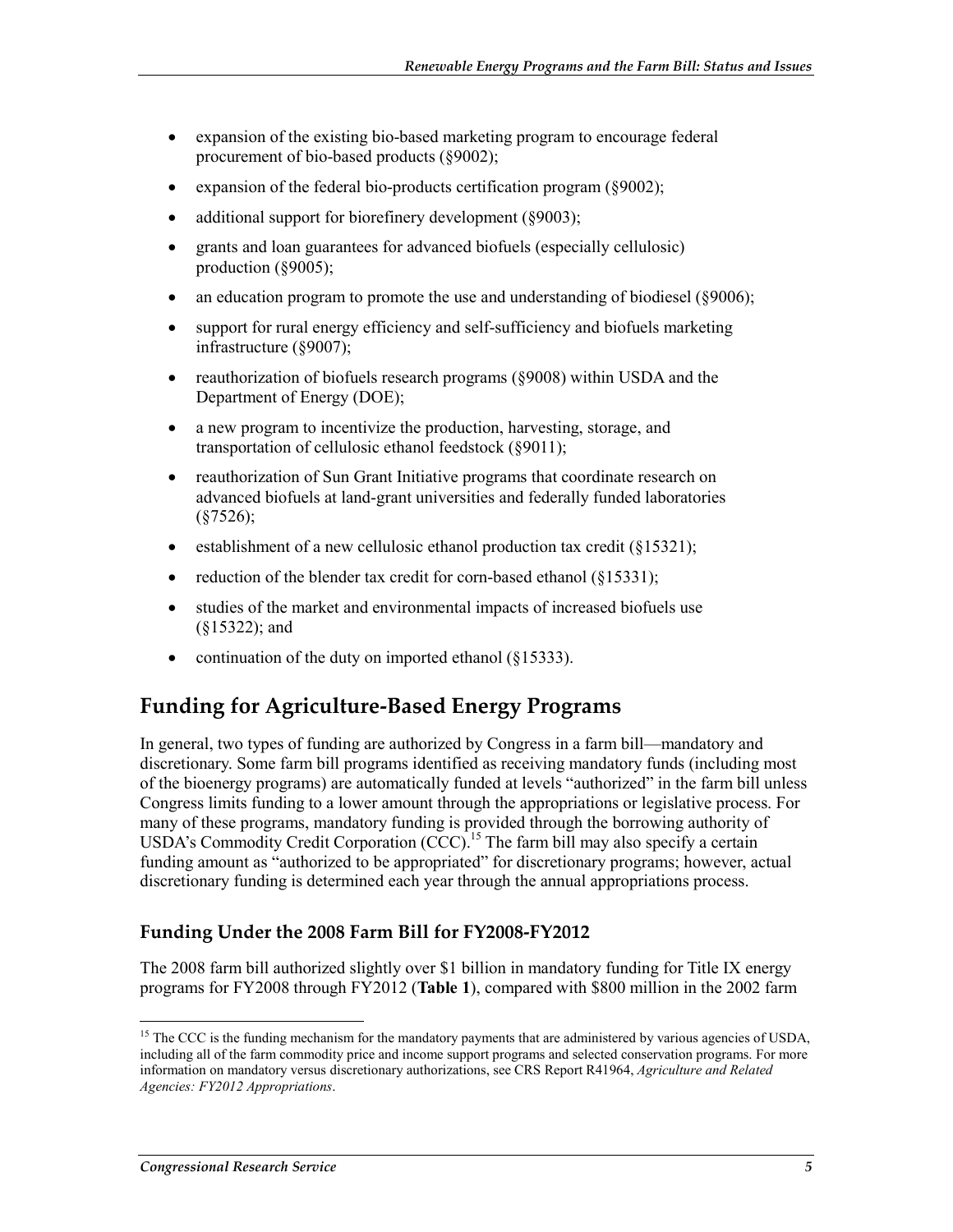bill (FY2002-FY2007). Mandatory authorizations in the 2008 farm bill included \$320 million to the Biorefinery Assistance Program, \$300 million to the Bioenergy Program for Advanced Biofuels, and \$255 million to the Rural Energy for America Program (REAP). The Biomass Crop Assistance Program (BCAP) was authorized to receive such sums as necessary (i.e., funding is open-ended and depends on program participation); however, limits were set on BCAP outlays under the annual appropriations process in FY2010, FY2011, and FY2012.<sup>16</sup>

Discretionary funding for Title IX programs in the 2008 farm bill totaled \$1.1 billion (**Table 1**), including \$600 million for the Biorefinery Assistance Program, compared to \$245 million in the 2002 farm bill. However, actual discretionary appropriations to Title IX energy programs have been substantially below authorized levels at \$106 million through FY2012.

Since the enactment of the 2008 farm bill, the renewable energy programs authorized under the energy title have invested more than \$750 million in biorefineries and renewable energy and energy efficiency systems, via mandatory funding for grants, loan guarantees, and assistance payments.<sup>17</sup> In addition, nearly \$900 million was spent on BCAP through FY2012. Both mandatory and discretionary funding allocations for FY2008-FY2012 are described in the section below on major energy provisions in the 2008 farm bill.

**Table 1**, at the end of the report, illustrates the mandatory and discretionary spending levels for renewable energy programs authorized in the 2008 farm bill. **Table 2**, also at the end of the report, provides a list of provisions in the 2008 farm bill's energy title, and selected energy programs in the research title, for FY2008 through FY2012, along with their funding as authorized in the 2008 farm bill and as provided under budget authority by Congress.

As regards mandatory funding, all of the bioenergy provisions of Title IX—with the exception of Section 9010, the Feedstock Flexibility Program for Bioenergy Producers, which is authorized indefinitely—had mandatory funding only for the life of the 2008 farm bill, FY2008 through FY2012. As a result, no 2008 farm bill energy programs have a budgetary baseline beyond FY2012.<sup>18</sup> If policymakers want to continue these programs under either the 2008 farm bill extension or in the next farm bill, they will need to pay for the programs with offsets.

## **Funding Under Continuing Resolution for the First Half of FY2013**

The  $112^{th}$  Congress was unable to pass any of the regular FY2013 appropriations bills during 2012. Instead, a continuing resolution for FY2013 (CR, P.L. 112-175) was signed into law on September 28, 2012.<sup>19</sup> The CR for FY2013 covers all 12 regular appropriations bills, including Agriculture, by providing budget authority for projects and activities that had been funded in FY2012 by P.L. 112-55, P.L. 112-74, and P.L. 112-77, with specified exceptions. Funding in the CR is effective October 1, 2012, through March 27, 2013, a duration of nearly the first six months of the fiscal year.

<sup>1</sup> 16 See CRS Report *Biomass Crop Assistance Program (BCAP): Status and Issues*.

<sup>&</sup>lt;sup>17</sup> CRS estimates based on USDA program outlay data.

<sup>18</sup> See CRS Report R41433, *Expiring Farm Bill Programs Without a Budget Baseline*.

<sup>19</sup> See CRS Report R42782, *FY2013 Continuing Resolutions: Analysis of Components and Congressional Action*.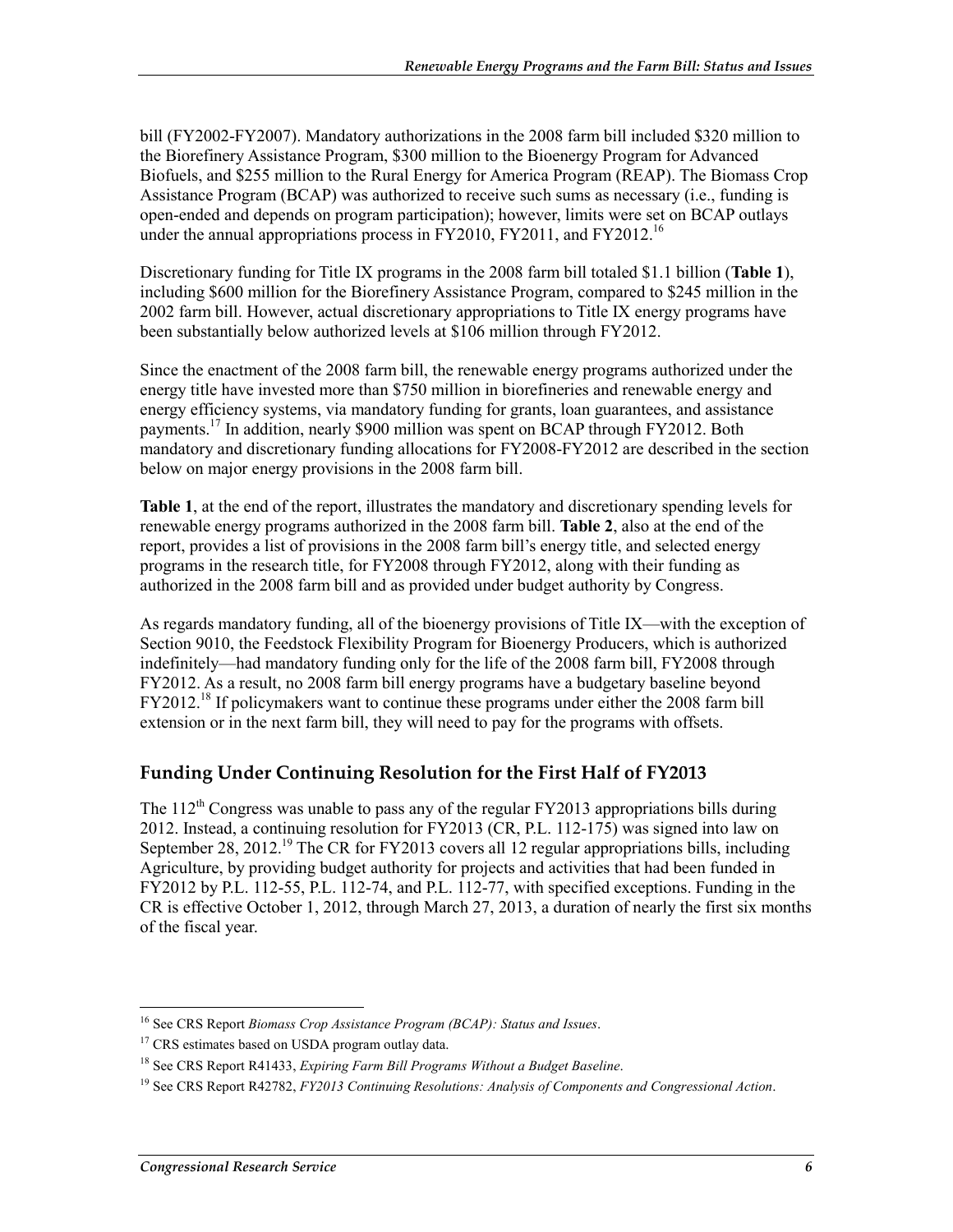As concerns discretionary funding for the first half of FY2013, budget authority for projects and activities funded under the CR (P.L. 112-175) is provided at the rate that they were funded in FY2012. The Rural Energy for America Program (REAP; Section 9007) was the sole Title IX bioenergy program that received an appropriation of discretionary funds (\$3.4 million) in FY2012.

## **Funding Under ATRA—the 2008 Farm Bill Extension**

Many of the provisions of the 2008 farm bill expired on September 30, 2012, including all of the bioenergy provisions in Title IX with the exception of the Feedstock Flexibility Program for Bioenergy Producers (Section 9010).<sup>20</sup> However, §701 of the American Taxpayer Relief Act of 2012 (ATRA; P.L. 112-240)—signed into law by President Obama on January 2, 2013—extended the 2008 farm bill until September 30, 2013, or, in the case of the farm commodity programs that are on a different calendar, through crop year 2013.<sup>21</sup> Under ATRA, discretionary funding was authorized to be appropriated at the rate that programs were funded under the 2008 farm bill.

## **Funding Under Continuing Resolution for the Second Half of FY2013**

A subsequent CR to provide appropriations for the second half of FY2013 (P.L. 113-6) maintained the \$3.4 million in REAP funds as the sole allocation of discretionary funds for Title IX programs during  $FY2013.<sup>22</sup>$ 

# **Major Energy Provisions in the 2008 Farm Bill**

Like the 2002 farm bill, the 2008 farm bill (P.L. 110-246) contained a distinct energy title (Title IX) that significantly expanded the number and type of programs available to support biofuels production and use—including corn starch-based ethanol, cellulosic ethanol, and biodiesel.<sup>23</sup> The enacted 2008 farm bill's Title IX served as a substitute amendment to the 2002 farm bill Title IX and consisted of three sections. The first section, 9001, contained 13 new provisions that effectively replaced the provisions of the 2002 bill. Sections 9002 and 9003 directed studies and reports on biofuels infrastructure and renewable fertilizer, respectively. Research provisions relating to renewable energy were in Title VII and tax and trade provisions were in Title XV. In addition, Title VI (Rural Development) included several programs to facilitate rural renewable energy production and development. Relevant changes to any bioenergy provisions of the 2008 farm bill made under ATRA (P.L. 112-240) are included.

<sup>1</sup> 20 For more information, see CRS Report R42442, *Expiration and Extension of the 2008 Farm Bill*.

 $^{21}$  A crop year refers to the year in which a commodity is harvested, and extends until the start of the succeeding year's harvest.

<sup>&</sup>lt;sup>22</sup> Consolidated and Further Continuing Appropriations Act, 2013, P.L. 113-6, March 26, 2013.

<sup>&</sup>lt;sup>23</sup> For a side-by-side comparison of previous law with the energy provisions of the 2008 farm bill, see CRS Report RL34130, *Renewable Energy Programs in the 2008 Farm Bill*.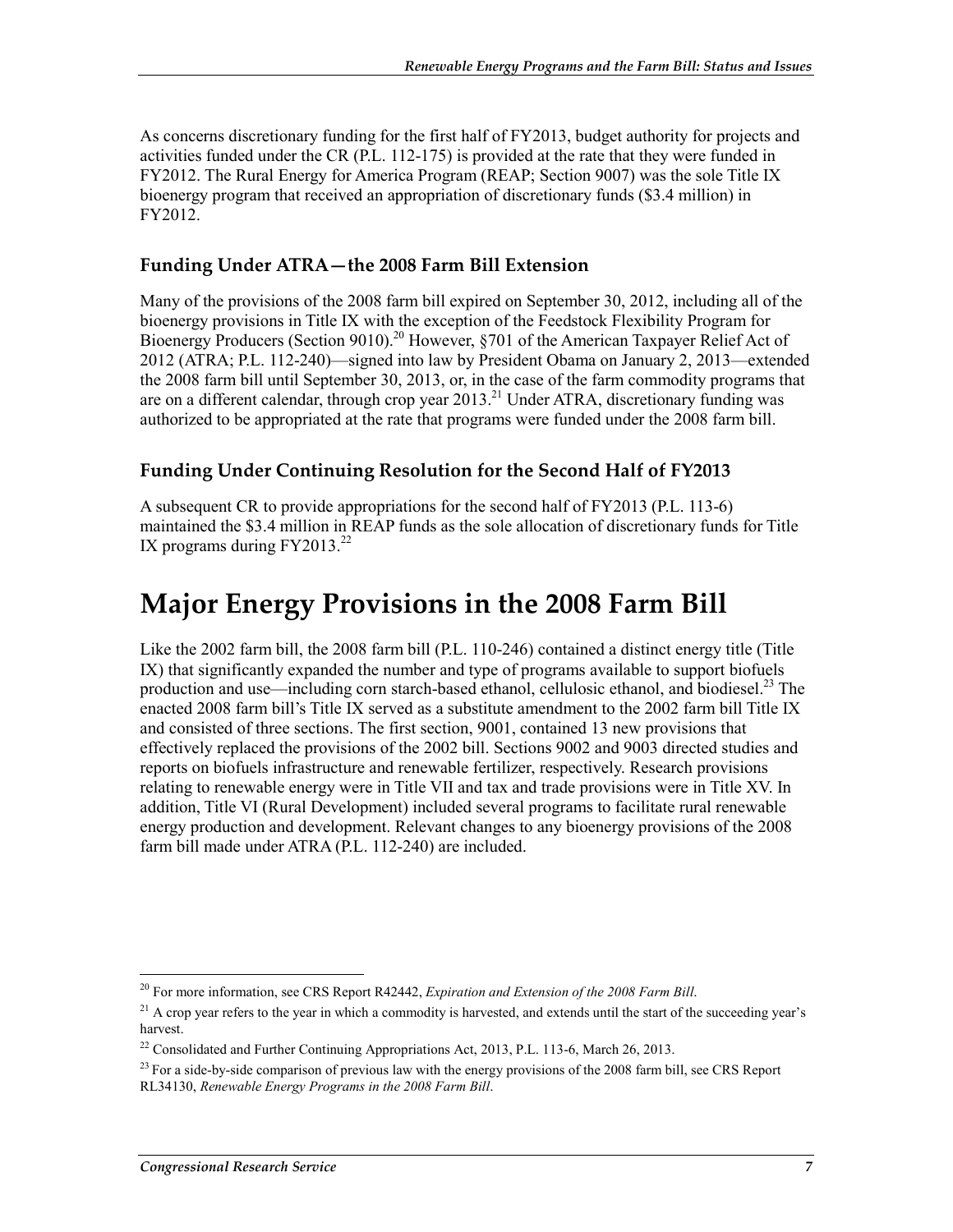## **Title IX—Energy Provisions**

The following is a summary of the authorities found under Section 9001 in Title IX of the 2008 farm bill, including (where applicable) a brief description of each program, funding levels, and the status of program implementation. Section numbers 9001 through 9013 refer to the amended 2002 farm bill sections.

## **Section 9001: Definitions**

As part of its effort to refocus federal biofuels incentives away from traditional food and feed crops, the 2008 farm bill explicitly created new definitions or added more specificity to the definition of several essential terms related to renewable energy (7 U.S.C. §8101), including

- **"advanced biofuels"—**fuel derived from renewable biomass other than corn kernel starch, including ethanol derived from other plant starches (e.g., sorghum, sugar, as well as cellulosic biomass or organic waste), organically derived biogas, butanol or other alcohols, and biodiesel;
- **"biobased product"—**a commercial or industrial product (other than food or feed), or an intermediate ingredient in such a product, that is composed, in whole or in significant part, of biological products;
- **"biomass conversion facility"—**a facility that converts renewable biomass into heat, power, biobased products, or advanced biofuels; and
- **"renewable biomass"—**any organic matter available on a renewable or recurring basis from nonfederal land except under very strict conditions.<sup>24</sup>

**Proposed Changes in 2013 Farm Bills.** Both the Senate- and House-passed 2013 farm bills (S. 954, §9001; and H.R. 2642, §8001) would add a definition to expand the potential use of forest products as eligible biomass. H.R. 2642 also would define a "Renewable Energy System" so as to prohibit any mechanism used for dispensing energy at the retail level such as a blender pump.

#### **Section 9002: Biobased Markets Program**

**Function:** The 2008 farm bill renamed the federal biobased products procurement preference program as the Biobased Markets Program. It requires federal agencies to establish a program with specifications for procuring biobased products including a national registry of biobased testing centers, and authorizes a voluntary labeling program under which producers of biobased products may use the label "USDA Certified Biobased Product." (7 U.S.C. §8102)

Under the Biobased Markets Program, federal agencies and their contractors are required to purchase biobased products when the cumulative purchase price of procurement is more than \$10,000 or when the quantities of functionally equivalent items purchased over the preceding fiscal year equaled \$10,000 or more. Each federal agency and contractor must procure biobased products at the highest content levels within each product category unless the agency determines

<sup>1</sup> <sup>24</sup> For a discussion of issues related to discrepancies in the federal definition of "renewable biomass," see CRS Report R40529, *Biomass: Comparison of Definitions in Legislation Through the 112th Congress*.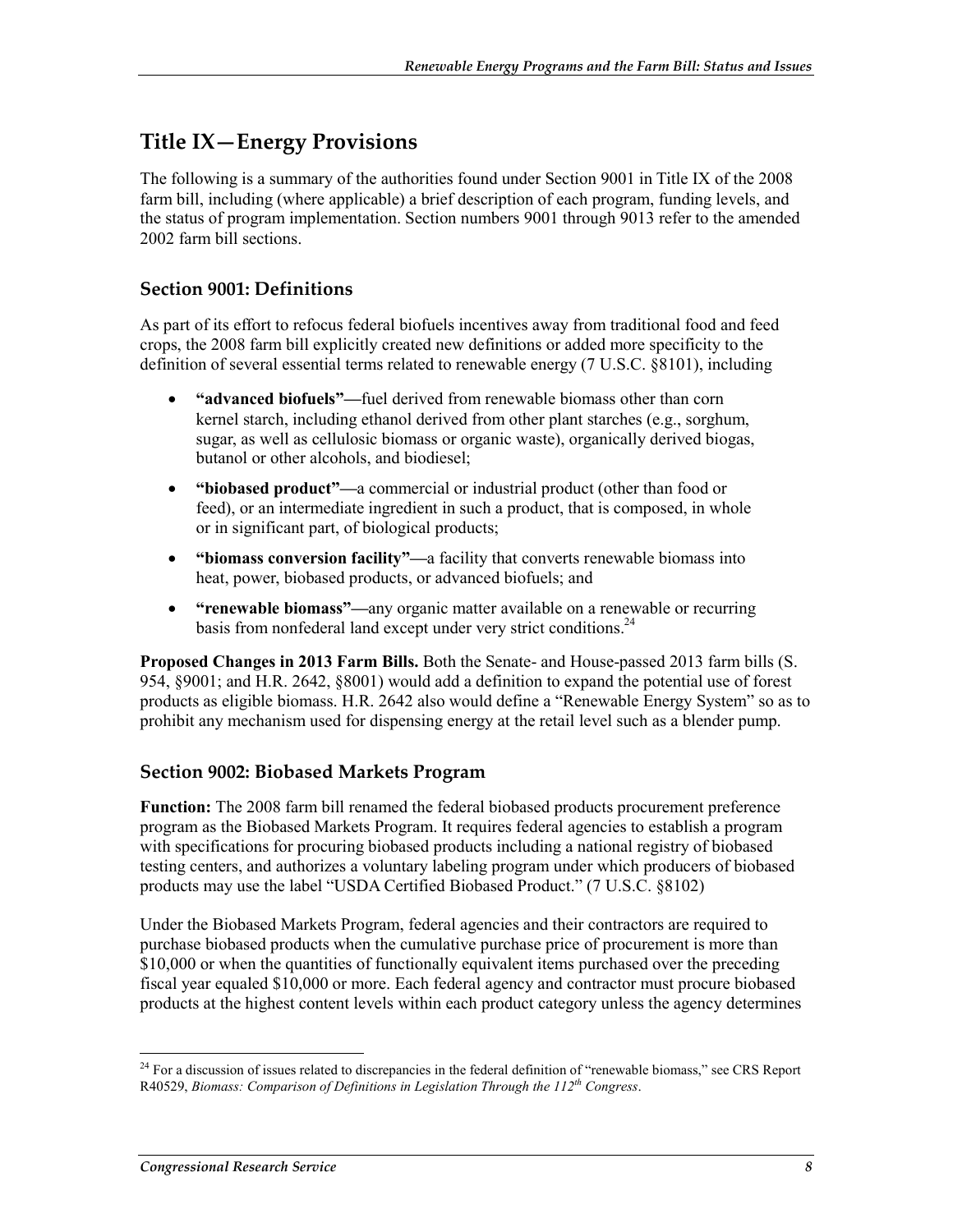that the items are not reasonably available, fail to meet applicable performance standards, or are available only at an unreasonable price.

**Administered by:** Office of Energy Policy and New Uses (OEPNU), Office of the Chief Economist (OCE), USDA.<sup>25</sup>

**Funding:** Mandatory Commodity Credit Corporation (CCC) funding of \$9 million was authorized—including \$1 million for FY2008 and \$2 million for each of FY2009-FY2012—for biobased products testing and labeling. Discretionary funding of \$2 million was authorized to be appropriated for each of FY2009-FY2012; however, no discretionary funding has been appropriated for the Biobased Markets Program through FY2012.

Under ATRA, no new mandatory funding was included for the Biobased Markets Program, while discretionary funding of \$2 million was authorized to be appropriated for FY2013. However, no appropriations were made to this program under either of the CRs for FY2013 (P.L. 112-175 or P.L. 113-6).

**Implementation Status:** The Biobased Markets Program was originally established under the 2002 farm bill as a federal procurement preference program that required federal agencies to purchase biobased products under certain conditions. USDA refers to the program as the BioPreferred® Program.<sup>26</sup> The final guidelines for the federal preferred procurement program were published on January 11, 2005 (70 *Fed. Reg.* 1792).<sup>27</sup> In addition to program guidelines, through June 11, 2013, USDA has promulgated ten rounds of regulations for the BioPreferred® Program, designating 127 categories, with over 10,000 products qualifying for preferred federal procurement.28

The final rule for the voluntary labeling program for biobased products was published on January 20, 2011 (76 *Fed. Reg.* 3790).

**Proposed Changes in 2013 Farm Bills.** Both the Senate- and House-passed 2013 farm bills (S. 954, §9002; and H.R. 2642, §8002) would extend the Biobased Markets Program through FY2018. S. 954 would add several new implementation requirements.<sup>29</sup> S. 954 authorizes annual funding of \$3 million in mandatory outlays and \$2 million in discretionary outlays for each of FY2014-FY2018. H.R. 2642 authorizes appropriations of \$2 million annually, but includes no mandatory funding.

 $^{25}$  The official USDA biobased markets program website is at http://www.biopreferred.gov/.

<sup>26</sup> OEPNU, OCE, USDA, *Metrics To Support Informed Decision Making for Consumers of Biobased Products*, by Marvin Duncan, Barbara C. Lippiatt, Zia Haq, Michael Wang, and Roger Conway, AIB No. 803, October 2008.

<sup>27</sup> This is an abridged citation for *Federal Register,* vol. 70, no. 7, pp. 1792-1812. This abridged format will be used throughout this report.

<sup>28</sup> Available at http://www.biopreferred.gov/ProductCategories.aspx.

<sup>29</sup> For details, see CRS Report R43076, *The 2013 Farm Bill: A Comparison of the Senate-Passed (S. 954) and House-Passed (H.R. 2642, H.R. 3102) Bills with Current Law*.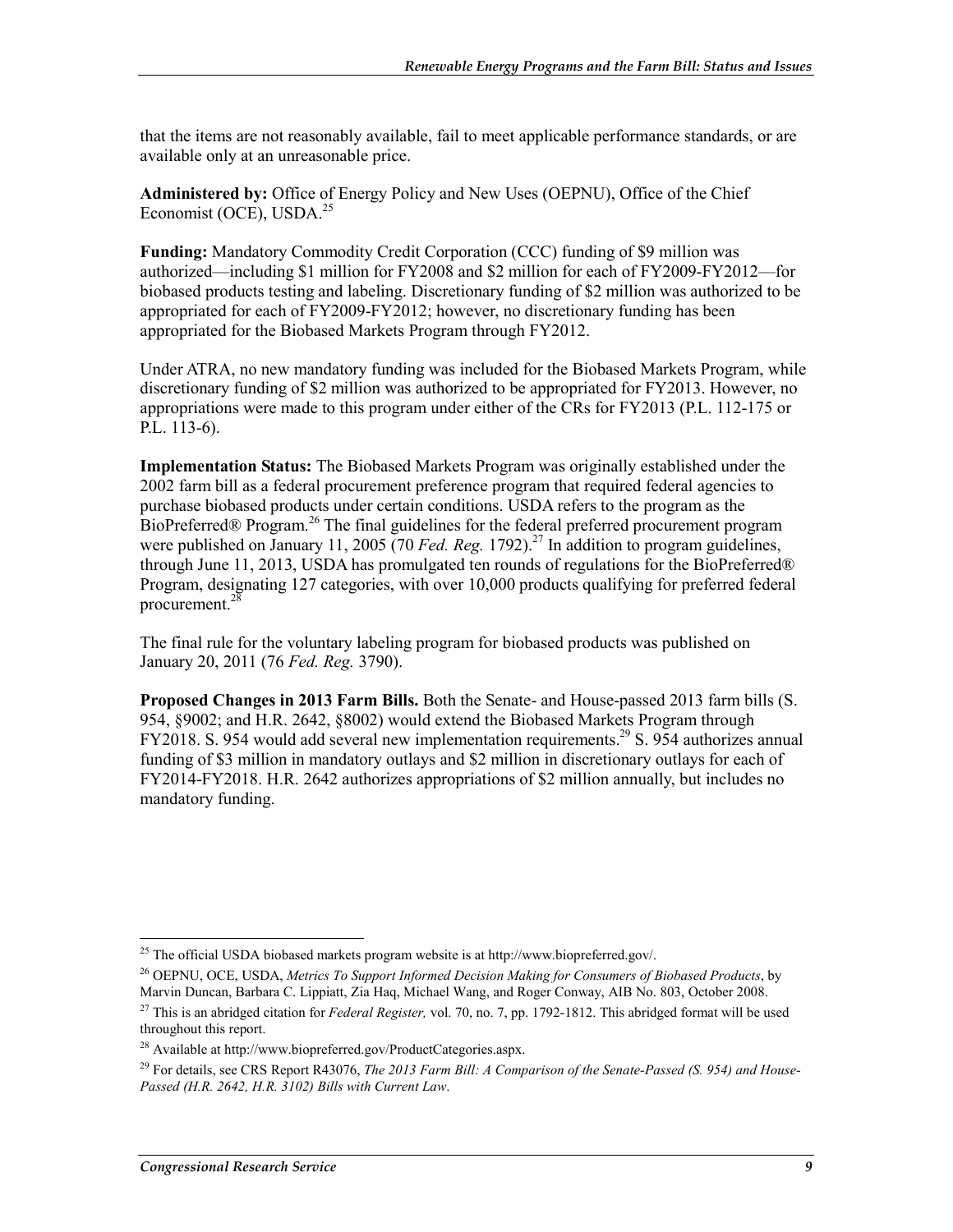### **Section 9003: Biorefinery Assistance Program (BAP)**

**Function:** The Biorefinery Assistance Program (BAP) assists in the development of new and emerging technologies for advanced biofuels.<sup>30</sup> BAP provides competitive grants and loan guarantees for construction and/or retrofitting of demonstration-scale biorefineries to demonstrate the commercial viability of one or more processes for converting renewable biomass to advanced biofuels. Biorefinery grants can provide for up to 30% of total project costs. Each loan guarantee is limited to \$250 million or 80% of project cost. (7 U.S.C. §8103)

**Administered by:** Rural Business and Cooperative Service, Rural Development Agency (RDA), USDA, in consultation with DOE.

**Funding:** Mandatory CCC funding of \$75 million in FY2009 and \$245 million in FY2010 (to remain available until expended) was authorized for loan guarantees. Discretionary funding of \$150 million annually was authorized for FY2009-FY2013 for grants under the 2008 farm bill and the ATRA extension. However, no discretionary funding has been appropriated for BAP through FY2013. Any mandatory funding unspent from the FY2010 allocation of \$245 million remains available through FY2013.

**Implementation Status:** BAP was newly established under the 2008 farm bill. Mandatory funds are used for the loan guarantee portion of BAP whereas discretionary appropriations are to be used to fund grants. However, since Congress has not appropriated any discretionary funds for BAP during the life of the 2008 farm bill, USDA has only moved forward with the loan guarantee portion of BAP. The final rule for the BAP's guaranteed loans was published on February 14, 2011 (76 *Fed. Reg.* 8404). A correction was published on January 24, 2012 (77 *Fed. Reg.* 3379).

For loan guarantees, project lenders (not prospective borrowers) must submit the application.<sup>31</sup> Each loan guarantee application undergoes at least three rounds of review within USDA (including review by the Rural Development Agency, the National Renewable Energy Laboratory (NREL), and the Office of the Chief Economist (OCE)). Average processing time per application is about nine months. Application fees include both a guarantee fee and an annual renewal fee.

On November 20, 2008, a notice of funds available (NOFA) for \$75 million to support guaranteed loans under BAP in FY2009 was published (75 *Fed. Reg.* 70544). During FY2009, three projects were selected for BAP loan guarantees involving \$159 million in total approved leverage.<sup>32</sup> However, one project was dropped due to ineligibility (a biodiesel retrofit project in Minnesota), leaving \$134 million in approved coverage.

On May 6, 2010, a NOFA for \$150 million to support guaranteed loans under BAP in FY2010 was published (75 *Fed. Reg.* 25076). An additional four projects were selected during FY2010 with an approved value of \$255 million. Of the six current projects, four are cellulosic biofuel plants, one is an anaerobic digester, and one is an algae-to-diesel or jet fuel project.

<sup>&</sup>lt;sup>30</sup> For more program information, see "Biorefinery Assistance Program," Business and Cooperative Programs (BCP), Rural Development (RD), USDA, at http://www.rurdev.usda.gov/BCP\_Biorefinery.html.

<sup>&</sup>lt;sup>31</sup> More information on the BAP loan guarantee applications is available at http://www.rurdev.usda.gov/ SupportDocuments/BCP\_9003\_ApplicationGuide0311.doc.

<sup>&</sup>lt;sup>32</sup> Based on information received by CRS from Kelly Oehler, Branch Chief, Energy Division, RD, USDA.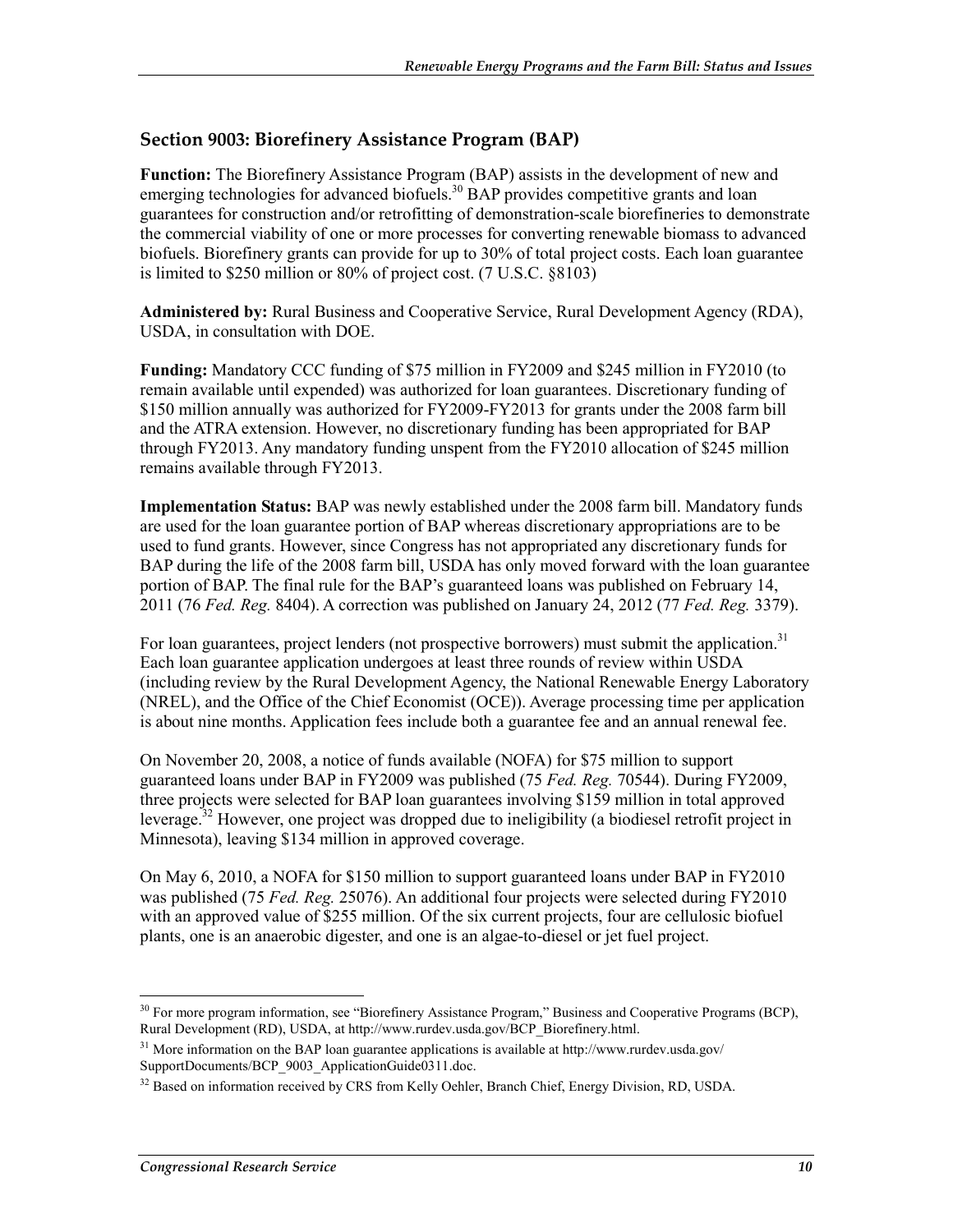On March 11, 2011, a NOFA for \$129 million to support guaranteed loans under BAP in FY2011 was published (76 *Fed. Reg.* 13351) requesting applications for funding support be received by May 10, 2011. On June 6, 2011, an extension of the NOFA applications deadline to July 6, 2011, was published (76 *Fed. Reg.* 32355). As of the closing date for applications (July 6, 2011), USDA had received 13 applications valued at \$1.3 billion in requested funding.

On January 27, 2012, a NOFA announcing that no new funding would be available to support guaranteed loans under BAP in FY2012 was published (77 *Fed. Reg.* 4276).

On October 2, 2013, a NOFA for \$76 million (in carry-over budget authority) to support guaranteed loans valued at approximately \$181 million under BAP in FY2013 was published (78 *Fed. Reg.* 60822) requesting applications for funding support be received by January 30, 2014.

**Proposed Changes in 2013 Farm Bills.** Both the Senate- and House-passed 2013 farm bills (S. 954, §9003; and H.R. 2642, §8003), would extend the Biorefinery Assistance Program through FY2018. S. 954 would expand the program to include renewable chemicals and biobased product manufacturing.<sup>33</sup> S. 954 authorizes mandatory funding of \$100 million in FY2014 and \$58 million each for FY2015-FY2016, and authorizes annual appropriations of \$150 million for FY2014-FY2018. H.R. 2642 authorizes appropriations of \$75 million annually, but includes no mandatory funding.

## **Section 9004: Repowering Assistance Program (RAP)**

**Function:** The Repowering Assistance Program (RAP) makes payments to eligible biorefineries (those in existence on the date of enactment of the 2008 farm bill, June 18, 2008) to encourage the use of renewable biomass as a replacement for fossil fuels used to provide heat for processing or power in the operation of these eligible biorefineries.<sup>34</sup> Not more than 5% of the funds shall be made available to eligible producers with a refining capacity exceeding 150 million gallons of advanced biofuel per year. (7 U.S.C. §8104)

**Administered by:** Rural Business and Cooperative Service, RD, USDA.

**Funding:** Mandatory CCC funding of \$35 million for FY2009 was authorized, to remain available until expended. Discretionary funding of \$15 million annually for FY2009-FY2013 was authorized to be appropriated under the 2008 farm bill and the ATRA extension; however, only \$15 million in FY2010 has been appropriated through FY2013. No new mandatory funding was included for RAP under the ATRA farm bill extension; however, any mandatory funding unspent from the FY2009 allocation of \$35 million remains available through FY2013.

**Implementation Status:** RAP was originally established under the 2002 farm bill as a grant program to help finance the cost of developing and constructing bio-refineries and biofuels production plants to carry out projects to demonstrate the commercial viability of converting biomass to fuels or chemicals. The 2008 farm bill altered RAP's orientation to focus on

<sup>1</sup> 33 For details, see CRS Report R43076, *The 2013 Farm Bill: A Comparison of the Senate-Passed (S. 954) and House-Passed (H.R. 2642, H.R. 3102) Bills with Current Law*.

<sup>&</sup>lt;sup>34</sup> For more program information, see "Section 9004: Repowering Assistance Program," BCP, RD, USDA, at http://www.rurdev.usda.gov/BCP\_RepoweringAssistance.html.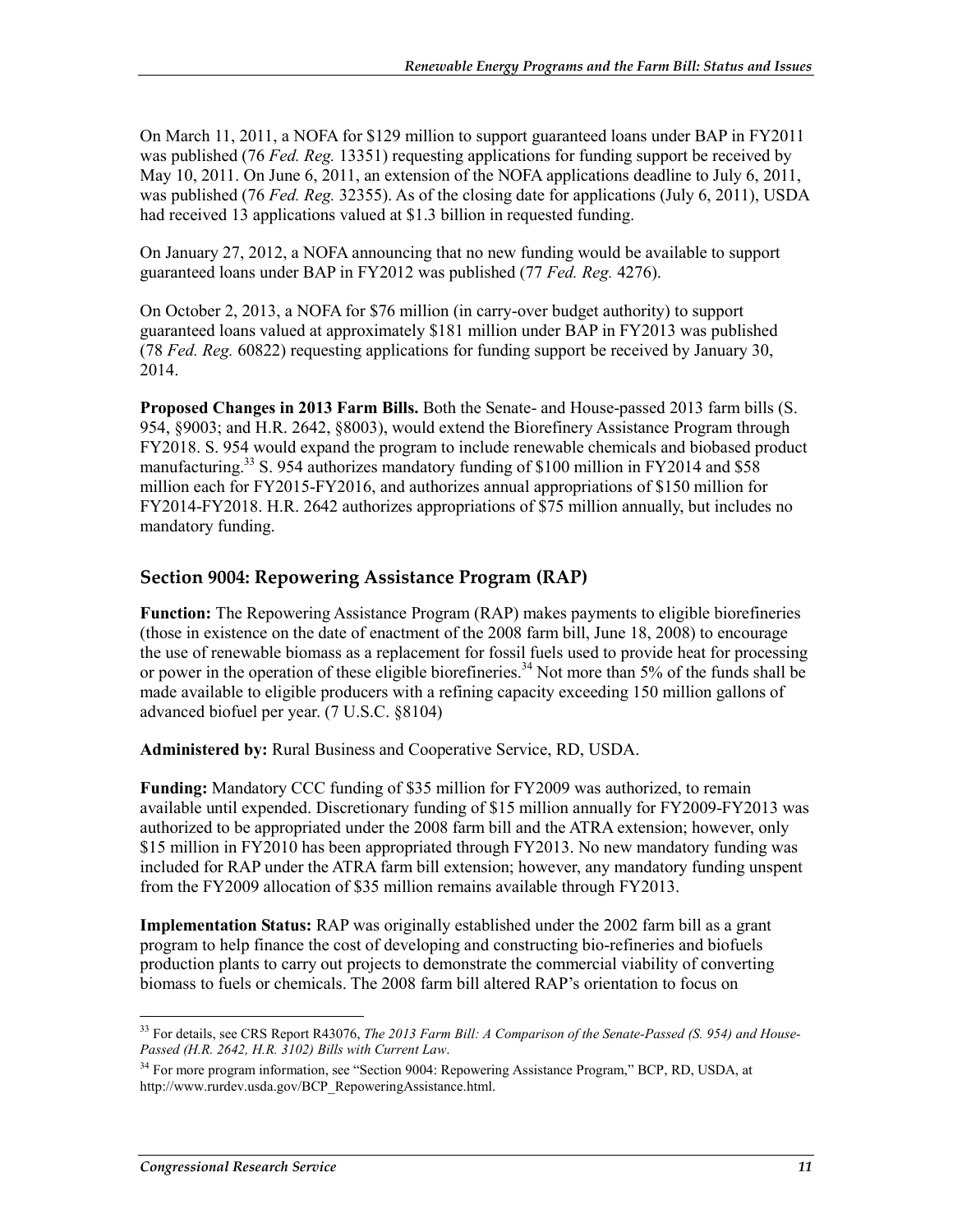converting fossil fuel burning plants to biomass or some other renewable fuel source for processing energy.

The proposed rule for the Repowering Assistance Program was published on April 16, 2010 (75 *Fed. Reg.* 20073). After a comment period and subsequent modifications, an interim rule was published on February 11, 2011 (76 *Fed. Reg.* 7916). Individual project awards are limited to \$5 million or 50% of total eligible project costs, whichever is less.

USDA has published four NOFAs announcing funding under RAP to support eligible plants in respective fiscal years: \$20 million for FY2009 (June 12, 2009, 74 *Fed. Reg.* 28009); \$8 million for FY2010 (May 6, 2010, 75 *Fed. Reg.* 24873); \$25 million for FY2011 (March 11, 2011, 76 *Fed. Reg.* 13349); and \$25 million for FY2012 (February 2, 2012, 77 *Fed. Reg.* 5232).

**Proposed Changes in 2013 Farm Bills.** Only the House-passed 2013 farm bill (H.R. 2642, §8004), would extend the Repowering Assistance Program through FY2018. The Senate-passed S. 954 has no provision for RAP. H.R. 2642 authorizes appropriations of \$10 million annually for FY2014-FY2018, but includes no mandatory funding.

#### **Section 9005: Bioenergy Program for Advanced Biofuels**

**Function:** The 2008 farm bill established a new Bioenergy Program for Advanced Biofuels to support and expand production of advanced biofuels—that is, fuel derived from renewable biomass other than corn kernel starch—by entering into contracts with advanced biofuel producers to pay them for production of eligible advanced biofuels.<sup>35</sup> The policy goal is to create long-term, sustained increases in advanced biofuels production. (7 U.S.C. §8105)

**Administered by:** Rural Business and Cooperative Service, RD, USDA.

**Funding:** Mandatory CCC funding of \$55 million for 2009, \$55 million for FY2010, \$85 million for FY2011, and \$105 million for FY2012 was authorized to remain available until expended. Discretionary funding of \$25 million annually for FY2009-FY2013 was authorized to be appropriated under the 2008 farm bill and the ATRA extension; however, no discretionary funding has been appropriated through FY2013. In the final FY2012 Agriculture appropriations act (P.L. 112-55), mandatory spending was limited to \$65 million (**Table 2**).

**Implementation Status:** Originally created by a 1999 executive order during the Clinton Administration, the bioenergy program provided mandatory CCC incentive payments to biofuels producers based on year-to-year increases in the quantity of biofuel produced. Under the 2002 farm bill, mandatory CCC funding of \$150 million was available for each of FY2002 through FY2006; however, no funding was authorized for FY2007, effectively terminating the program.

The 2008 farm bill's Section 9005 revived the bioenergy program but refocused its funding to non-corn-starch biomass sources. Producers of advanced biofuels enter into contracts with USDA to receive payments based on the quantity and duration of production of advanced biofuels, the net renewable energy content of the biofuel, and other factors. Only one producer per refinery is

<sup>1</sup> <sup>35</sup> For more program information, see "Section 9005: Bioenergy Program for Advanced Biofuels," BCP, RD, USDA, at http://www.rurdev.usda.gov/BCP\_Biofuels.html.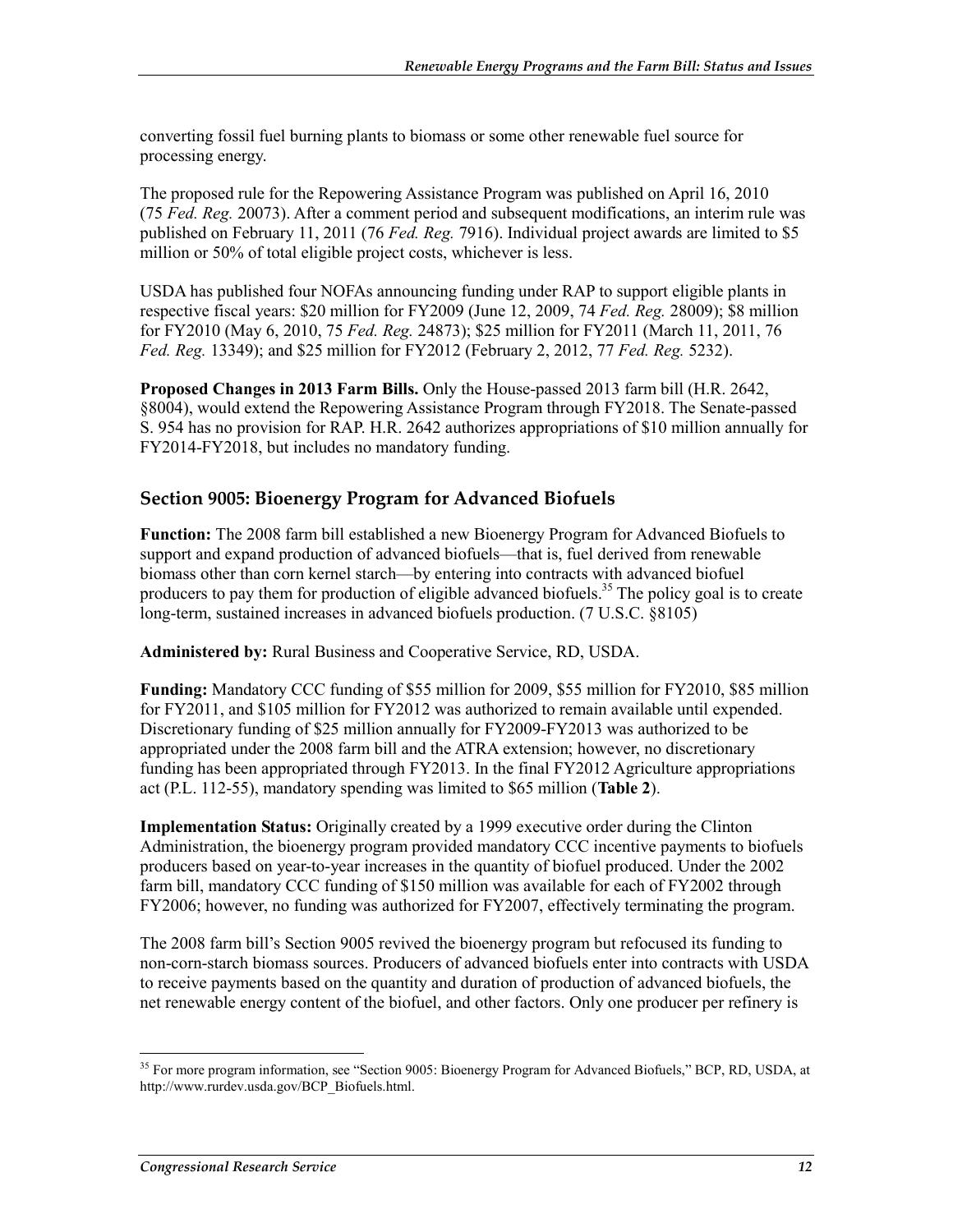eligible to apply. The interim rule for the Bioenergy Program for Advanced Biofuels was published on February 11, 2011 (76 *Fed. Reg.* 7936).

Producers must submit records to document their production of advanced biofuels. Payments will be made in two tiers. The first tier is based on actual production, while the second tier is based on incremental increases in production as an incentive to expand annual production on a sustained basis. Program funding is to be distributed according to the two tiers: in FY2010 the first tier receives 80% of available funds and the second tier receives 20%; in FY2011 the first tier receives 70%, the second tier 30%; in FY2012 the first tier receives 60%, the second tier 40%; in FY2013 and beyond, each tier receives 50%. Payments are capped per recipient to ensure equitable distribution. Not more than 5% of the funds in any year can go to facilities with total refining capacity exceeding 150 million gallons per year. Solid advanced biofuels produced from forest biomass are ineligible for the second tier incremental payment and may not receive more than 5% of annual program funds.

USDA has made several notice of contract proposals (NOCPs) and awards to biorefineries for the production of advanced biofuels under the Bioenergy Program for Advanced Biofuels:

- initial FY2009 awards of \$30 million (June 12, 2009, 74 *Fed. Reg.* 27998);
- additional FY2009 awards of the remainder of \$30 million less the \$14.5 million awarded through early March 2010 (March 12, 2010, 75 *Fed. Reg.* 11836);
- FY2010 awards of \$40 million (May 6, 2010, 75 *Fed. Reg.* 24865);<sup>36</sup>
- a second FY2010 award announcement of \$80 million that superseded the May 6, 2010, NOCP (Feb. 11, 2011, 76 *Fed. Reg.* 7966), and
- FY2011 awards of \$85 million (March 11, 2011, 76 *Fed. Reg.* 13345).
- On February 2, 2012, USDA announced the availability of up to \$25 million to make payments to advanced biofuel producers for the production of eligible advanced biofuels in FY2012 (77 *Fed. Reg.* 5229). USDA also announced that, although the 2008 farm bill provided \$105 million in mandatory funding to support payments for advanced biofuels projects in FY2012, the FY2012 Appropriations Act imposed a limitation of \$65 million that can be used for this program in FY2012. As a result, approximately \$40 million of mandatory funding would be used to pay producers for FY2011 fourth quarter and other incremental payments.
- FY2013 awards of \$68.6 million (June 11, 2013, 78 *Fed. Reg.* 34975) and \$30 million for production from prior fiscal years.
- On September 12, 2013, USDA announced \$15.5 million in payments to 188 producers through the Advanced Biofuel Payment Program.

Since the program's inception, more than \$211 million in assistance payments have been provided to over 290 advanced biofuel producers in 47 states.<sup>37</sup>

<sup>&</sup>lt;sup>36</sup> The first FY2010 NCOPO was cancelled due to rural location and citizenship requirements. These requirements were removed in the interim rule of Feb. 11, 2011.

<sup>&</sup>lt;sup>37</sup> "USDA Announces Support for Producers of Advanced Biofuel," USDA News Release No. 0177.13, Sept. 12, 2013.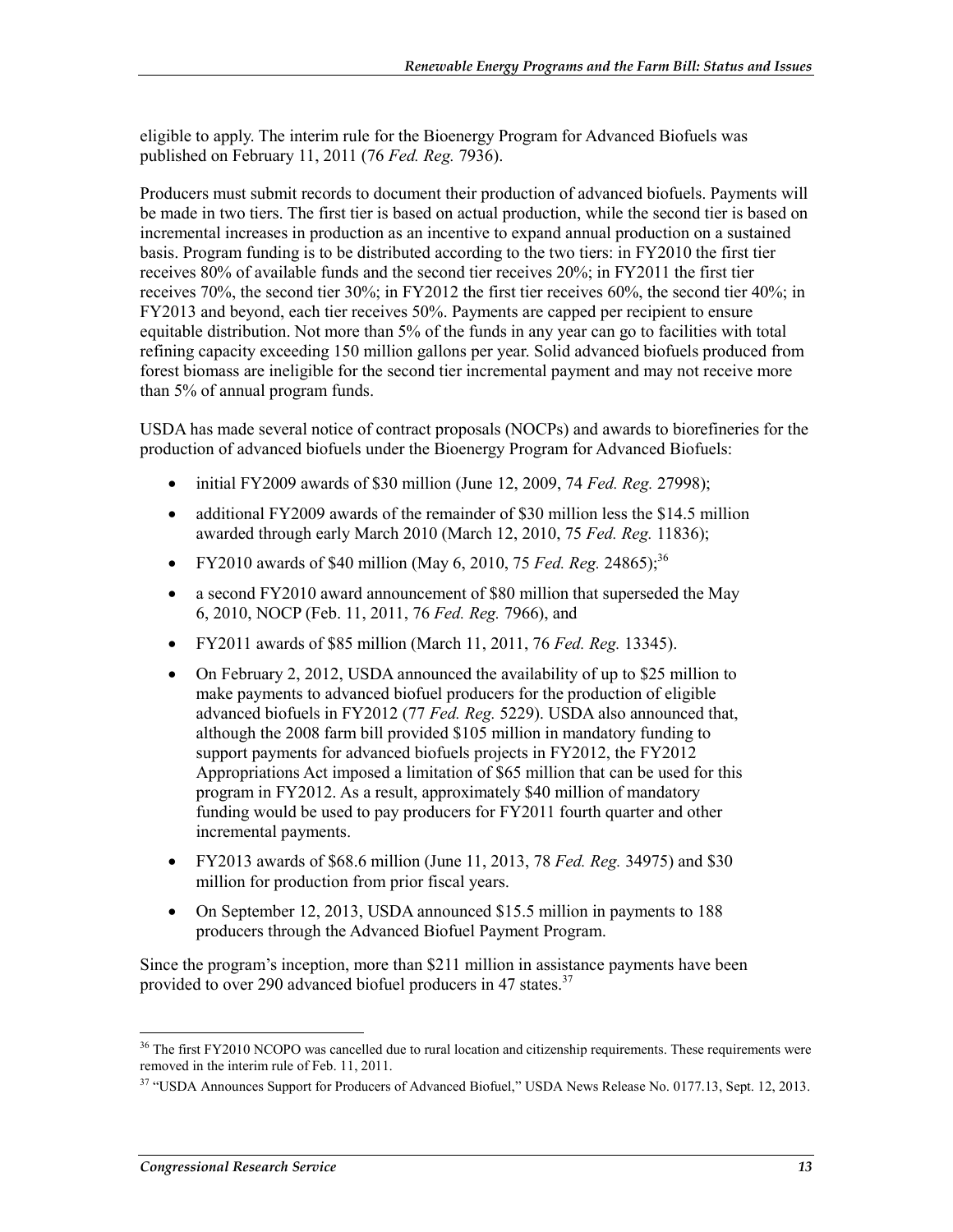**Proposed Changes in 2013 Farm Bills.** Both the Senate- and House-passed 2013 farm bills (S. 954, §9004; and H.R. 2642, §8005) would extend the Bioenergy Program for Advanced Biofuels through FY2018, but without mandatory funding. S. 954 would authorize annual appropriations of \$20 million for FY2014-FY2018. H.R. 2642 would authorize appropriations of \$50 million annually.

## **Section 9006: Biodiesel Fuel Education Program**

**Function:** The Biodiesel Fuel Education Program awards competitive grants to nonprofit organizations that educate governmental and private entities operating vehicle fleets, and educates the public about the benefits of biodiesel fuel use. (7 U.S.C. §8106)

**Administered by:** National Institute of Food and Agriculture (NIFA) and OEPNU, OCE, USDA.

**Funding:** Mandatory CCC funds of \$1 million are provided annually for FY2008-FY2013 under the 2008 farm bill and the ATRA extension.

**Implementation Status:** Originally established under the 2002 farm bill, the Biodiesel Fuel Education Program was extended through FY2012 in the 2008 farm bill. The program is implemented by USDA through continuation grants. The final rule for the program was published on September 30, 2003 (68 *Fed. Reg.* 56137).

On July 15, 2003, USDA published a request for applications for the Biodiesel Fuel Education Program for FY2003 (68 *Fed. Reg.* 41770). USDA awarded the original program grants to two entities: the National Biodiesel Board and the University of Idaho. Under the 2008 farm bill, NIFA obligated its funding to the same two entities for an initial period of one year, but has agreed to support their efforts through FY2012 contingent on the satisfactory progress of this project. The program is monitored by the USDA Biodiesel Education Oversight Committee, which includes a DOE representative.

**Proposed Changes in 2013 Farm Bills.** Both the Senate- and House-passed 2013 farm bills (S. 954, §9005; and H.R. 2642, §8006) would extend the Biodiesel Fuel Education Program through FY2018. S. 954 authorizes annual mandatory funding of \$1 million, and annual appropriations of \$1 million for FY2014-FY2018. H.R. 2642 authorizes appropriations of \$2 million annually, but includes no mandatory funding.

## **Section 9007: Rural Energy for America Program (REAP)**

**Function:** REAP provides financial assistance for:

- grants, guaranteed loans, and combined grants and guaranteed loans for the development and construction of renewable energy systems (RES) and for energy efficiency improvement (EEI) projects (eligible entities include rural small businesses and agricultural producers);
- grants for conducting energy audits and for conducting renewable energy development assistance (eligible entities include state, tribe, or local governments, land-grant colleges and universities, rural electric cooperatives, and public power entities); and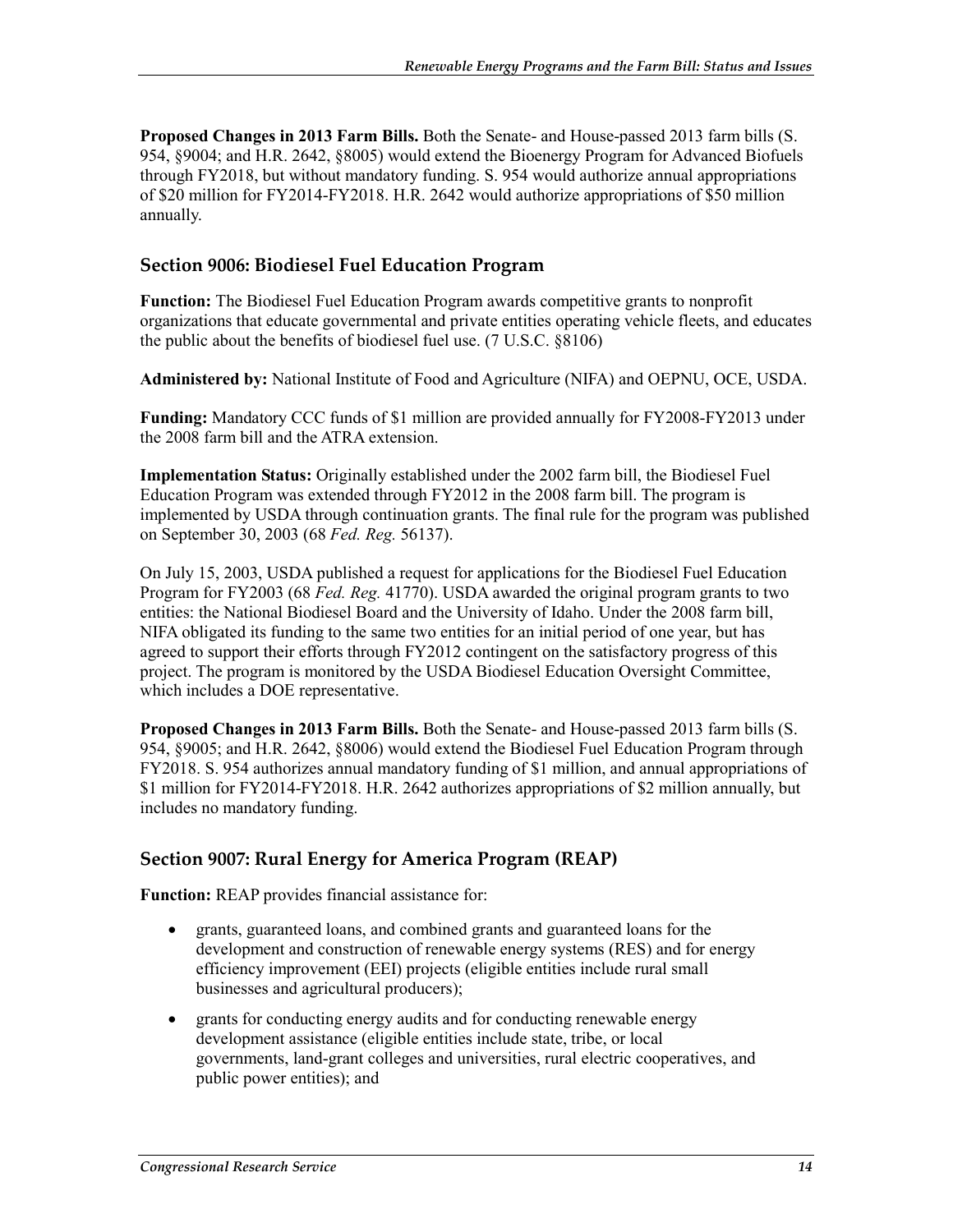• grants for conducting RES feasibility studies (eligible entities include rural small businesses and agricultural producers).

Renewable energy systems (RES) include those that generate energy from bioenergy (including flexible fuel pumps), anaerobic digesters, geothermal, hydrogen, solar, wind, and hydropower. Energy-efficiency improvement (EEI) projects typically involve installing or upgrading equipment to significantly reduce energy use. (7 U.S.C. §8107)

Administered by: Rural Business and Cooperative Service, RD, USDA.<sup>38</sup>

**Funding:** Mandatory CCC funds of \$55 million in FY2009, \$60 million in FY2010, \$70 million in FY2011, and \$70 million in FY2012, to remain available until expended, were authorized under the 2008 farm bill. Discretionary funding of \$25 million annually was authorized to be appropriated for FY2009-FY2012. Actual discretionary appropriations have been \$5 million in FY2009, \$40 million in FY2010, \$5 million in FY2011, and \$3.4 million in FY2012.

The FY2011 appropriations act (Department of Defense and Full-Year Continuing Appropriations Act, 2011; P.L. 112-10) reduced REAP discretionary funds from \$25 million to \$5 million, but left REAP's mandatory funding of \$70 million intact. The FY2012 Agriculture Appropriations Act (P.L. 112-55) limited REAP mandatory spending to \$22 million while discretionary funding was authorized at \$3.4 million, split evenly between grants and loan guarantees.

Earlier the House had agreed, by a recorded vote of 283 to 128, to an amendment (H.Amdt. 475) to its version of the FY2012 appropriations act, H.R. 2112, that would have prohibited the use of funds for the construction of ethanol blender pumps or ethanol storage facilities. On June 16, 2011, the Senate considered a similar amendment (S.Amdt. 411) to separate, unrelated legislation (S. 782) that would have prohibited the use of REAP funds for the construction of ethanol blender pumps or ethanol storage facilities. However, the amendment was not agreed to in the full Senate by a 41-59 vote. Furthermore, the House prohibition on use of REAP funds for blender pumps or ethanol storage facilities was not included in the final FY2012 Agriculture appropriations act (P.L. 112-55).

Under ATRA, no new mandatory funding was included for REAP; however, discretionary funding of \$25 million was authorized to be appropriated for FY2013.

**Implementation Status:** The 2008 farm bill combined elements of two existing programs from the 2002 farm bill—the Energy Audit and Renewable Energy Development Program and the RES and EEI Program—into a single program renamed the Rural Energy for America Program (REAP). Certain provisions of REAP have been operating since 2005 under 7 C.F.R. part 4280, subpart B. Regulations for operating grants and loan guarantees under the 2002 farm bill's RES and EEI Program were published on July 18, 2005 (70 *Fed. Reg.* 41264). A series of *Federal Register* notices (cited below) were used to implement the REAP provisions in the 2008 farm bill (i.e., RES feasibility studies, energy audits, and renewable energy development assistance) until new regulations were implemented. On April 14, 2011, an interim rule for REAP was published (76 *Fed. Reg.* 21110) to consolidate the various REAP programs by including each part of the program in a single subpart based on USDA experience under the 2002 farm bill energy programs. The interim REAP rule includes several changes to previous implementation methods:

<sup>&</sup>lt;u>.</u> <sup>38</sup> See http://www.rurdev.usda.gov/BCP\_Reap.html.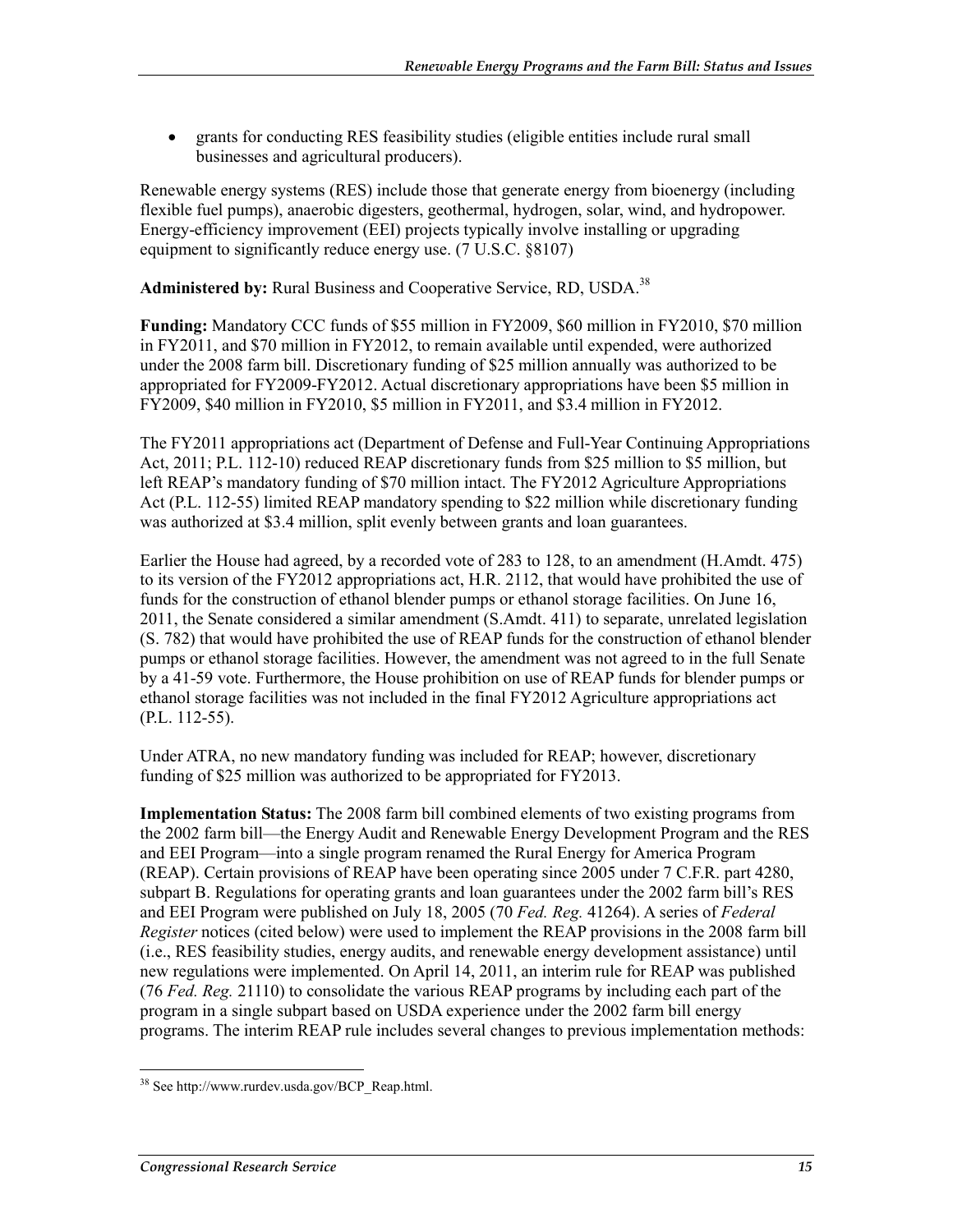both U.S. citizenship and the rural area location requirements were removed, and flexible fuel ("blender") pumps that dispense variable blends of petroleum and biofuels were included as viable renewable energy development projects.

## *REAP Loan Guarantees*

The REAP Guaranteed Loan Program encourages the commercial financing of renewable energy (bioenergy, geothermal, hydrogen, solar, wind, and hydropower) and energy efficiency projects.39 Under the program, project developers work with local lenders, who in turn can apply to USDA Rural Development for a loan guarantee of up to 75% of the project's cost (subject to a maximum of \$25 million and a minimum of \$5,000). The maximum percentage of guarantee (applied to the whole loan) is 85% of the loan amount for loans of \$600,000 or less with a declining percentage for higher loan amounts.

## *REAP Grants*

The type of grants available under REAP are still distinguished by their 2002 farm bill origins with separate grant programs for EEI, Renewable Energy Development Assistance (REDA), and Feasibility Studies.

Under REAP, the Renewable Energy Systems/Energy Efficiency Improvement Grants Program provides grants for energy audits and renewable energy development assistance.<sup>40</sup> It also provides funds to agricultural producers and rural small businesses to purchase and install renewable energy systems and make energy efficiency improvements. The grants are awarded on a competitive basis and can be up to 25% of total eligible project costs. Grants are limited to \$500,000 for renewable energy systems and \$250,000 for energy efficiency improvements. Grant requests as low as \$2,500 for renewable energy systems and \$1,500 for energy efficiency improvements can be considered. At least 20% of the grant funds awarded must be for grants of \$20,000 or less.

Under REAP, the Energy Audit and Renewable Energy Development Assist Grant Program also provides grants for energy audits and renewable energy development assistance.<sup>41</sup> The grants are awarded on a competitive basis and can be up to \$100,000. Recipients of an energy audit are required to pay at least 25% of the cost of the audit. Only 4% of available funds may be used for energy audits.

The REAP/Feasibility Grant Program also provides grants for energy audits and renewable energy development assistance.<sup>42</sup> It also provides funds to agricultural producers and rural small

<sup>&</sup>lt;sup>39</sup> For more program information, see "Section 9007: Rural Energy for America Program Guaranteed Loan Program (REAP LOANS)," BCP, RD, USDA, at http://www.rurdev.usda.gov/BCP\_ReapLoans.html.

<sup>&</sup>lt;sup>40</sup> For more program information, see "Section 9007: REAP Renewable Energy Systems/Energy Efficiency Improvement Program (REAP/RES/EEI) Grants Program," BCP, RD, USDA, at http://www.rurdev.usda.gov/ BCP\_ReapResEei.html.

<sup>&</sup>lt;sup>41</sup> For more program information, see "Section 9007: REAP SECTION 9007: Rural Energy for America Program Grants/Energy Audit and Renewable Energy Development Assist (REAP/EA/REDA)," BCP, RD, USDA, at http://www.rurdev.usda.gov/BCP\_ReapEaReda.html.

<sup>&</sup>lt;sup>42</sup> For more program information, see "Section 9007: REAP Feasibility Study Grants," BCP, RD, USDA, at http://www.rurdev.usda.gov/BCP\_ReapGrants.html.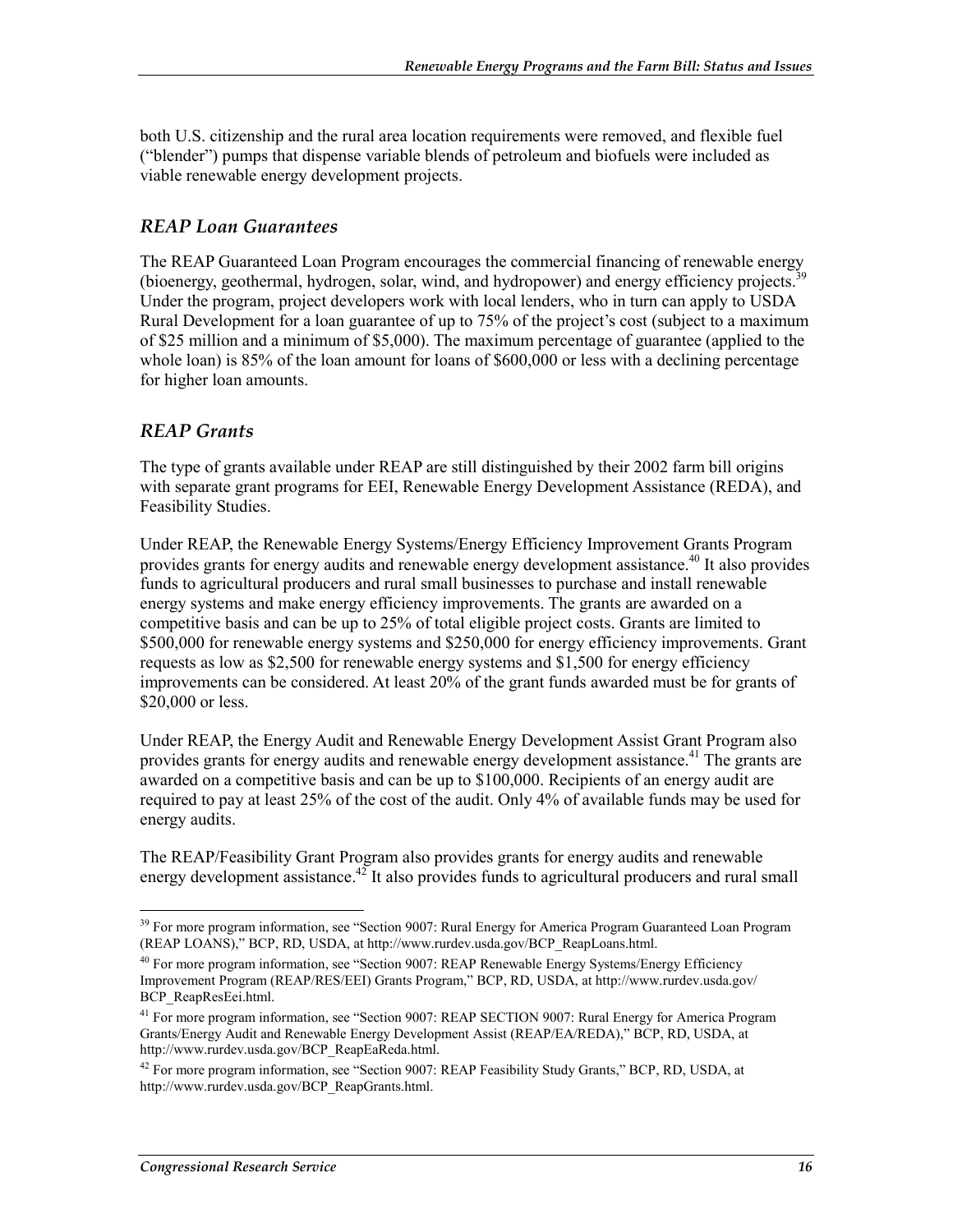businesses to conduct feasibility studies for a renewable energy system. The grants are awarded on a competitive basis and can be up to 25% of total eligible project costs. Grants are limited to \$50,000 for renewable energy feasibility studies.

## *REAP Implementation and Legislative Action*

A series of *Federal Register* notices have been used to implement the REAP provisions in the 2008 farm bill. A notice of solicitation of applications (NOSA) for 4% of FY2009 funds (i.e., \$2.4 million) in grants for energy audits and renewable energy development assistance was published on March 11, 2009 (74 *Fed. Reg.* 10533). A NOSA for the remaining portion of FY2009 funds of \$60 million (\$55 million mandatory and \$5 million discretionary) for RES feasibility studies and to purchase renewable energy systems and energy efficiency improvements was published on May 26, 2009 (74 *Fed. Reg.* 24769).

For FY2010, USDA published three *Federal Register* notices to implement REAP. A NOSA published on April 26, 2010 (75 *Fed. Reg.* 21584), announced that about 88% of combined mandatory and discretionary REAP funding for FY2010 (\$100 million) was available for renewable energy system and energy efficiency improvement grants and guaranteed loans. On May 27, 2010, a NOFA was published (75 *Fed. Reg.* 29706) to announce \$2.4 million for grants for energy audits and renewable energy development assistance grants. Finally, a NOFA published on August 6, 2010 (75 *Fed. Reg.* 47525), announced \$3 million for grants to conduct feasibility studies of renewable energy systems.

For FY2011, a NOFA published on April 14, 2011 (76 *Fed. Reg.* 20943), announced funds available for financial assistance as follows: grants, guaranteed loans, and combined grants and guaranteed loans for the development and construction of renewable energy systems and for energy efficiency improvement projects; grants for conducting energy audits; grants for conducting renewable energy development assistance; and grants for conducting renewable energy system feasibility studies. The NOFA announced the availability of \$70 million of FY2011 budget authority to fund these REAP activities, which is expected to support at least \$42 million in grant program level and up to \$61 million in guaranteed loan program level.

On January 20, 2012, USDA issued a NOFA (77 *Fed. Reg.* 2948), announcing the availability of \$25.4 million of FY2012 budget authority to fund these REAP activities, which will support at least \$12.5 million in grant program level and up to approximately \$48.5 million in guaranteed loan program level.

On March 29, 2013, USDA issued a NOFA (78 *Fed. Reg.* 19183), announcing the availability of \$20.8 million of FY2013 budget authority to fund these REAP activities, which will support at least \$10.4 million in grant program level and up to approximately \$43.4 million in guaranteed loan program level.

On August 15, 2013, USDA announced that more than \$21 million in grant and loan funding had been awarded to 512 projects nationwide including \$6,287,442 to 454 projects with grant funding equal to or less than \$20,000 each; \$9,485,331 in grant funding to 158 projects receiving \$20,001 or greater each; and 4 projects receiving a total of \$5,974,200 in loan funding. In addition, USDA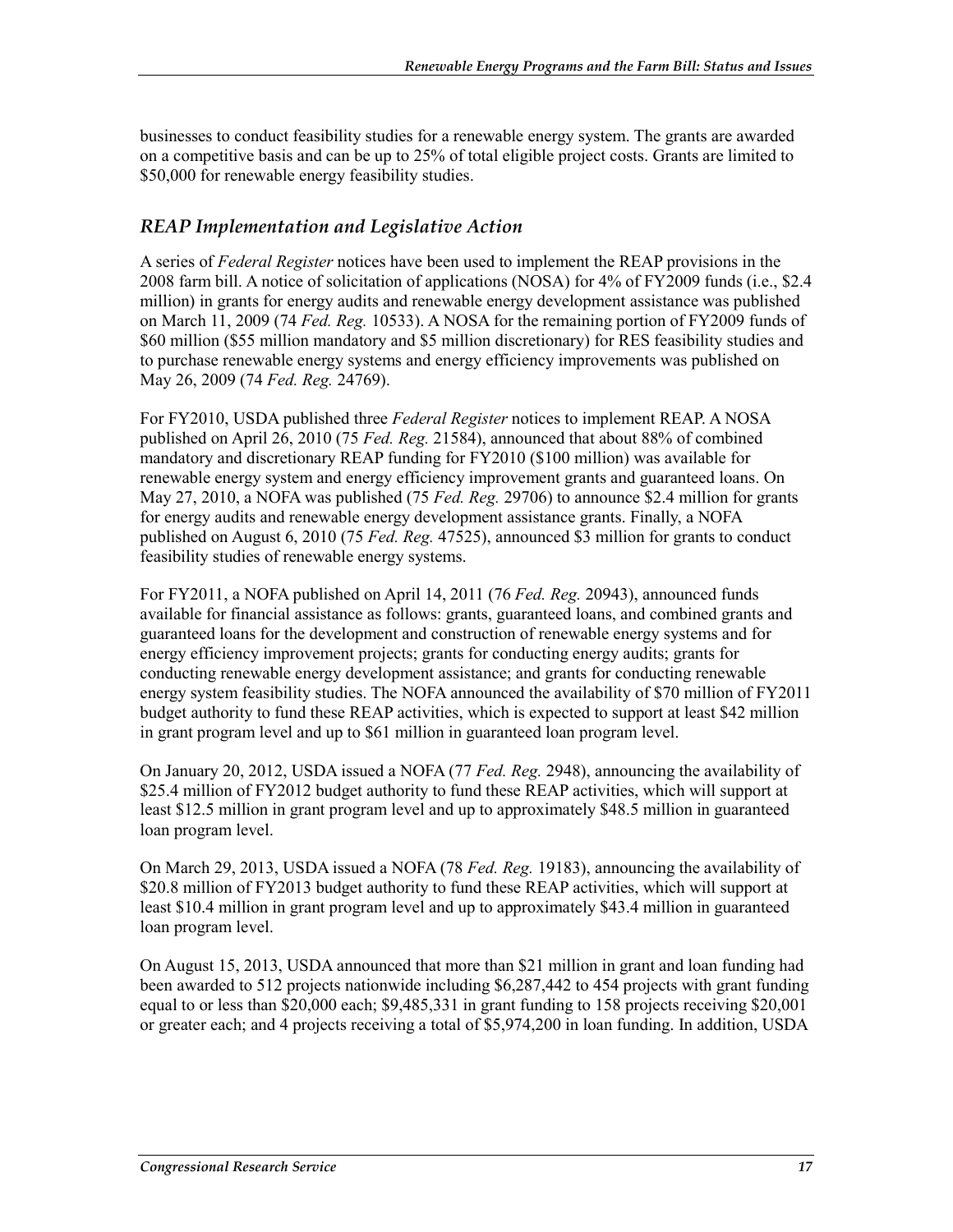announced \$300,000 in grants to 19 agricultural producers and rural businesses to conduct feasibility studies.<sup>43</sup>

On September 25, 2013, USDA announced that nearly \$6 million in grant funding and \$10 million in loans had been awarded to  $252$  projects in  $22$  states.<sup>44</sup>

According to USDA, more than 8,000 awards have been made under REAP programs (and their predecessor) from FY2003 through FY2011, spanning all agricultural sectors in all states including more than \$339 million in grants and \$262 million in loan guarantees. During that period, REAP funds have helped more than 13,000 rural small businesses and agricultural producers and funded more than 1,000 solar projects and more than 560 wind projects.<sup>45</sup> During 2012, Secretary of Agriculture Vilsack has made several REAP funding announcements for projects to implement renewable energy and energy efficiency measures in their operations.<sup>46</sup>

**Proposed Changes in 2013 Farm Bills.** Both the Senate- and House-passed 2013 farm bills (S. 954, §9006; and H.R. 2642, §8007) would extend REAP through FY2018. S. 954 proposes to limit grants to the lesser of \$500,000 or 25% of the cost of the RES or EEI activity; repeal the use of REAP funds for feasibility studies; and add a three-tiered application process with separate application processes for grants and loan guarantees for RES and EEI projects based on the project cost: tier-1 for projects  $\leq$  \$80,000; tier-2 for projects  $\geq$  \$80,000 but  $\leq$  \$200,000; and tier-3 for projects > \$200,000. H.R. 2642 is nearly identical to the Senate bill except that the grant ceiling of \$500,000 is not imposed, and it is silent as regards use of funds for feasibility studies. S. 954 would authorize annual mandatory funding of \$68.2 million, and annual appropriations of \$20 million for FY2014-FY2018. H.R. 2642 authorizes appropriations of \$45 million annually, but includes no mandatory funding.

#### **Section 9008: Biomass Research and Development Initiative (BRDI)**

**Function:** BRDI—created originally under the Biomass Research and Development Act of 2000 (BRDA, P.L. 106-224)—provides competitive funding in the form of grants, contracts, and financial assistance for research, development, and demonstration of technologies and processes leading to significant commercial production of biofuels, biobased energy innovations, development of biobased feedstocks, biobased products, and other such related processes, including development of cost-competitive cellulosic ethanol. Eligibility is limited to institutions of higher learning, national laboratories, federal or state research agencies, private-sector entities, and nonprofit organizations.

BRDI provides for coordination of biomass research and development, including life-cycle analysis of biofuels, between USDA and DOE by creating the Biomass Research and Development Board to coordinate government activities in biomass research, and the Biomass

<sup>&</sup>lt;sup>43</sup> For the announcement and a list of award recipients see USDA Press Release No. 0161.13, "Agriculture Secretary Announces Projects in 42 States and Two Territories Designed to Improve Farm and Rural Business Energy Efficiency," August 15, 2013.

<sup>&</sup>lt;sup>44</sup> For the announcement and a list of award recipients see USDA Press Release No. 0161.13, "Agriculture Secretary Announces Projects in 42 States and Two Territories Designed to Improve Farm and Rural Business Energy Efficiency," August 15, 2013.

<sup>45</sup> USDA News Release No. 0099.12, March 20, 2012.

<sup>46</sup> USDA Press Release No. 0189.13, USDA, September 25, 2013.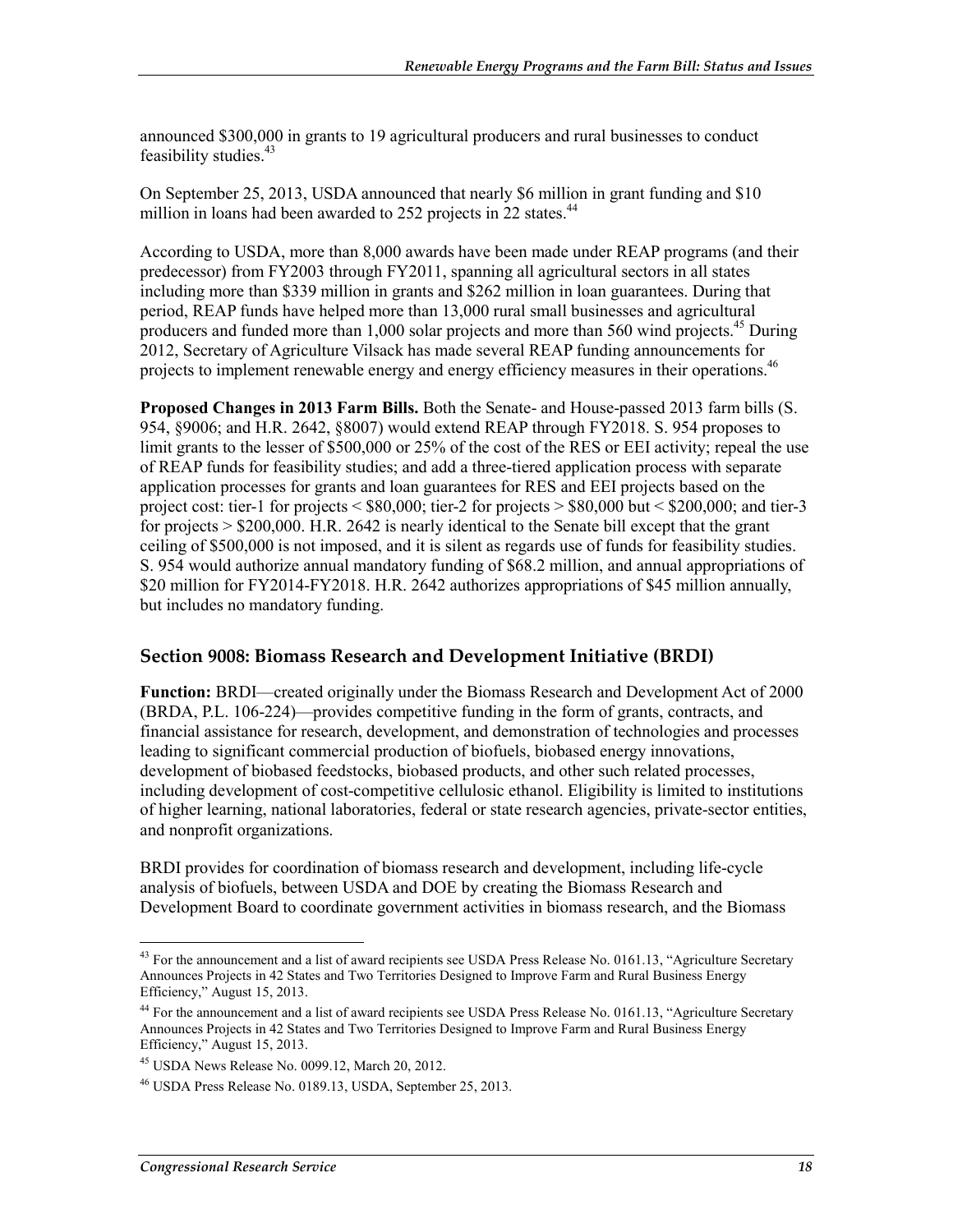Research and Development Technical Advisory Committee to advise on proposal direction and evaluation.<sup>47</sup> The 2008 farm bill moved BRDA in statute to Title IX of the 2008 farm bill and expanded the BRDI technical advisory committee. (7 U.S.C. §8108)

**Administered by:** NIFA, USDA, and DOE, jointly.

**Funding:** Authorizes mandatory funding (to remain available until expended) of \$20 million for FY2009, \$28 million for FY2010, \$30 million for FY2011, and \$40 million for FY2012. Discretionary funding of \$35 million is authorized to be appropriated annually for FY2009- FY2012; however, no discretionary funding has been appropriated through FY2012. The FY2012 Agriculture appropriations act (P.L. 112-55) did not make any cuts to the \$40 million in mandatory funding for BRDI.

Under ATRA, no new mandatory funding was included for BRDI; however, discretionary funding of \$35 million was authorized to be appropriated for FY2013.

**Implementation Status:** Since 2002 USDA and DOE jointly have announced annual solicitations and awards of funding allocations under BRDI.<sup>48</sup> Under the 2008 farm bill, applicants seeking BRDI funding must propose projects that integrate science and engineering research in the following three technical areas that are critical to the broader success of alternative biofuels production: feedstock development, biofuels and biobased products development, and biofuels development analysis. A minimum of 15% of funding must go to each area.<sup>49</sup> The minimum costshare requirement for demonstration projects was increased to 50%, and for research projects to 20%.

From FY2002 through FY2010, more than \$202 million has been awarded to 110 projects, including \$91.5 million from USDA and \$111.1 million from DOE.

- On May 5, 2011, Secretary Vilsack (USDA) and Secretary Chu (DOE) announced a total of \$47 million in new FY2011 awards to fund an additional eight research and development projects.<sup>50</sup>
- On September 26, 2011, the Biomass Research and Development Board announced a request for FY2011 applicants for an anticipated \$30 million in joint USDA-NIFA (\$25 million) and DOE (\$5 million) in federal BRDI funding.<sup>51</sup>
- On July 25, 2012, USDA and DOE made a joint announcement of \$31 million in BRDI in five new cost-share projects.<sup>52</sup>
- On January 11, 2013, USDA announced \$25 million in BRDI funding for four additional cost-share projects undertaking research and development of next-

<sup>&</sup>lt;sup>47</sup> For more information on the Biomass Research and Development Board, the Technical Advisory Committee, and project selection, visit: http://www.usbiomassboard.gov/.

<sup>48</sup> For BRDI current FY2011 and historical (FY2002-FY2010) solicitations and awards visit: http://www.usbiomassboard.gov/initiative/past\_solicitations.html.

 $^{49}$  For details on BRDI technical areas see http://www.nifa.usda.gov/nea/plants/in\_focus/biobased\_if\_brdi.html.

<sup>&</sup>lt;sup>50</sup> For a NIFA news release, see http://www.nifa.usda.gov/newsroom/news/2011news/05052 brdi.html. For information on the BRDI grant application process, see http://www.nifa.usda.gov/fo/fundview.cfm?fonum=2660.

 $51$  See http://www.biomassboard.gov/pdfs/2011 brdi foa.pdf.

<sup>52</sup> USDA News Release No. 0251.12, July 25, 2012.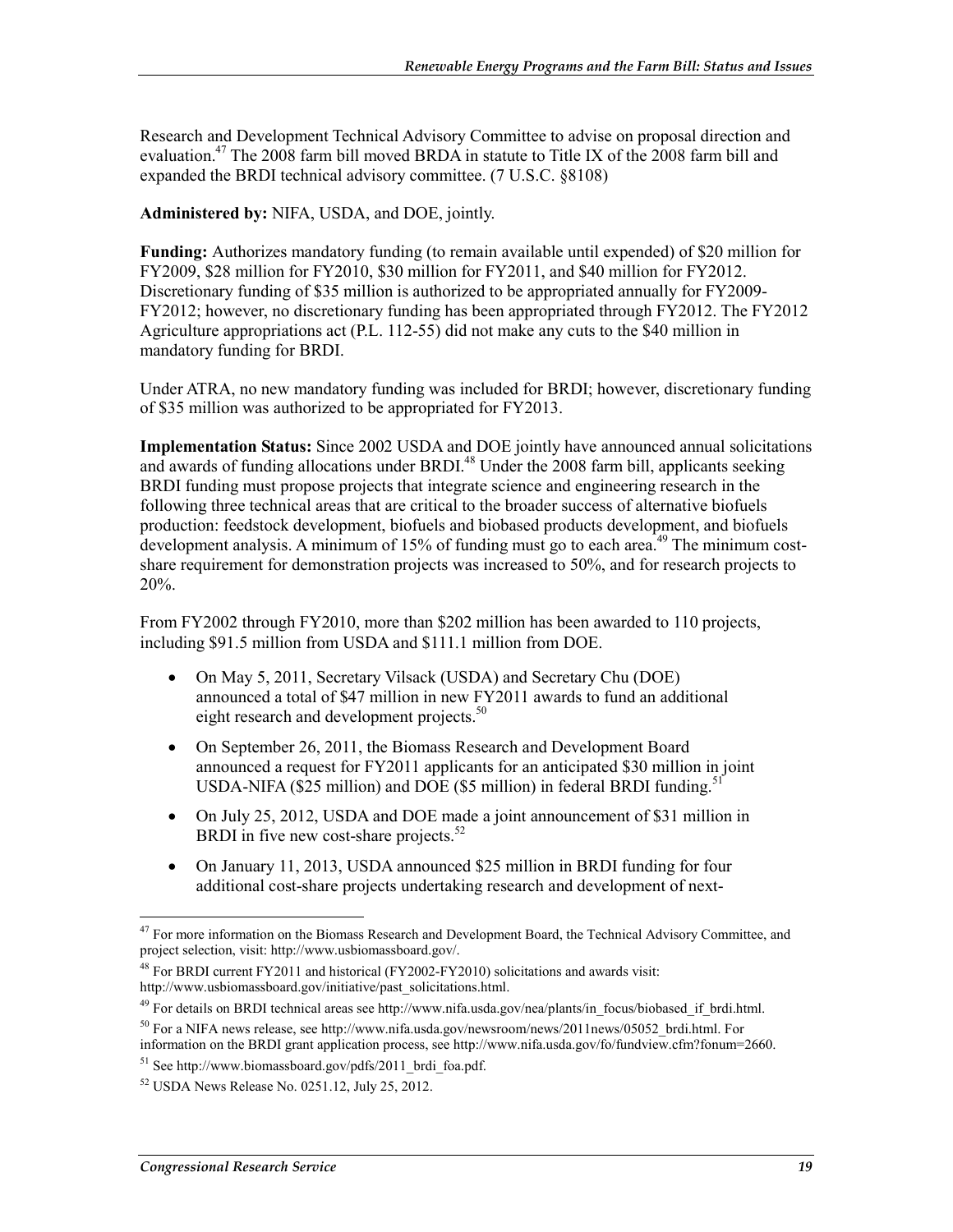generation renewable energy and high-value biobased products from a variety of biomass sources.<sup>53</sup>

**Proposed Changes in 2013 Farm Bills.** Both the Senate- and House-passed 2013 farm bills (S. 954, §9007; and H.R. 2642, §8008) would extend BRDI through FY2018. S. 954 would authorize annual mandatory funding of \$26 million, and annual appropriations of \$30 million for FY2014- FY2018. H.R. 2642 authorizes appropriations of \$20 million annually, but includes no mandatory funding.

## **Section 9009: Rural Energy Self-Sufficiency Initiative**

**Function:** The Rural Energy Self-Sufficiency Initiative assists rural communities with community-wide energy systems that reduce conventional energy use and increase the use of energy from renewable sources. Grants are available to assess energy use in a rural community, evaluate ideas for reducing energy use, and develop and install integrated renewable energy systems. Grants are not to exceed 50% of the total cost of the activity. (7 U.S.C. §8109)

**Administered by:** Rural Business and Cooperative Service, RD, USDA.

**Funding:** Discretionary funding of \$5 million annually was authorized to be appropriated for FY2009-FY2013 under the 2008 farm bill and the ATRA extension; however, no funding has been appropriated through FY2013.

**Implementation Status:** Rural Development, USDA, has not yet announced any regulations for this program.

**Proposed Changes in 2013 Farm Bills.** Both the Senate- and House-passed 2013 farm bills (S. 954 and H.R. 2642) exclude any provision for extending the Rural Energy Self-Sufficiency Initiative.

## **Section 9010: Feedstock Flexibility Program (FFP) for Bioenergy Producers**

**Function:** The Feedstock Flexibility Program requires that USDA establish (in FY2008) and administer a sugar-for-ethanol program using sugar intended for food use but deemed to be in surplus. USDA would subsidize the use of sugar for ethanol production through federal purchases of surplus sugar for resale to ethanol producers. USDA would implement the program only in those years where purchases are determined to be necessary to ensure that the sugar program operates at no cost to the federal government. (7 U.S.C. §8110)

The intent of the FFP is to provide the CCC a tool for avoiding sugar forfeitures. Under the sugar program, domestic sugar beet or sugarcane processors may borrow from CCC, pledging their sugar production as collateral for any such loan, and then satisfy their loans either by repaying the loan on or before loan maturity or by transferring the title for the collateral to CCC immediately following loan maturity, also known as ''forfeiture'' of collateral (as specified in 7 CFR 1435). The CCC is required to operate the sugar program, to the maximum extent practicable at no cost to the federal government, by avoiding forfeitures to CCC. If domestic sugar market conditions are such that market rates are less than forfeiture level (i.e., forfeitures appear likely), current law

<sup>&</sup>lt;u>.</u> <sup>53</sup> USDA News Release No. 0005.13, January 11, 2013.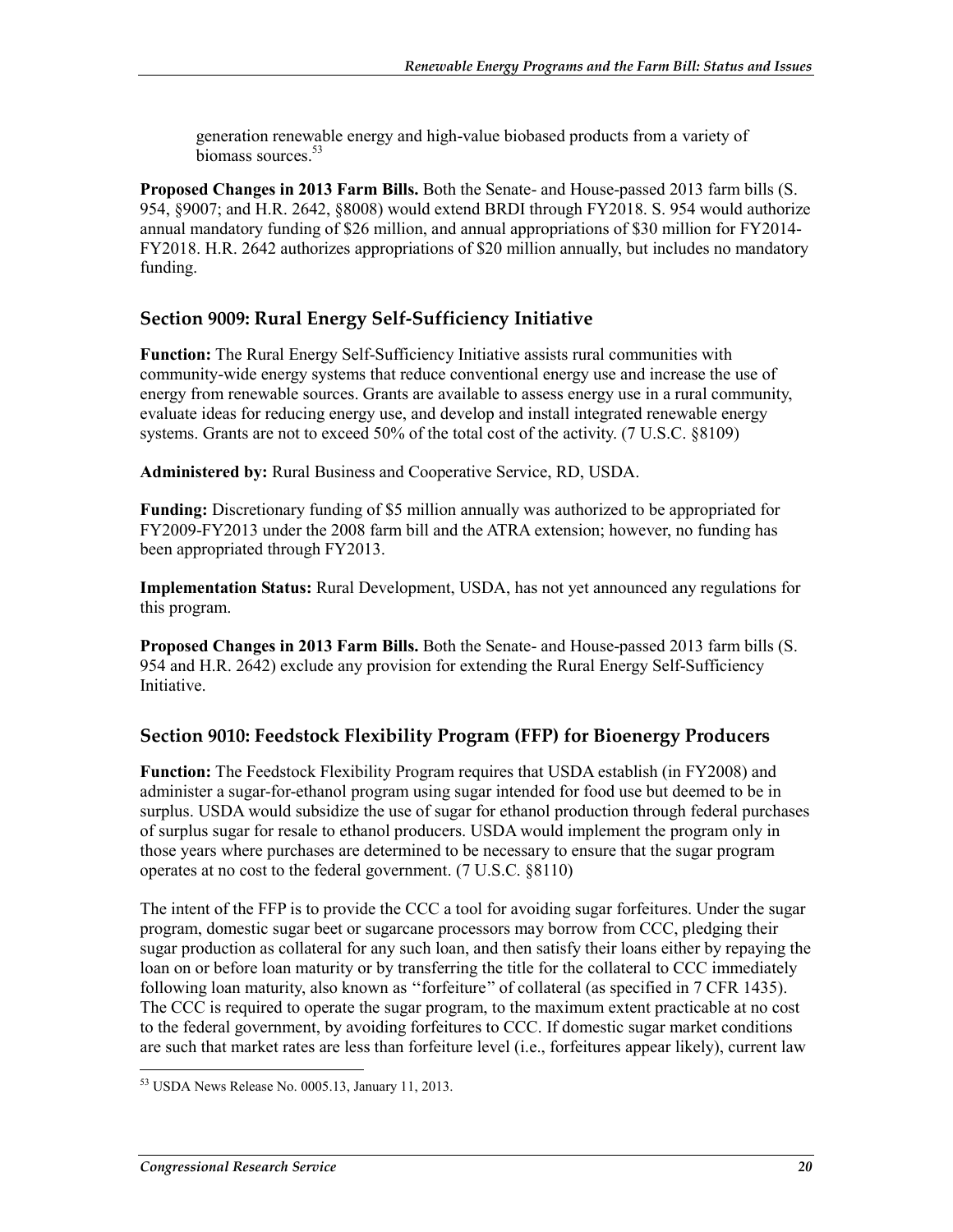requires CCC to use FFP to purchase sugar and sell such sugar to bioenergy producers to avoid forfeitures.

**Administered by:** Farm Service Agency (FSA), USDA.

**Funding:** Mandatory CCC funds of such sums as necessary are to be made available. Funding authority was extended through FY2013 by ATRA.

**Implementation Status:** By July 2013, indications in the sugar market suggested that forfeitures might occur in crop year 2012—the margin between the raw sugar market price and the raw sugar price level had fallen from 13.8 to 1.6 cents per pound, thus encouraging forfeiture. USDA was concerned that CCC might be required to use FFP to purchase sugar before August 1, 2013, the first date that 2012-crop loans can be forfeited to CCC. To expedite access to the FFP, USDA published the final rule for the FFP in the *Federal Register* on July 29, 2013—effective upon publication—to allow CCC to avoid possible sugar forfeitures for crop year  $2012.^{54}$ 

**Proposed Changes in 2013 Farm Bills.** Both the Senate- and House-passed 2013 farm bills (S. 954, §9008; and H.R. 2642, §8009) would extend Feedstock Flexibility Program as is through FY2018.

## **Section 9011: Biomass Crop Assistance Program (BCAP)**

**Function:** The Biomass Crop Assistance Program (BCAP) provides financial assistance to owners and operators of agricultural land and non-industrial private forest land who wish to establish, produce, and deliver biomass feedstocks.<sup>55</sup> BCAP provides two categories of assistance:<sup>56</sup>

- 1. **establishment and annual payments**, including a one-time payment of up to 75% of cost of establishment for perennial crops, and annual payments (i.e., rental rates based on a set of criteria) of up to five years for non-woody and 15 years for woody perennial biomass crops; and
- 2. **matching payments**, at a rate of \$1 for each \$1 per ton provided, up to \$45 per ton, for a period of two years, which may be available to help eligible material owners with collection, harvest, storage, and transportation (CHST) of eligible material for use in a qualified biomass conversion facility.

Establishment and annual payments are available to certain producers who enter into contracts with USDA to produce eligible biomass crops on contract acres within designated BCAP project areas. Eligible land for BCAP project area contracts includes agricultural land and non-industrial private forestland, but does not include federal or state-owned land, land that is native sod, or land enrolled in the Conservation Reserve Program, Wetlands Reserve Program, or Grassland Reserve Program. Generally, crops that receive payments under Title I (the commodity title) of

<sup>1</sup> 54 "Sugar Program: Feedstock Flexibility Program for Bioenergy Producers," *Federal Register*, Vol. 78, No. 145, July 29, 2013.

<sup>55</sup> For more information, see CRS Report R41296, *Biomass Crop Assistance Program (BCAP): Status and Issues*.

<sup>56</sup> Farm Service Agency, USDA, "Biomass Crop Assistance Program (BCAP), "Fact Sheet," at

http://www.fsa.usda.gov/Internet/FSA\_File/bcap\_update\_may2011.pdf.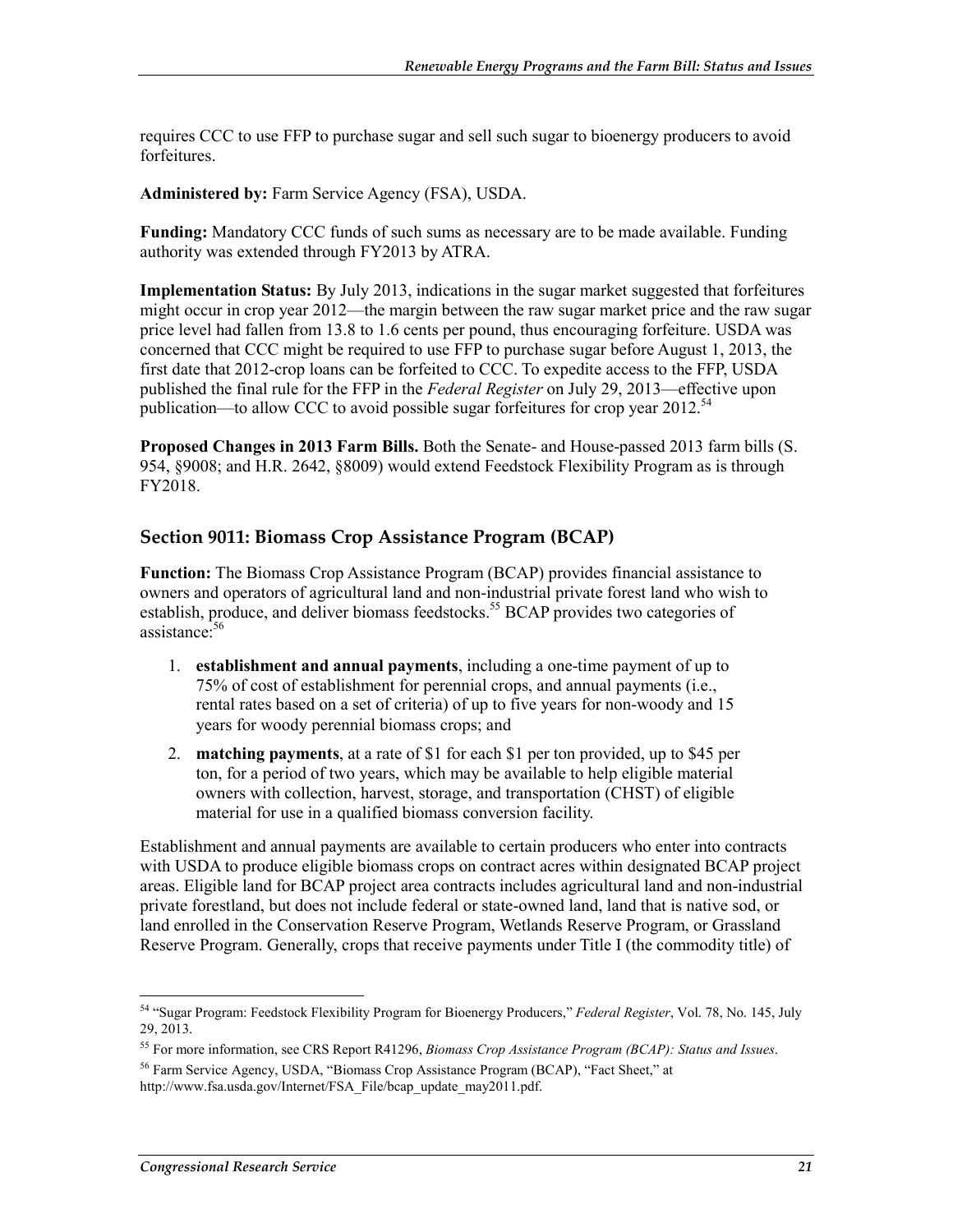the farm bill (e.g., corn, wheat, rice, and soybeans) and noxious weeds or invasive species are not eligible for annual payments.

BCAP assistance for establishing and producing biomass crops is available within designated project areas. BCAP project areas are specific geographic areas where producers may enroll land to grow specified biomass crops.<sup>57</sup> Participants may be eligible to receive financial and technical assistance as well as annual payments to establish these crops. Project areas are established based on proposals submitted to FSA by either a group of producers or an entity that converts biomass to heat, power, a biobased product, or an advanced biofuel. Those interested in submitting a proposal are encouraged to contact their FSA state office for details. Upon designation of a project area, certain producers within the project area are then eligible to enroll land into the program.

Matching payments are available to eligible material owners who deliver eligible material to qualified biomass conversion facilities. Eligible material must be harvested directly from the land and separate from a higher-value product (e.g., Title I crops). Invasive and noxious species are considered eligible material and land ownership (private, state, federal, etc.) is not a limiting factor to receive matching payments. (7 U.S.C. §8111)

#### **Administered by:** FSA, USDA.

**Funding:** Mandatory CCC funds of such sums as necessary were made available for each of FY2008-F2012 under the 2008 farm bill. Outlays depend on the number of participants. The 2010 Supplemental Appropriations Act (P.L. 111-212) limited BCAP funding to \$552 million in FY2010 and \$432 million in FY2011. The Department of Defense and Full-Year Continuing Appropriations Act, 2011 (P.L. 112-10), further reduced BCAP funding for FY2011 to \$112 million.

With respect to FY2012 funding, the President's FY2012 budget proposed to limit funding for CHST to \$70 million. The remaining annual and establishment payment portion of BCAP would remain at such sums as necessary (SSAN). On June 16, 2011, the House passed an FY2012 appropriations bill (H.R. 2112) that would have eliminated funding for BCAP for FY2012. In contrast, the Senate FY2012 spending bill left BCAP mandatory spending untouched. In the final FY2012 Agriculture appropriations act (P.L. 112-55), BCAP mandatory spending was limited to \$17 million.

Under ATRA, no new mandatory funding was included for BCAP; however, discretionary funding of \$20 million was authorized to be appropriated for FY2013.

**Implementation Status:** On May 5, 2009, President Barack Obama issued a directive addressing a variety of advanced biofuel priorities including the implementation of matching payments for CHST of eligible materials for biomass conversion. On June 11, 2009, USDA published a NOFA (74 *Fed. Reg.* 27767) to implement the CHST matching payments component of BCAP. The NOFA was terminated on February 3, 2010, and, on February 8, 2010, USDA published a proposed rule for BCAP (75 *Fed. Reg.* 6264). The final rule was published on October 27, 2010 (74 *Fed. Reg.* 27767), and implements the full BCAP program, including the annual and

<sup>&</sup>lt;sup>57</sup> See FSA, USDA, "BCAP Project Area Information," at http://www.fsa.usda.gov/FSA/webapp?area=home&subject= ener&topic=bcap-pjt.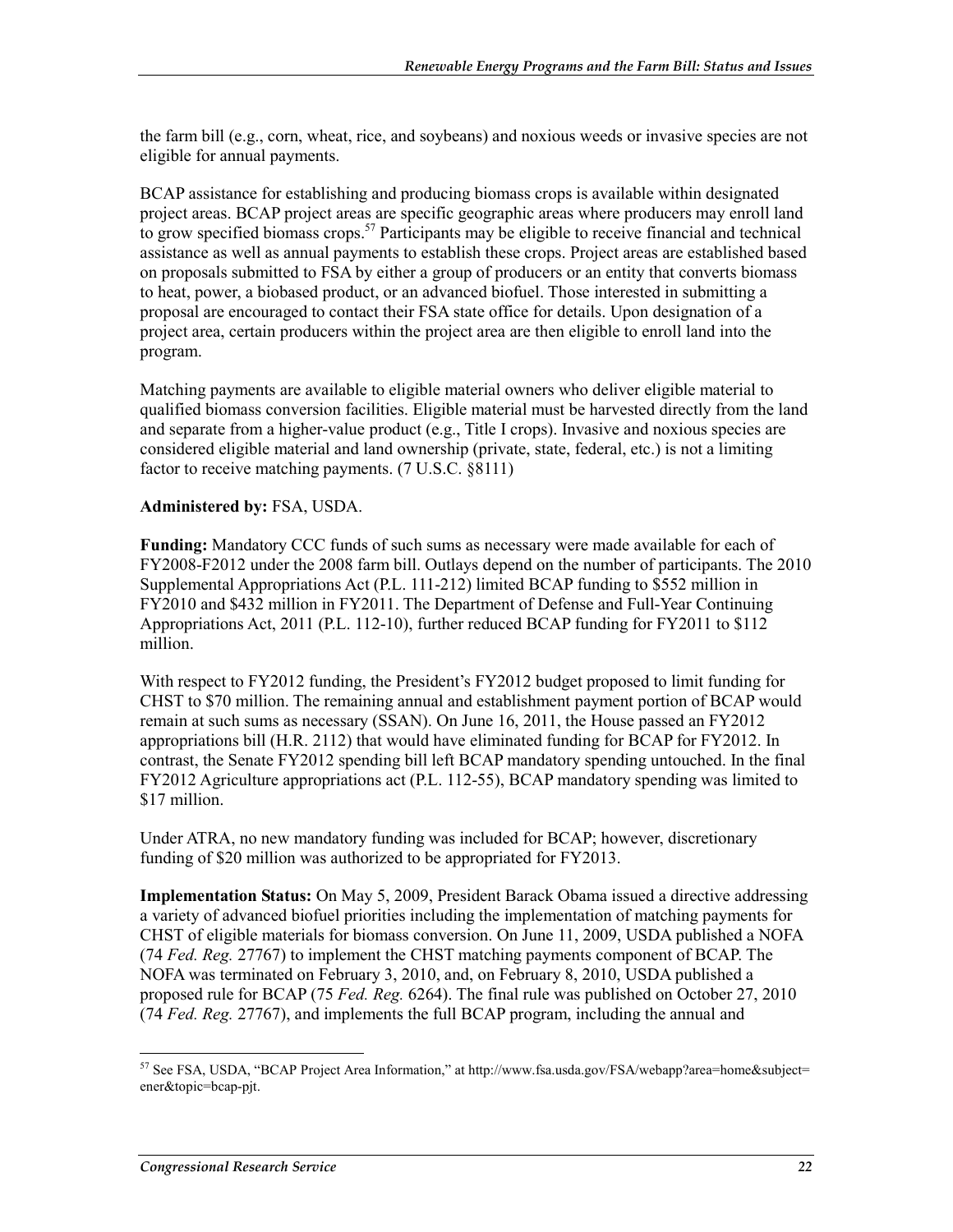establishment payment. USDA is required to submit a report to the House and Senate Agriculture Committees on the dissemination of the best practice data and information gathered from participants receiving assistance under BCAP no later than four years after enactment of the 2008 farm bill (i.e., by June 18, 2012).

No payments were made in FY2008; however, through FY2012, nearly \$900 million has been paid out to projects in 31 states.<sup>58</sup> As of June 2012, USDA had selected 11 BCAP project areas and continued to enroll producers for annual and establishment payments. However, due to the reduced funding availability imposed by limitations on the availability of mandatory funding through the annual appropriations process (see above discussion), USDA published an interim rule on September 15, 2011 (76 *Fed. Reg.* 56949), amending the BCAP regulation to provide specifically for prioritizing limited program funds in favor of the ''project area'' portion of BCAP. The limited funding available for BCAP means that not all BCAP requests can be funded. The interim rule explicitly provides a priority for funding establishment and annual payments for project area activities because "such activities will produce the greatest long term good in BCAP by providing an ongoing supply of new biomass."<sup>59</sup> Under the interim rule, matching payments for CHST would only be funded if resources are available after funding all eligible project area applications. The interim rule also enables prioritization among project area proposals if eligible requests exceed available funding.

**Proposed Changes in 2013 Farm Bills.** Both the Senate- and House-passed 2013 farm bills (S. 954, §9009; and H.R. 2642, §8010) would extend BCAP through FY2018. S. 954 adds additional restrictions on establishment and CHST payments and requires USDA to submit a report on best practice data. H.R. 2642 removes criteria defining eligible materials and exclusions to eligible materials, and proposes removing all support for CHST. S. 954 would authorize annual mandatory funding of \$38.6 million for FY2014-FY2018. H.R. 2642 authorizes appropriations of \$75 million annually, but includes no mandatory funding.

## **Section 9012: Forest Biomass for Energy**

**Function:** The Forest Biomass for Energy program is a research and development program to encourage use of forest biomass for energy. The Forest Service, other federal agencies, state and local governments, Indian tribes, land-grant colleges and universities, and private entities are eligible to compete for program funds. Priority is given to projects that use low-value forest byproduct biomass for the production of energy; develop processes to integrate bioenergy from forest biomass into existing manufacturing streams; develop new transportation fuels; and improve the growth and yield of trees for renewable energy. (7 U.S.C. §8112)

#### **Administered by:** Forest Service, USDA.

**Funding:** Discretionary funding of \$15 million annually is authorized to be appropriated for FY2009-FY2012; however, no funding has been appropriated through FY2012. Under ATRA, discretionary funding of \$15 million was authorized to be appropriated for FY2013.

<sup>58</sup> For funding and other program details see CRS Report R41296, *Biomass Crop Assistance Program (BCAP): Status and Issues*.

<sup>59</sup> *Federal Register*, Vol. 76, No. 179, Thursday, September 15, 2011, p. 56949.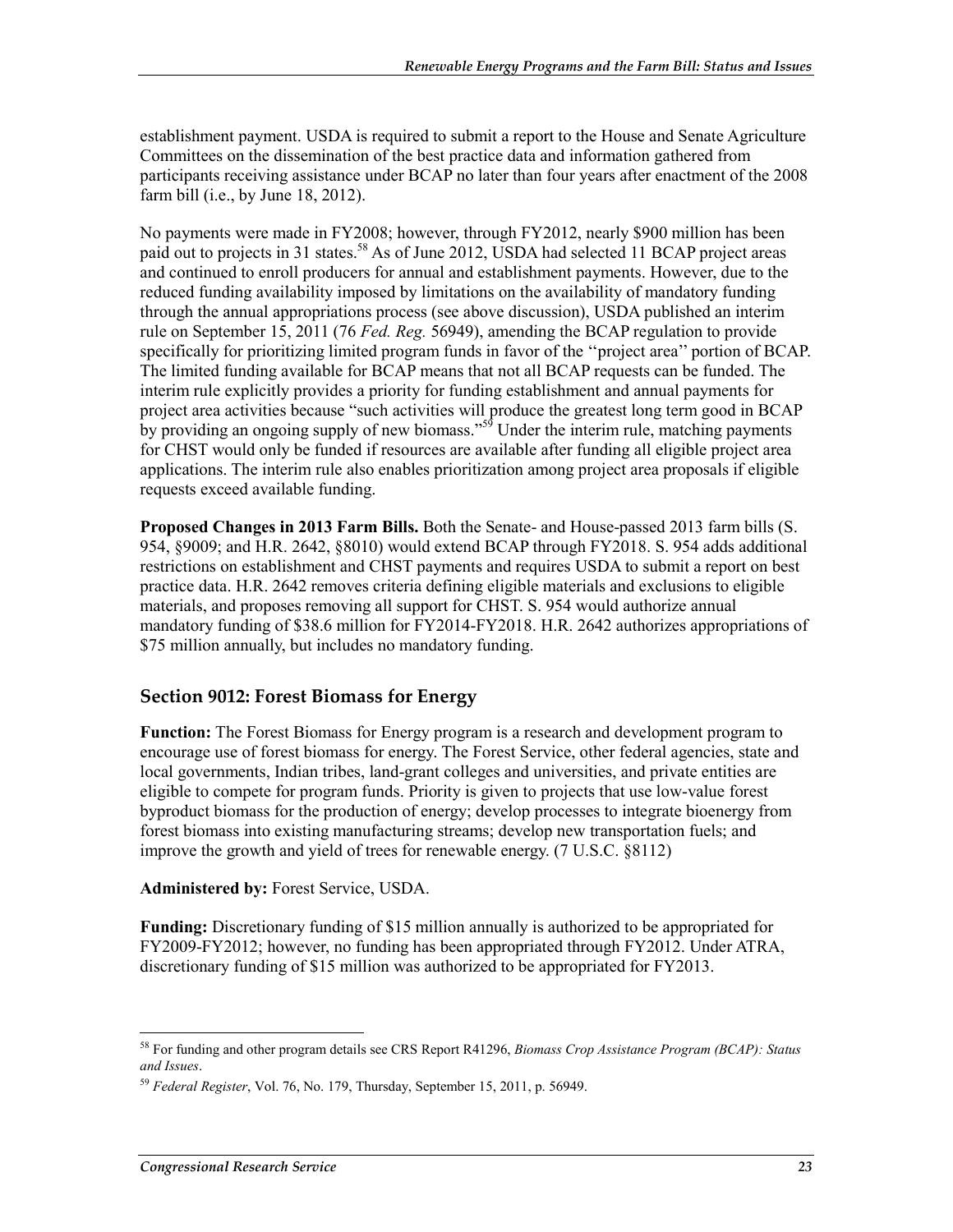**Implementation Status:** The Forest Service has not yet announced any regulations for this program. The President's FY2011 budget proposed to fund both the Forest Biomass for Energy Program and the Community Wood Energy Program using funds from the Hazardous Fuels Program (Wildland Fire Management) within the Forest Service. The President's FY2012 budget proposal included a similar request to fund both programs using the Hazardous Fuels Program; however, only \$15 million was requested for the Forest Biomass for Energy Program and \$3.75 million for the Community Wood Energy Program.

**Proposed Changes in 2013 Farm Bills.** The Senate-passed S. 954 (§9010) would repeal the Forest Biomass for Energy program. The House-passed H.R. 2642 excludes any provision for extending the Forest Biomass for Energy program.

## **Section 9013: Community Wood Energy Program**

**Function:** The Community Wood Energy Program provides matching grants to state and local governments to acquire community wood energy systems for public buildings. Participants must also implement a community wood energy plan to meet energy needs with reduced carbon intensity through conservation, reduced costs, utilizing low-value wood sources, and increased awareness of energy consumption. (7 U.S.C. §8113)

#### **Administered by:** Forest Service, USDA.

**Funding:** Discretionary funding of \$5 million annually is authorized to be appropriated for FY2009-FY2013 under the 2008 farm bill and the ATRA extension but no funding has been appropriated to date. However, the Forest Service awarded \$49 million in funding from the American Recovery and Reinvestment Act of 2009 (ARRA, P.L. 111-5) for wood-to-energy projects, and the appropriations committee reports in FY2010 and FY2011 have directed the use of \$5 million in Hazardous Fuels funds for biomass energy projects.

**Implementation Status:** The Forest Service is pursuing the implementation of this program using funding from their overall State & Private appropriation.<sup>60</sup> An agency working group is developing the work plan for the Community Wood Energy Program, coordinating with Rural Development (RD) to ensure the new program is complementary with other biomass energy programs administered by RD. (See "Implementation" note under "Section 9012: Forest Biomass for Energy" for funding proposals under the President's FY2011 and FY2012 budget proposals.)

**Proposed Changes in 2013 Farm Bills.** Both the Senate- and House-passed 2013 farm bills (S. 954, §9011; and H.R. 2642, §8011) would extend the Community Wood Energy Program through FY2018. S. 954 authorizes grants of up to \$50,000 to be made to establish or expand biomass consumer cooperatives that will provide consumers with services or discounts relating to the purchase of biomass heating systems or products (including their delivery and storage). It also requires that any biomass consumer cooperative that receives a grant must match at least the equivalent of 50% of the funds toward the establishment or expansion of a biomass consumer cooperative. H.R. 2642 is silent on the additional authority and restriction. S. 954 would authorize annual appropriations of \$5 million for FY2014-FY2018. H.R. 2642 authorizes appropriations of \$2 million annually. Neither bill includes any mandatory funding.

<sup>1</sup>  $60$  Farm Bill Working Group, Office of Budget and Program Analysis, USDA, "Highlights: Title IX-Energy," October 26, 2009.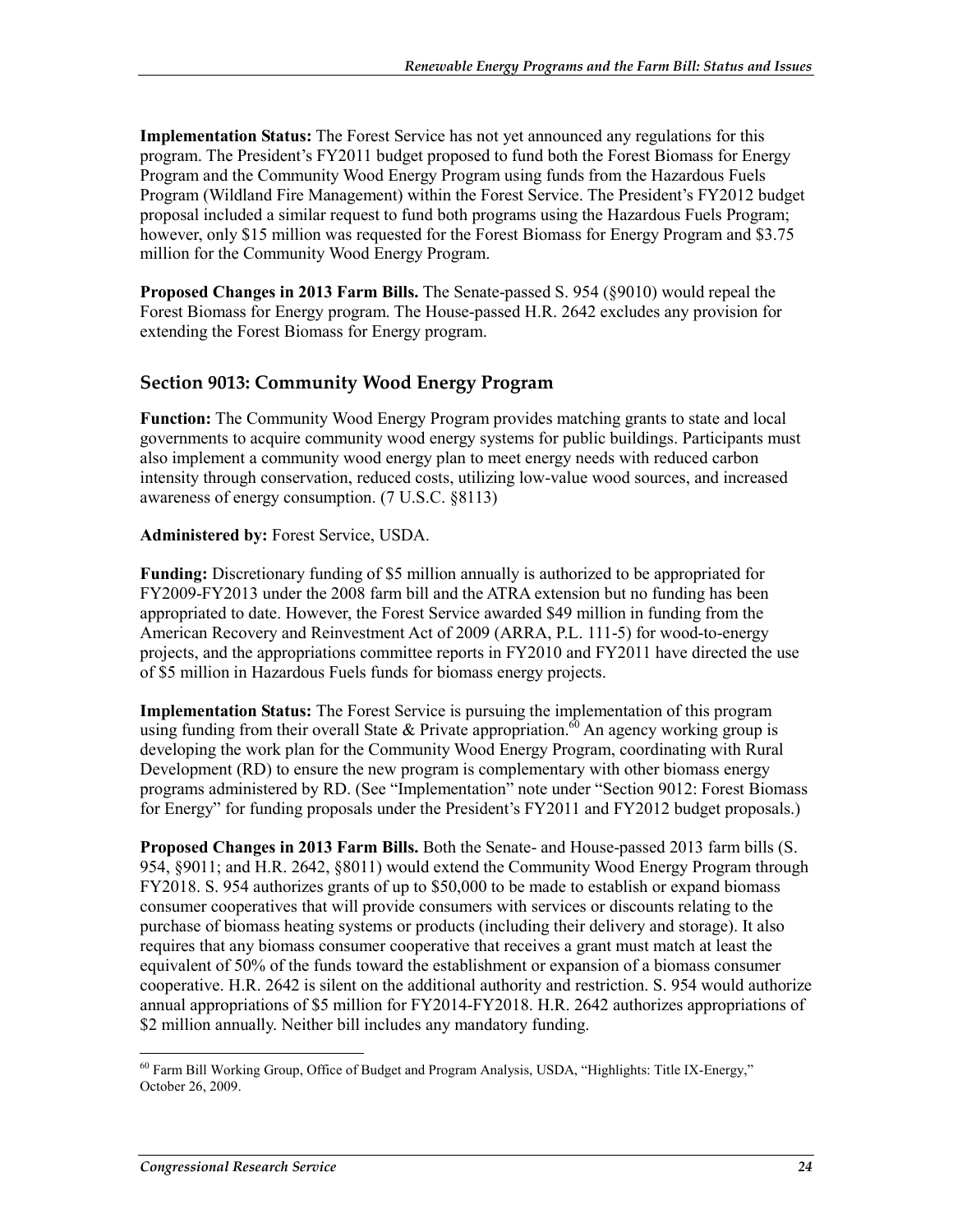## **Biofuels Infrastructure Study**

**Function:** Section 9002 of the 2008 farm bill requests that USDA, DOE, EPA, and the Department of Transportation (DOT) jointly report on the infrastructure needs, requirements, and development approaches for expanding the domestic production, transportation, and distribution of biofuels given current and likely future market trends. A report including the study results is to be submitted to various related committees in Congress. No deadline was specified.

**Funding:** No specific funding was announced for this study and no funding has been authorized to date. No new funding authority was included in ATRA.

**Proposed Changes in 2013 Farm Bills.** The House-passed H.R. 2642 (§9012) would repeal the Biofuels Infrastructure Study, whereas the Senate-passed S. 954 is silent on the matter.

## **Renewable Fertilizer Study**

**Function:** Section 9003 of the 2008 farm bill requires that a report be submitted to the House and Senate Agriculture Committees within one year of receipt of the appropriations to carry out the study on the production of fertilizer from renewable energy sources in rural areas. The report is to be based on a study of the challenges to commercialization of rural fertilizer production from renewable sources, potential processes and technologies, and the potential impacts of renewable fertilizer on fossil fuel use and the environment.

**Funding:** Discretionary funding of \$1 million was authorized to be appropriated for FY2009; however, no discretionary funding has been authorized to date. No new funding authority for the Renewable Fertilizer Study was included in ATRA.

**Proposed Changes in 2013 Farm Bills.** Both the Senate- and House-passed 2013 farm bills (S. 954, §9012; and H.R. 2642, §8013) would repeal the Renewable Fertilizer Study.

# **Title VII—Energy-Related Agricultural Research and Extension Provisions**

One provision from Title VII of the 2008 farm bill relates directly to renewable energy initiatives and is described here.

#### **Section 7526: Sun Grant Program**

**Function:** The Sun Grant Initiative (SGI) is a national network of land-grant universities and federally funded laboratories—coordinated through regional Sun Grant centers—working together to further establish a biobased economy.<sup> $61$ </sup> Sun Grant centers are also charged with reviving America's farming communities by placing an emphasis on rural economic development through the production of biobased renewable energy feedstocks.

<sup>&</sup>lt;u>.</u> 61 See "Sun Grant Initiative," at http://www.sungrant.org/.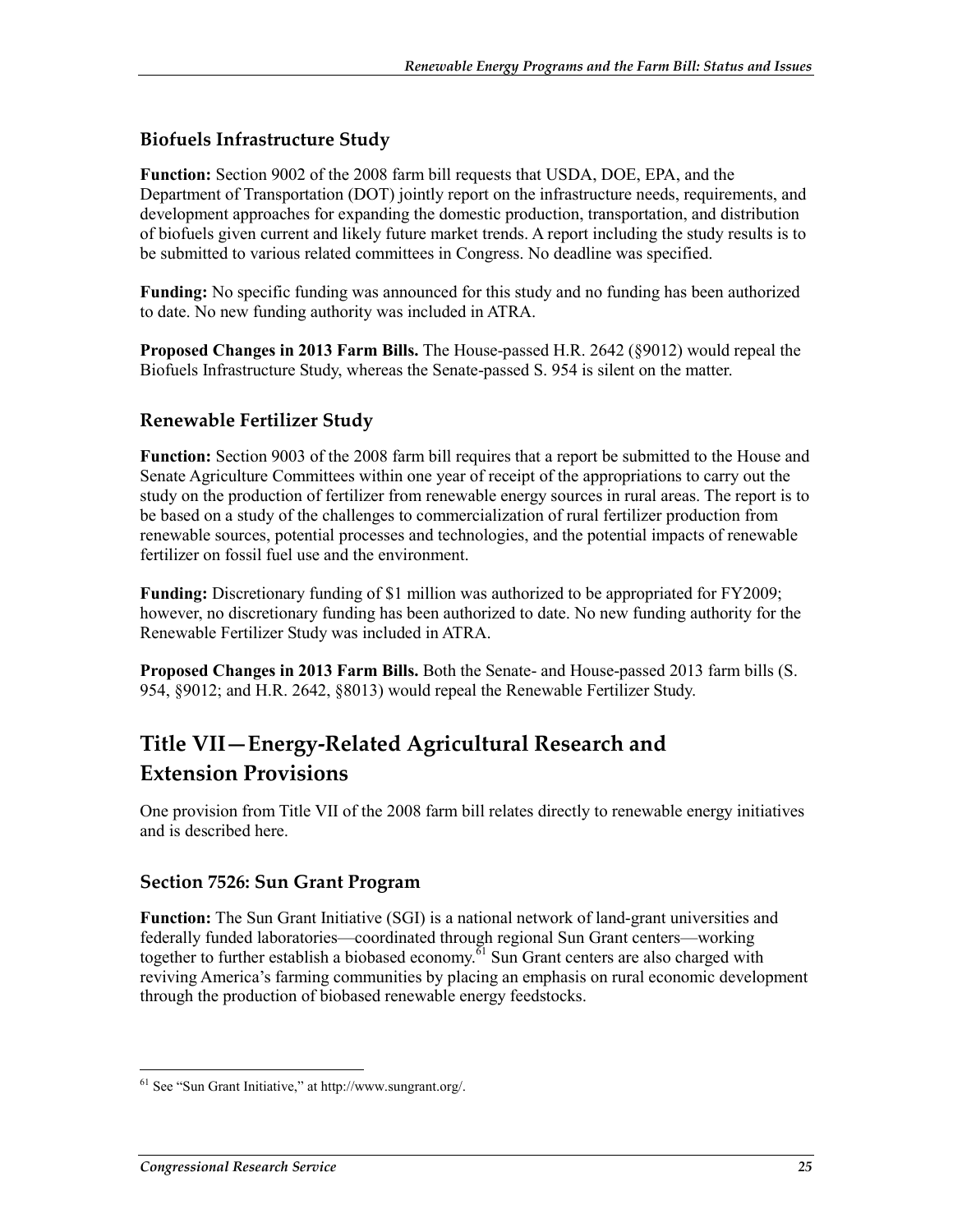This provision was added subsequent to the 2002 farm bill under the Sun Grant Research Initiative Act of 2003 (Section 778, Consolidated Appropriations Act, 2004; P.L. 108-199). The initiative was originally established with five national Sun Grant research centers based at landgrant universities (a north-central center at South Dakota State University; a southeastern center at the University of Tennessee; a south-central center at Oklahoma State University; a western center at Oregon State University; and a northeastern center at Cornell University), each covering a different national region, to enhance coordination and collaboration among USDA, DOE, and land-grant universities in the development, distribution, and implementation of biobased energy technologies. Competitive grants are available to land-grant schools within each region. The 2008 farm bill reauthorized the Sun Grant Program through FY2012 and established a sixth regional center—a Western Insular Pacific Sub-Center at the University of Hawaii. (7 U.S.C. §8114)

**Administered by:** NIFA, USDA. Each regional Sun Grant center manages the programs and activities within its region, although a process based on peer and merit review is used to administer grants.

**Funding:** Discretionary funding of \$75 million annually is authorized to be appropriated for FY2008-FY2012. However, only \$2.25 million for FY2010 and \$2.2 million for FY2012 have been appropriated. No new funding authority was included in ATRA.

**Implementation Status:** As of October 2011, SGI had more than 130 field studies on biomass feedstocks currently underway with locations in more than 90% of the states.

Since NIFA has been delegated the authority to administer the program, awards made under the Sun Grant Program are subject to NIFA's assistance regulations at 7 C.F.R. part 3430 as announced on November 18, 2010 (Competitive and Noncompetitive Nonformula Federal Assistance Programs—Administrative Provisions for the Sun Grant Program, 75 *Fed. Reg.* 70578).

**Proposed Changes in 2013 Farm Bills.** Both the Senate- and House-passed 2013 farm bills (S. 954, §7514; and H.R. 2642, §6518) would extend the Sun Grant Program with its current discretionary funding authority of \$75 million annually through FY2018.

# **Title XI—Energy-Related Livestock Provisions**

## **Section 11014: Study on Bioenergy Operations**

**Function:** Section 11014 of the 2008 farm bill requires a USDA study on the use of animal manure as a fertilizer and potential other uses; the impact of limitations placed on the use of animal manure on consumers and agricultural operations; and the effects of increased competition for manure due to biofuel uses. A report on the results of the study was due to respective agricultural committees of the House and Senate by June 18, 2009 (one year after enactment).

**Funding:** No specific funding was announced for this study.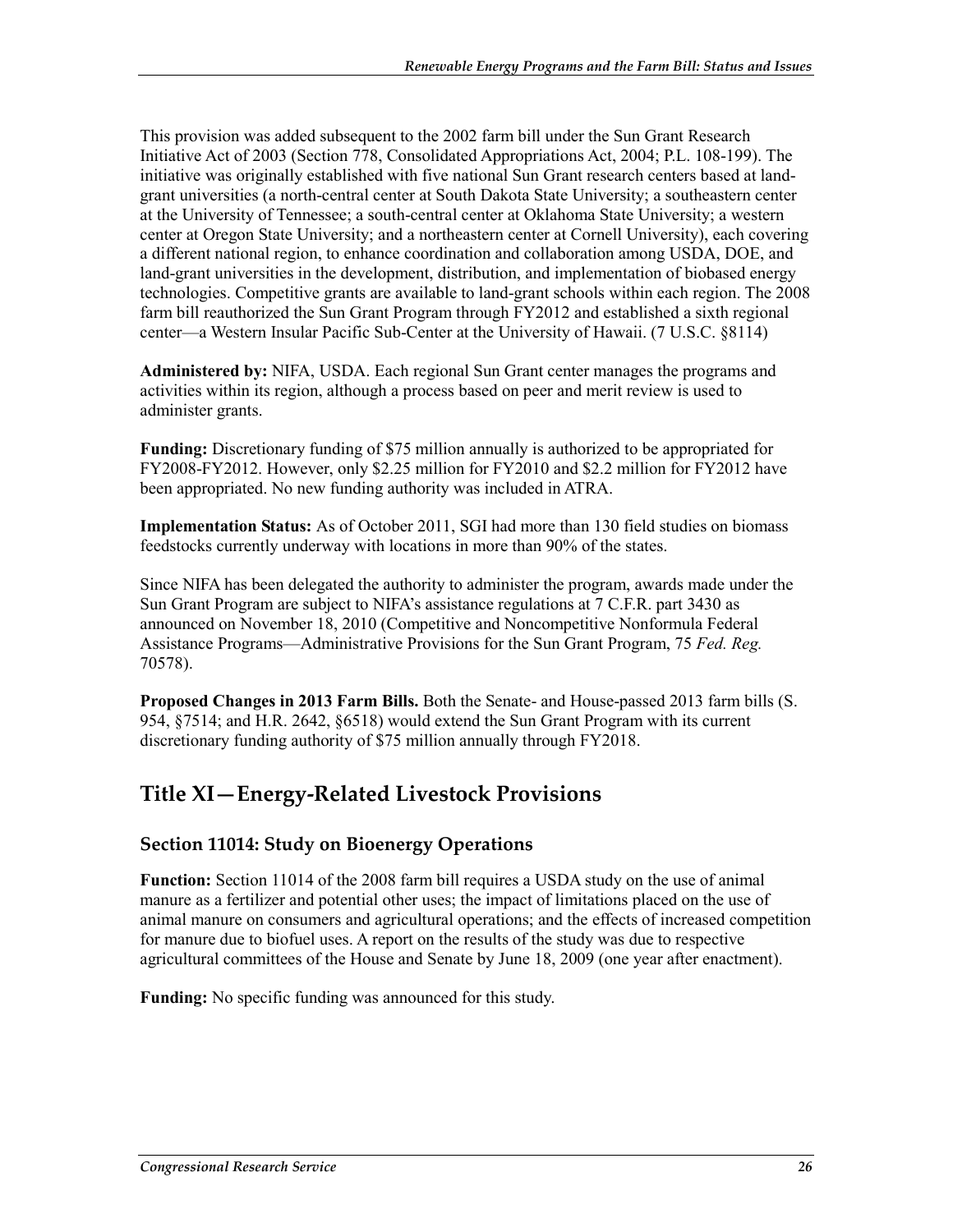# **Title XV—Energy-Related Tax Provisions**

## **Section 15321: Credit for Production of Cellulosic Biofuel**

**Function:** Section 15321 of the 2008 farm bill established a new tax credit—the Cellulosic Biofuel Producer Credit—uniquely for cellulosic ethanol producers, and at a substantially higher rate than is available for corn-starch ethanol blenders. Prior to the 2008 farm bill's enactment, all ethanol (cellulosic included) blended into gasoline was eligible for a volumetric ethanol excise tax credit (VEETC) of \$0.51 per gallon. The ethanol blender, not the producer, was eligible for the VEETC. With the Cellulosic Biofuel Producer Credit, producers of cellulosic ethanol (produced exclusively in the United States) became eligible for a credit of \$1.01 per gallon less the amount of small-producer ethanol credit claimed and the alcohol mixture credit claimed for ethanol. (26 U.S.C. §40)

**Status:** The Cellulosic Biofuel Producer Credit expired on December 31, 2012. However, it was extended retroactively from January 1, 2013, through December 31, 2013, by §404 of ATRA (P.L. 112-240). In addition, ATRA expanded the list of potential feedstock for qualifying cellulosic biofuels to include cultivated algae, cyanobacteria, or lemna; then it replaced the term "cellulosic biofuel" with the more expansive term of "second generation biofuel."

## **Section 15322: Comprehensive Study of Biofuels**

**Function:** Section 15322 requires the Secretary of Treasury, with USDA, DOE, and EPA, to commission the National Academy of Sciences to produce a report on biofuels, including current and projected production, economic and environmental impacts, government program impacts, and the relative impacts of different types of biofuels on markets, trade, and infrastructure. The report should also assess the ability to convert corn ethanol plants to other uses, compare corn ethanol with other biofuels and renewable energy sources, and assess the need for additional scientific inquiry and areas of interest for future research.

**Status:** The final report was due to Congress by June 18, 2009 (12 months after the 2008 farm bill enactment), but to date, has not been completed. See the **Appendix** for a list of related reports by both governmental and nongovernmental sources.

**Funding:** No specific funding was announced for this study.

## **Section 15331: Modification of Alcohol Credit**

**Function:** As stated earlier, prior to passage of the 2008 farm bill, any ethanol blended into gasoline was eligible for a tax credit of \$0.51 per gallon as provided under previous law (American Jobs Creation Act of 2004, P.L. 108-357) through December 31, 2010. Section 15331 of the 2008 farm bill reduces the VEETC to \$0.45 per gallon beginning in the first calendar year after the year in which 7.5 billion gallons of ethanol is produced. In 2008 an estimated 9.2 billion gallons of ethanol was produced, so the tax credit reduction was effective January 1, 2009. (26 U.S.C. §40)

**Status:** The VEETC was further amended by the Energy Improvement and Extension Act of 2008 (P.L. 110-343, Division B, §203) to limit qualifying biofuels to U.S. production. VEETC was extended through December 31, 2011, by the Tax Relief, Unemployment Insurance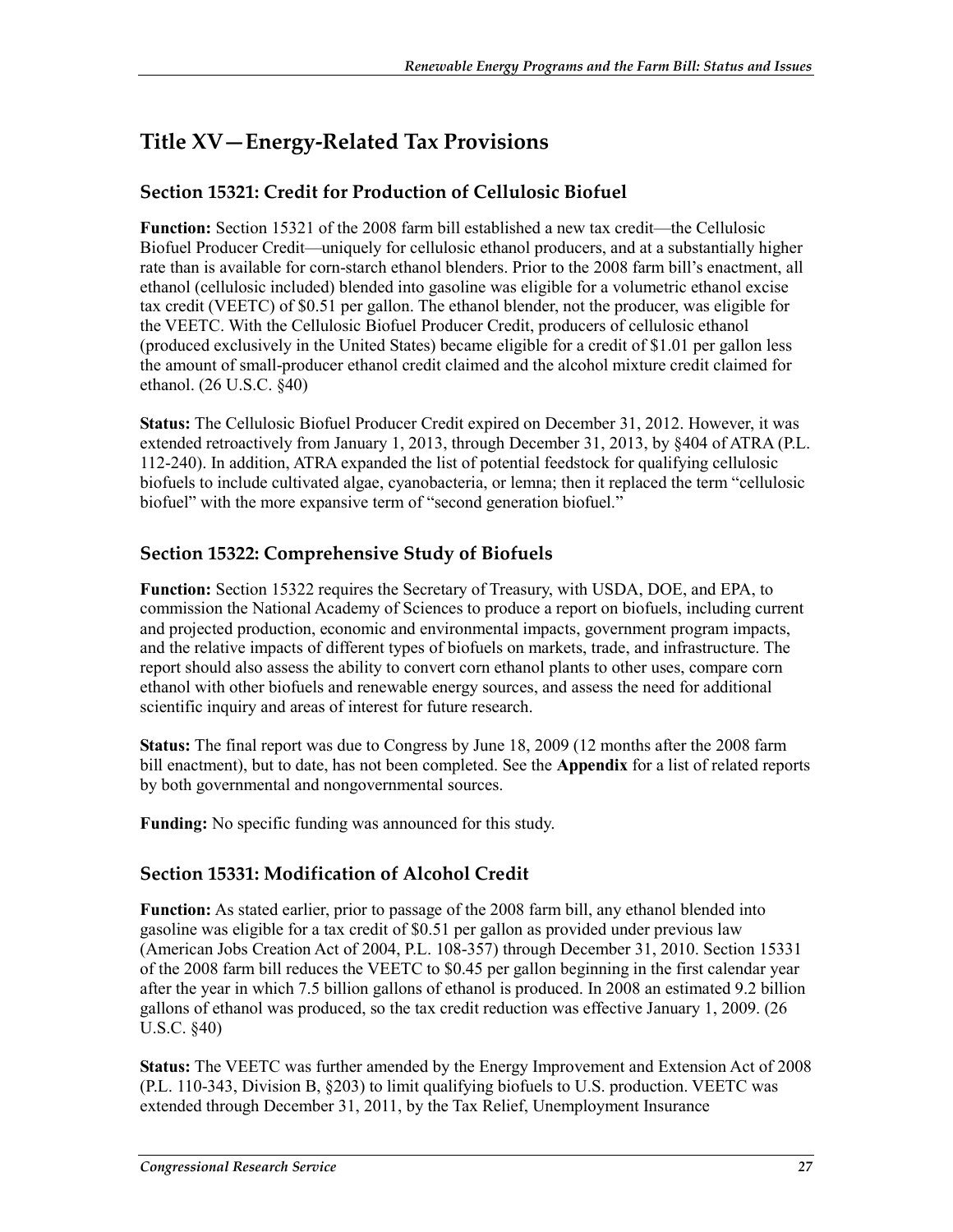Reauthorization, and Job Creation Act of 2010 (P.L. 111-312, §708). VEETC expired on December 31, 2011.

## **Section 15332: Calculation of Volume of Alcohol for Fuel Credits**

**Function:** A small amount of gasoline is added to pure ethanol at the production plant to "denature" it (i.e., prevent it from being sold as alcohol), thereby converting it to "fuel" ethanol. Prior to the 2008 farm bill, the volume of bio-alcohol counted as fuel eligible for the tax credit could include up to 5% of the volume as denaturant. Section 15332 of the 2008 farm bill reduced the permissible volume of denaturant to 2% for purposes of calculating the volume of alcohol eligible for the tax credit. (26 U.S.C. §40)

**Status:** Fully implemented.

## **Section 15333: Ethanol Tariff Extension**

**Function:** Imports of ethyl alcohol (Heading 9901.00.50 of the Harmonized Tariff Schedule (HTS)) are subject to a most-favored nation duty of  $14.27\phi$  per liter (\$0.54 per gallon) and a 2.5% ad valorem tariff (Heading 2207.10.60; HTS) on imports of un-denatured ethyl alcohol. The import duty was to expire on December 31, 2008. Section 15333 of the 2008 farm bill extended the import duty of \$0.54 per gallon for imported ethanol or mixtures of ethanol (heading 9901.00.50 of the HTS) through December 31, 2010.

**Status:** The ethanol import duty (and the VEETC) were subsequently extended through December 31, 2011, by the Tax Relief, Unemployment Insurance Reauthorization, and Job Creation Act of 2010 (P.L. 111-312). On June 16, 2011, the Senate voted 73-27 to accept an amendment (S.Amdt. 476 to S. 782) that would have eliminated both the import duty and the VEETC. However, a cloture vote on the underlying bill, S. 782, failed on June 21, 2011. Both the ethanol import duty (and the VEETC) expired on December 31, 2011.

## **Section 15334: Limitations on Duty Drawback on Certain Imported Ethanol**

**Function:** Section 1313 of the Tariff Act of 1930, as amended, permits the refund of an import duty if the duty-paid good is re-exported or used to make a good that is exported. This type of duty refund is referred to as a "drawback." Prior to the 2008 farm bill, a person who manufactured gasoline using ethanol that was subject to the duty imposed under HTS 9901.00.50, could export a qualifying substitute product to obtain the refund of the duty paid. Allowable substitute products included either ethanol not subject to the duty, or another petroleum product (e.g., jet fuel which does not contain ethanol). Section 15334 of the 2008 farm bill eliminates the ability to obtain a refund of an import duty if the exported product contains no ethanol.

**Status:** Fully implemented.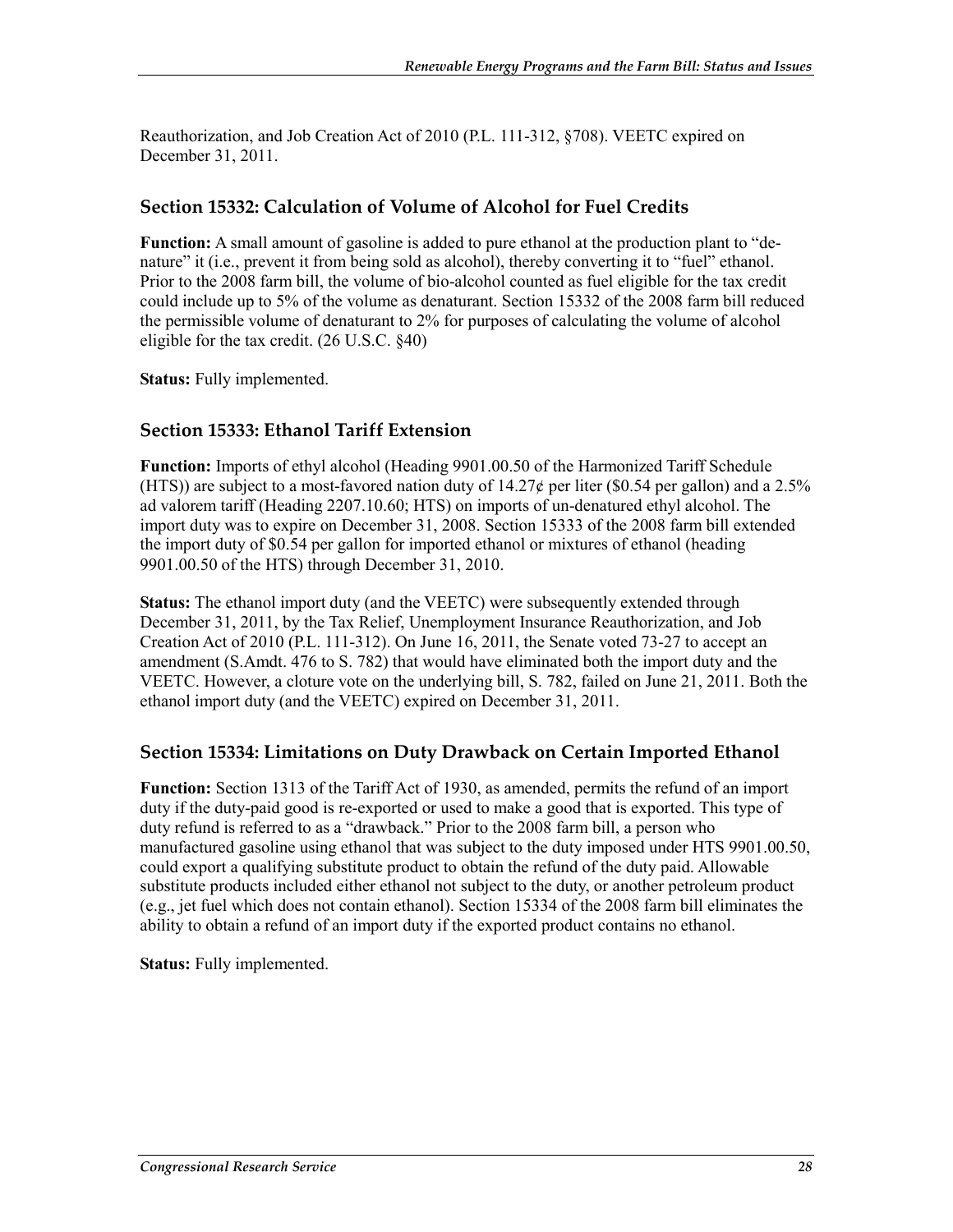# **Additional Federal Renewable Energy Programs**

## **Rural Development Agency (RDA), USDA**

In addition to administering the Biorefinery Assistance Program, the Repowering Assistance Program, the Bioenergy Program for Advanced Biofuels, the Rural Energy for America Program, and the Biomass Research and Development Program as described above, the Rural Business-Cooperative Service (RBCS) of USDA's Rural Development Agency administers several additional programs targeting both rural and agricultural activities that include funding opportunities in the form of payments, grants, loans, and loan guarantees for the development and commercialization of renewable energy, among other activities. The following programs within RBCS could possibly be used to assist renewable energy producers: $62$ 

- Value-Added Producer Grant Program
- Business and Industry Guaranteed Loan Program
- Rural Economic Development Loan and Grant
- Rural Business Enterprise Grants
- Rural Business Opportunity Grant Program
- Cooperative Programs' Energy Research
- Direct and Guaranteed Electric Loan Program
- High Energy Cost Grants Program
- Various residential energy programs that provide financial assistance for energy efficiency additions or upgrades, including the Rural Energy Plus Program, the Home Repair and Preservation Program, and Housing Preservation Grants

## **Natural Resources and Conservation Service (NRCS), USDA**

In addition to the RD programs, USDA's NRCS operates several conservation programs that include energy efficiency components with funding available for both energy efficiency improvements and assessments of energy-efficiency savings related to new energy technologies. The following programs within NRCS could possibly be used to provide energy-efficiency assistance:<sup>63</sup>

- Conservation Innovation Grants (CIG)
- Conservation loans
- Environmental Quality Incentives Program (EQIP)

<sup>62</sup> See CRS Report RL31837, *An Overview of USDA Rural Development Programs*. For program details, awards lists, and other related information, see USDA's RDA, at http://www.rurdev.usda.gov/.

<sup>63</sup> For more information see NRCS, USDA, at http://www.nrcs.usda.gov.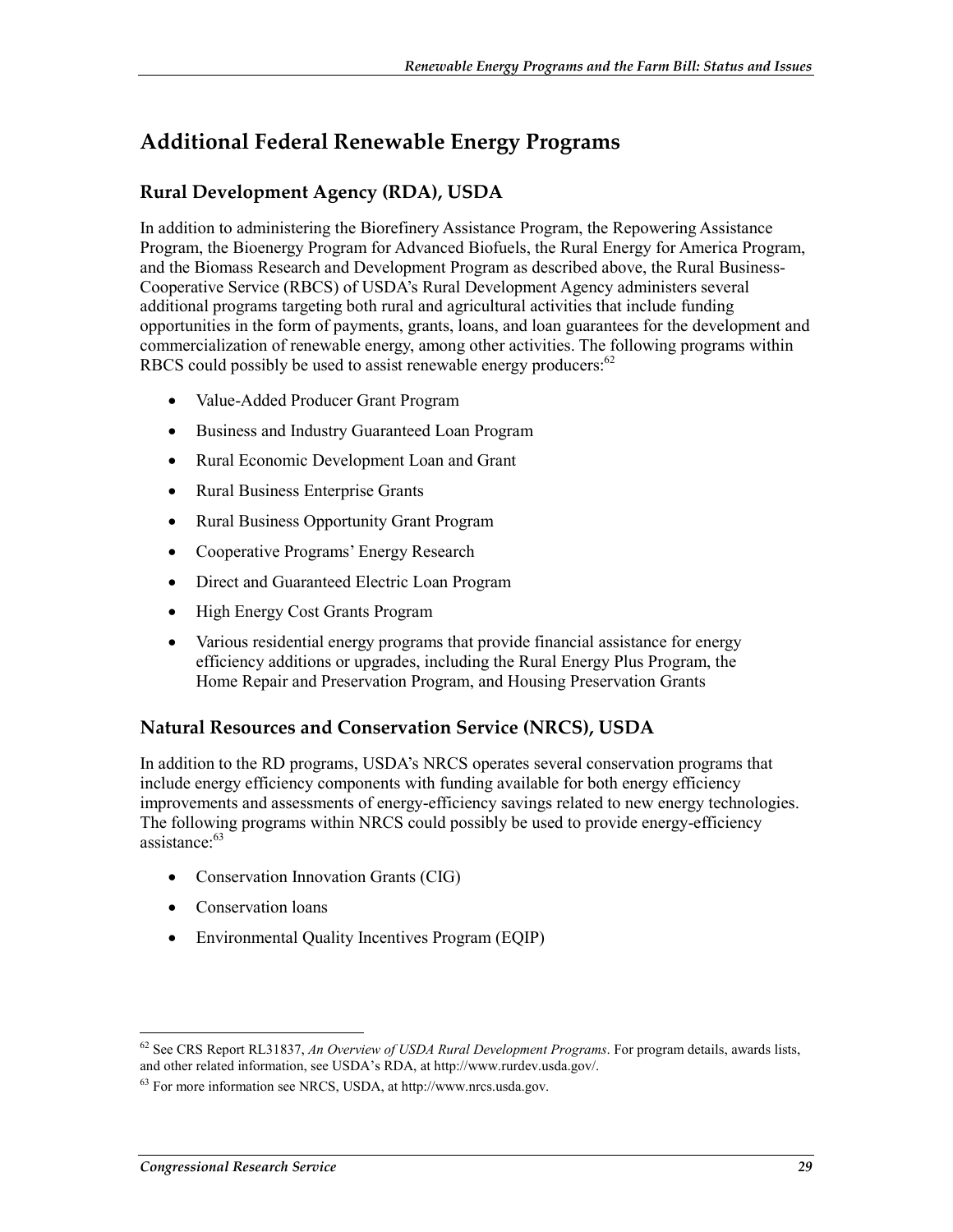## **DOE Renewable Energy Programs**

The Department of Energy administers several programs that provide financial assistance for energy efficiency, research and deployment, and renewable energy projects including various loan, loan guarantee, and grant programs.<sup>64</sup> In addition, DOE's Office of Energy Efficiency and Renewable Energy (EERE) provides funding for renewable energy and energy efficiency research and development.<sup>65</sup>

## **Assessment of Federal Biofuels Policy**

The impact of increased ethanol production on agricultural and rural economies was a subject of debate during the farm bill process. As a result, the 2008 farm bill included provisions requiring a series of reports assessing how ethanol production may be impacting the farm economy, the environment, and consumer food prices. Among these are:

- the Comprehensive Study of Biofuels (§15332) to be conducted by USDA, EPA, DOE, and the National Academy of Sciences (due by June 18, 2009);
- the Biofuels Infrastructure Study (§9002) by USDA, DOE, EPA, and DOT (no deadline specified); and
- an assessment of the economic impacts of expanded cellulosic biomass production on local economies and infrastructures as required by BCAP (due by June 18, 2012).

In partial response to these study mandates, EPA, USDA, and DOE have produced several studies concerning various issues related to biofuels since the 2008 farm bill was enacted on June 18, 2008. In addition, numerous studies have been produced by the federal government, academia, and private think-tanks concerning the market effects of policy-driven biofuels production. A selection of key official government studies, as well as key examples of academic and think-tank studies, are listed in an **Appendix** to this report. The results or findings of these emerging reports that are otherwise intended to measure the success of the various USDA energy programs could result in subsequent adjustments to program implementation or to future legislation.

# **Energy Policy in the Next Farm Bill**

The  $112^{th}$  Congress spent substantial time and effort during 2012 reviewing existing farm programs, consulting with stakeholders, and preparing new legislation to serve as the next fiveyear version of omnibus farm legislation—the anticipated 2012 farm bill.<sup>66</sup> The Senate passed its version of the 2012 farm bill—the Agriculture Reform, Food, and Jobs Act of 2012 (ARFJA; S. 3240)—on June 21, 2012. The House Agriculture Committee approved its version—the Federal Agricultural Reform and Risk Management Act of 2012 (FARRM; H.R. 6083)—on July 11,  $2012<sup>67</sup>$  However, House leadership did not bring H.R. 6083 to the floor for further action. As a

<sup>1</sup> 64 For information on DOE funding opportunities, visit http://energy.gov/funding-opportunities. See also CRS Report R42566, *Alternative Fuel and Advanced Vehicle Technology Incentives: A Summary of Federal Programs*.

 $65$  For information on EERE financial assistance, see http://www1.eere.energy.gov/financing/types\_assistance.html.

<sup>66</sup> See CRS Report RS22131, *What Is the Farm Bill?*

 $67$  For a detailed comparison of current bioenergy provisions with provisions in the two farm bill proposals—as passed (continued...)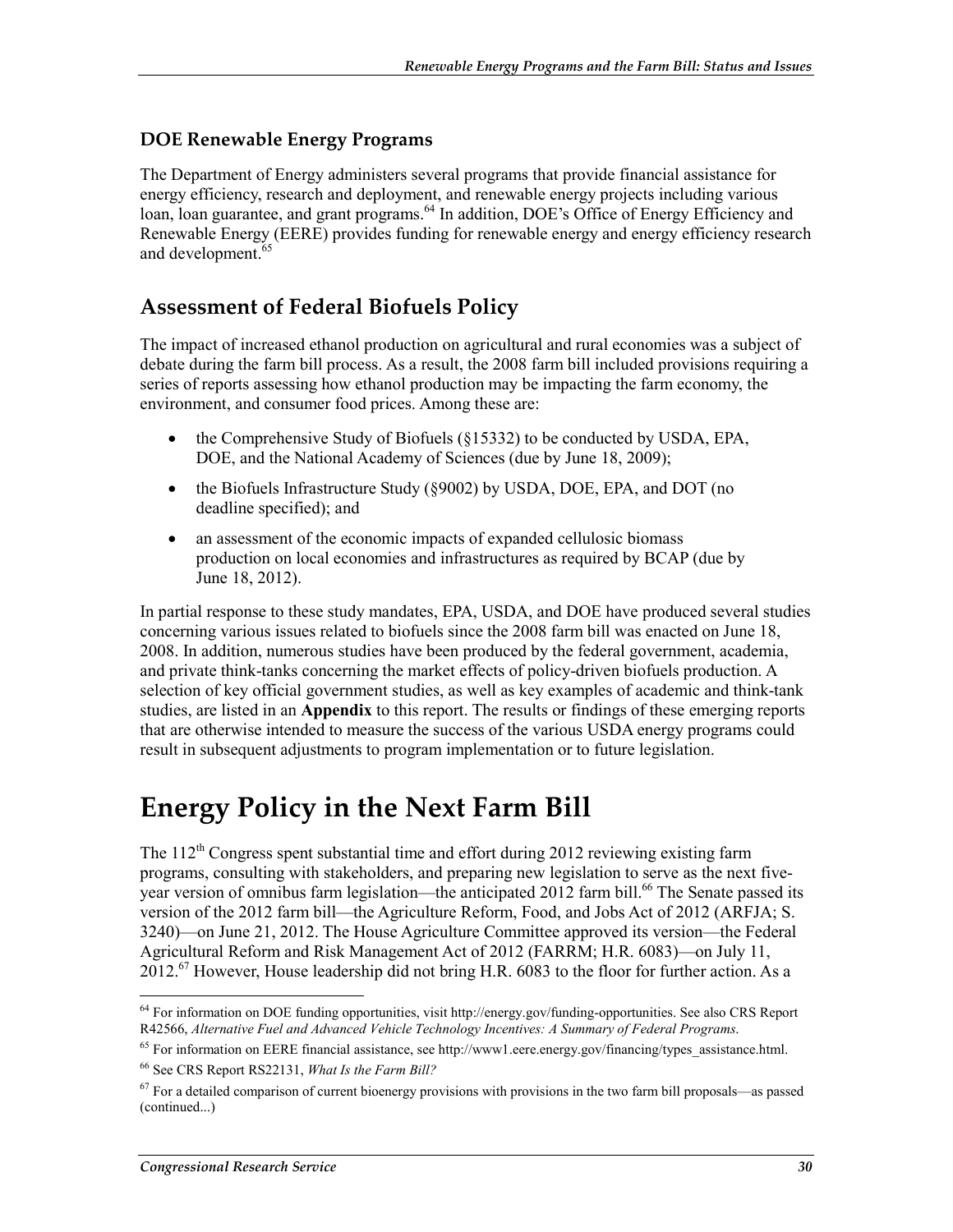result, the  $112<sup>th</sup>$  Congress failed to pass a new five-year farm bill. Instead, ATRA extends the current 2008 farm bill until September 30, 2013, or, in the case of the farm commodity programs that are on a different calendar, through crop year  $2013^{68}$ 

## **Bioenergy Programs Proposed by the 113th Congress**

In the  $113<sup>th</sup>$  Congress, both the Senate-passed (S. 954) and House-passed (H.R. 2642) bills would extend most of the renewable energy provisions of Title IX, with the exception of the Rural Energy Self-Sufficiency Initiative, the Forest Biomass for Energy Program, the Biofuels Infrastructure Study, and the Renewable Fertilizer Study, which are either omitted or explicitly repealed by both bills. In addition, S. 954 omits the Repowering Assistance Program, while H.R. 2642 adds a new reporting requirement on energy use and efficiency at USDA facilities.

Funding for the next farm bill will be based on the baseline projection of the cost of the 2008 farm bill programs by the Congressional Budget Office (CBO) during May  $2013<sup>69</sup>$  and on varying budgetary assumptions about whether programs will continue. The primary difference between the House and Senate bills is in the source of funding (**Table 3**). Over their five-year reauthorization period (FY2014-FY2018), the Senate bill contains a total of \$900 million in new mandatory funding and authorizes \$1.140 billion in appropriations for the various Title IX programs. In contrast, H.R. 2642 contains no mandatory funding for Title IX programs, while authorizing \$1.405 billion over the five years, subject to annual appropriations. In addition, the House bill eliminates all support for the collection, harvest, storage, and transportation (CHST) component of BCAP, severely limiting its potential effectiveness as an incentive to produce cellulosic feedstocks.

## **Energy Policy Issues for the Next Farm Bill**

#### *Program Expiration and Baseline Funding*

Available funding to write the next farm bill will be based on the baseline projections of the cost of current farm bill programs by the Congressional Budget Office, and on varying budgetary assumptions about whether programs will continue. All 13 bioenergy provisions of Title IX with the exception of Section 9010, the Feedstock Flexibility Program for Bioenergy Producers received mandatory funding only for the life of the 2008 farm bill, FY2008 through FY2012. Although most of the Title IX bioenergy programs have been reauthorized for FY2013 by the ATRA farm bill extension, they have received no new mandatory funding. Instead, most bioenergy programs were given extended authority to make appropriations of varying amounts which makes them dependent on the annual appropriations process. As a result, USDA bioenegy programs do not have a budgetary baseline beyond  $FY2012<sup>70</sup>$  Many analysts believe that lack of

<sup>(...</sup>continued)

by the Senate (S. 3240) and approved by the House Agriculture Committee (H.R. 6083), see CRS Report R42552, *The 2012 Farm Bill: A Comparison of Senate-Passed S. 3240 and the House Agriculture Committee's H.R. 6083 with Current Law*.

<sup>&</sup>lt;sup>68</sup> A crop year refers to the year in which a commodity is harvested.

<sup>69</sup> The May 14, 2013, CBO baseline for the Commodity Credit Corporation is available at http://cbo.gov/publication/ 44202.

<sup>70</sup> See CRS Report R41433, *Expiring Farm Bill Programs Without a Budget Baseline*.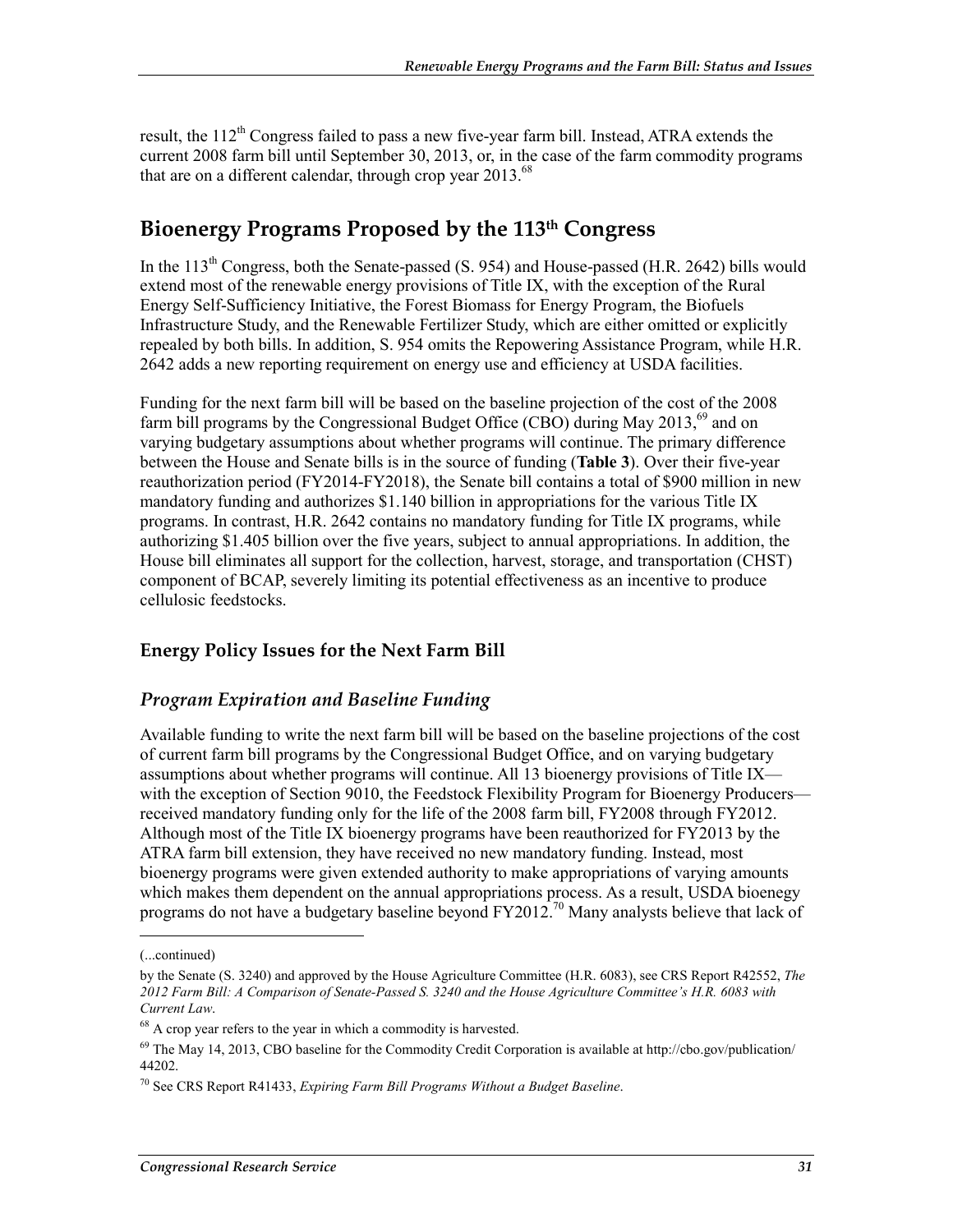mandatory funding under the 2008 farm bill extension represents a severe setback for long-term development of bioenergy programs.

See **Table 3** for a comparison of program funding under the House and Senate 2013 farm bills.

## *Possible Redundancy Across USDA and DOE Energy Programs*

Although each of the various Title IX programs has somewhat different policy goals, most of them end up funding very similar types of projects—anaerobic digesters, wind turbines, solar panels, and biofuels. This is particularly true for the Bioenergy Program for Advanced Biofuels and REAP funded projects, as well as DOE-funded projects under the 1703 and 1705 loan guarantee programs. Also, research projects focused on renewable energy that are funded under REAP and BRDI, as well as certain EERE-funded programs, appear to have some potential for overlap. To actually measure the extent of overlap or similarity would require a project-by-project comparison. In general, USDA programs tend to focus on the primary energy source or feedstock, whereas DOE projects tend to focus on the conversion or processing technology; however, the difference often appears subtle to a lay person. As a result, some policymakers suggest that some energy programs could be merged or eliminated to counter possible redundancy, whereas others (particularly those whose district benefits from specific programs) are quick to argue the merits of the individual programs.

## *Cellulosic Biofuels' Slow Development*

The potential development of a cellulosic-based ethanol industry is presently impeded by the state of cellulosic conversion technology, which still is expensive relative to corn-based production and has been slow to move production from laboratory setting to commercial scale. However, the enormous potential supply of low-cost cellulosic plant material available in the United States makes it an attractive prospective feedstock and helps to explain its considerable policy interest.<sup>71</sup>

The 2008 farm bill energy title provided more than \$1 billion in financial incentives and support to encourage the production and use of advanced (mainly cellulosic) biofuels.<sup>72</sup> Grants and loan guarantees leveraged industry investments in new technologies and infrastructure, as well as in the production of cellulosic feedstocks. However, the principal program designed to help "kick start" the U.S. cellulosic biofuels sector was the Biomass Crop Assistance Program (BCAP, §9001). BCAP addressed the quintessential "chicken and egg" problem—how do you encourage producers to grow cellulosic biomass when there is no existing market for that biomass, and how do you encourage investors to build cellulosic biofuels plants when there is no known existing biomass feedstock supply? BCAP attempted to remove some of the risk for biomass growers by

<sup>71</sup> See the section entitled "Potential Issues with the Expanded RFS" in CRS Report R40155, *Renewable Fuel Standard (RFS): Overview and Issues*; and see CRS Report R41106, *Meeting the Renewable Fuel Standard (RFS) Mandate for Cellulosic Biofuels: Questions and Answers*.

 $^{72}$  Advanced biofuels include biofuels derived from cellulosic feedstocks; sugar and starch other than corn kernelstarch; waste material including crop residue, animal, plant, or food waste; diesel fuel produced from renewable biomass including vegetable oil and animal fat; butanol or other alcohols produced through the conversion of organic matter; and other fuels derived from cellulosic biomass. For more information, see CRS Report RL34738, *Cellulosic Biofuels: Analysis of Policy Issues for Congress*.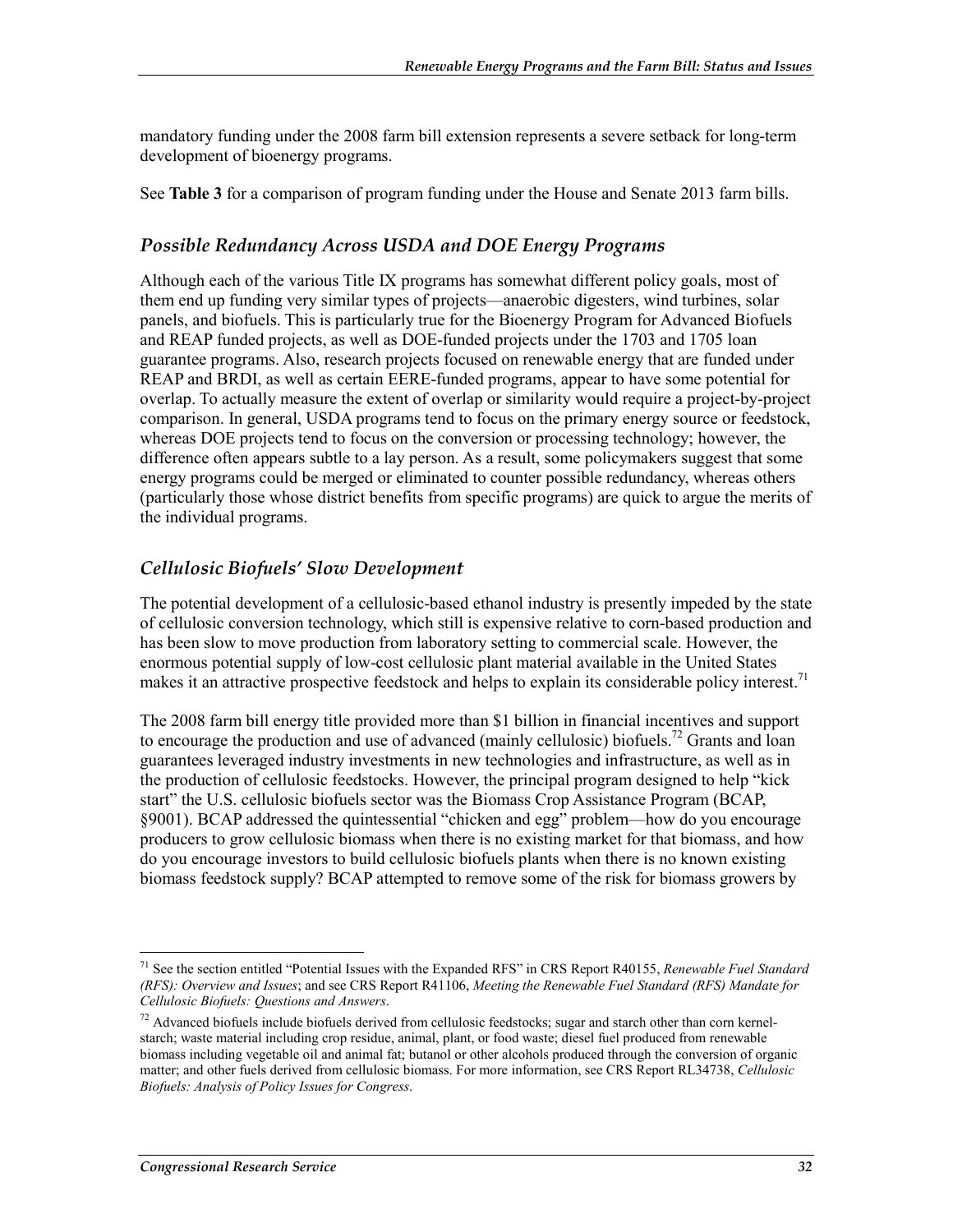supporting the production of dedicated crop and forest cellulosic feedstocks and by providing incentives for harvest and post-production storage and transport.<sup>73</sup>

Despite support from BCAP and other federal programs, the cellulosic ethanol sector has been slow to develop. Currently, only small volumes of cellulosic ethanol are produced on a commercial scale. Only a few small refineries (mostly pilot or demonstration in scope) are engaged in limited production. Due to the slow progress in cellulosic ethanol production, EPA has been compelled to substantially reduce the cellulosic biofuel RFS mandates set by Congress for the years 2010 through 2013—from 100 million gallons (mgals) in 2010 to a mandate of 6.5 mgals, from 250 mgals for 2011 to 6.6 mgals, from 500 mgals for 2012 to 10.45 mgals,<sup>74</sup> and from 1 billion gallons for 2013 to a preliminary 14 million gallons.<sup>75</sup> The EPA waiver of the cellulosic biofuels RFS for four consecutive years, coupled with recent limitations imposed on BCAP funding (see "Section 9011: Biomass Crop Assistance Program (BCAP)," earlier in this report) and the increasing congressional climate of budget austerity, likely increase the uncertainty associated with the future investments needed to kick start this sector.<sup>76</sup>

<sup>1</sup> 73 See CRS Report R41296, *Biomass Crop Assistance Program (BCAP): Status and Issues*.

<sup>74</sup> In January 2013, the U.S. Court of Appeals for D.C. vacated EPA's initial cellulosic mandate for 2012 and remanded EPA to replace it with a revised mandate. On February 28, 2013, EPA dropped the 2012 RFS for cellulosic biofuels to zero.

<sup>75</sup> U.S. EPA, *Renewable Fuels: Regulations & Standards, at* http://www.epa.gov/otaq/fuels/renewablefuels/ regulations.htm.

<sup>76</sup> See CRS Report R41106, *Meeting the Renewable Fuel Standard (RFS) Mandate for Cellulosic Biofuels: Questions and Answers*.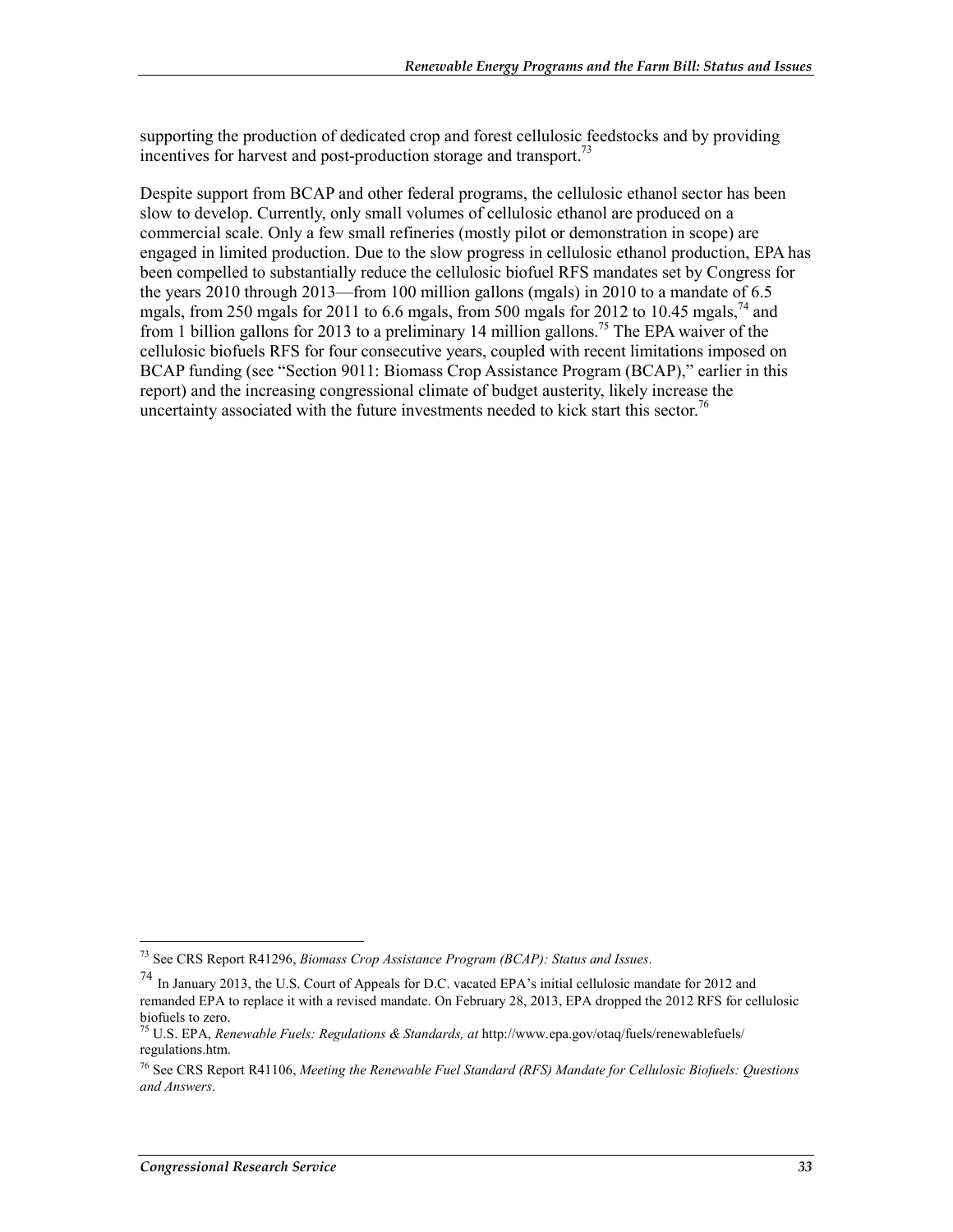|                    |                                                     |                     |               | $$$ millions)  |                |                |                |              |              |
|--------------------|-----------------------------------------------------|---------------------|---------------|----------------|----------------|----------------|----------------|--------------|--------------|
| <b>Sectiona</b>    | <b>Provision Name</b>                               | <b>Type</b>         | <b>FY2008</b> | FY2009         | FY2010         | <b>FY2011</b>  | FY2012         | FY2013b      | <b>Total</b> |
| §7205              | Nutrient Management Res. & Ext. Init.               | Discr. <sup>c</sup> | SSAN          | SSAN           | SSAN           | SSAN           | SSAN           | 0            | SSAN         |
| §7207              | Bioen. Fdstk + Energy. Eff. Res. & Ext. Init.       | Discr. <sup>c</sup> | 50            | 50             | 50             | 50             | 50             | 0            | 250          |
| §7526              | Sun Grant Program                                   | Discr. <sup>c</sup> | 75            | 75             | 75             | 75             | 75             | 0            | 375          |
| §9002ª             | Federal Biobased Markets Program                    | Mand.               | п             | $\overline{2}$ | $\overline{2}$ | $\overline{2}$ | $\overline{2}$ | 0            | 9            |
|                    |                                                     | Discr. <sup>c</sup> | 0             | 2              | 2              | 2              | $\overline{2}$ | 2            | 8            |
| §9003a             | Biorefinery Assistance Program                      | Mand.               | 0             | 75             | 245            | 0              | 0              | 0            | 320          |
|                    |                                                     | Discr.c             | 0             | 150            | 150            | 150            | 150            | 150          | 600          |
| §9004a             | Repowering Assistance Program                       | Mand.               | 0             | 35             | 0              | 0              | 0              | 0            | 35           |
|                    |                                                     | Discr. <sup>c</sup> | 0             | 15             | 15             | 15             | 15             | 15           | 60           |
| §9005ª             | Bioenergy Program for Adv. Biofuels                 | Mand.               | 0             | 55             | 55             | 85             | 105            | 0            | 300          |
|                    |                                                     | Discr. <sup>c</sup> | 0             | 25             | 25             | 25             | 25             | 25           | 100          |
| §9006 <sup>a</sup> | <b>Biodiesel Fuel Education Program</b>             | Mand.               |               |                |                | $\mathbf{I}$   |                | $\mathbf{I}$ | 5            |
| §9007a             | Rural Energy for America Prog. (REAP)               | Mand.               | 0             | 55             | 60             | 70             | 70             | 0            | 255          |
|                    |                                                     | Discr.c             | 0             | 25             | 25             | 25             | 25             | 25           | 100          |
| §9008a             | Biomass Research and Dev. Act (BRDA)                | Mand.               | 0             | 20             | 28             | 30             | 40             | 0            | 118          |
|                    |                                                     | Discr. <sup>c</sup> | 0             | 35             | 35             | 35             | 35             | 35           | $ 40\rangle$ |
| §9009a             | Rural Energy Self-Sufficiency Initiative            | Discr. <sup>c</sup> | 0             | 5              | 5              | 5              | 5              | 5            | 20           |
| §9010a             | Feedstock Flex. Prog. for Bioenergy Prod.           | Mand.               | SSAN          | SSAN           | <b>SSAN</b>    | SSAN           | <b>SSAN</b>    | SSAN         | <b>SSAN</b>  |
| \$9011a            | Biomass Crop Assistance Prog. (BCAP)                | Mand.               | SSAN          | SSAN           | <b>SSANd</b>   | <b>SSANd</b>   | <b>SSANd</b>   | 0            | <b>SSAN</b>  |
| §9012a             | Forest Biomass for Energy                           | Discr.c             | 0             | 15             | 15             | 15             | 15             | 15           | 60           |
| \$9013a            | Community Wood Energy Program                       | Discr.c             | 0             | 5              | 5              | 5              | 5              | 5            | 20           |
| <b>§9002</b>       | Biofuels Infrastructure Study                       | None                | 0             | 0              | 0              | 0              | 0              | 0            | 0            |
| §9003              | Renewable Fertilizer Study                          | Discr. <sup>c</sup> | 0             |                | 0              | 0              | 0              | 0            |              |
|                    | Total Discretionary Funding Authorized <sup>c</sup> |                     | <b>125</b>    | 403            | 402            | 402            | 402            | 277          | 1,734        |
|                    | <b>Total Mandatory Funding Authorized</b>           |                     | $\mathbf{2}$  | 243            | 391            | 188            | 218            | $\mathbf 0$  | 1,042        |

**Table 1. 2008 Farm Bill Authorized Funding for Energy Provisions, FY2008-FY2013**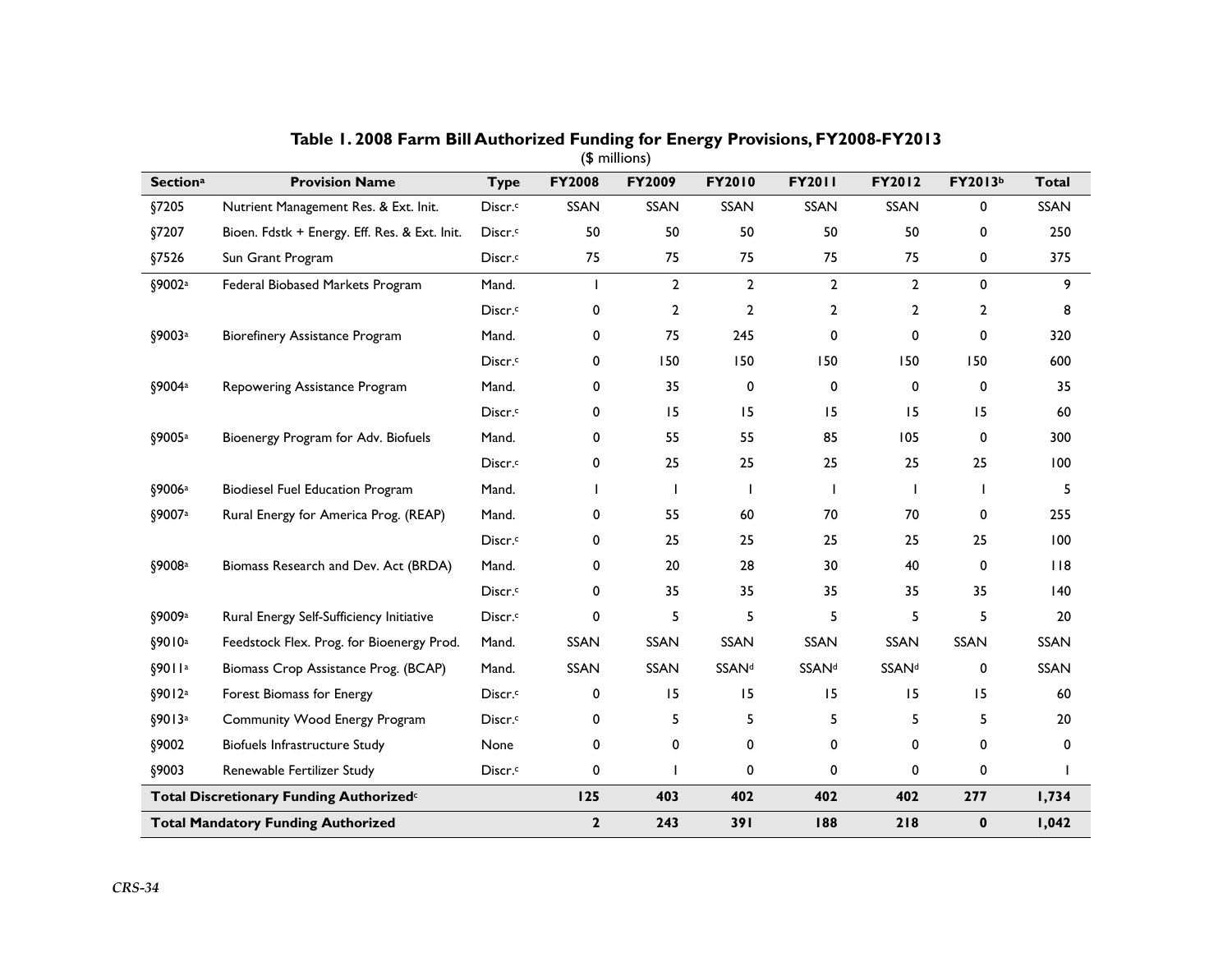**Source:** P.L. 110-246 (Food, Conservation, and Energy Act of 2008) and P.L. 113-6 (Consolidated and Further Continuing Appropriations Act, 2013).

**Notes:** "SSAN" = Such sums as necessary.

- a. Section 9001 of the 2008 farm bill (P.L. 110-246) amends Title IX of the 2002 farm bill (P.L. 107-171). Sections 9001 through 9013 of the table are the amended section numbers.
- b. Funding extension under the Continuing Resolution (P.L. 112-175), for the 1st half of FY2013 effective October 1, 2012, through March 27, 2013; the American Taxpayer Relief Act of 2012 (ATRA; P.L. 112-240, §701), and P.L. 113-6 (Consolidated and Further Continuing Appropriations Act, 2013) which appropriated funds for the 2<sup>nd</sup> half of FY2013.
- c. Many of the discretionary programs never received any funding or received lesser amounts through the annual appropriations process than originally authorized in the farm bill.
- d. The authority for funding under BCAP was reduced to 552 million in FY2010 and 432 million in FY2011 under the Supplemental Appropriations Act of 2010 (P.L. 111- 212). BCAP funding for FY2011 was reduced a second time to 112 million under the Department of Defense and Full-Year Continuing Appropriations Act, 2011 (P.L. 112-10). Finally, the FY2012 Agriculture appropriations act (P.L. 112-55) reduced BCAP funding to 17 million for FY2012.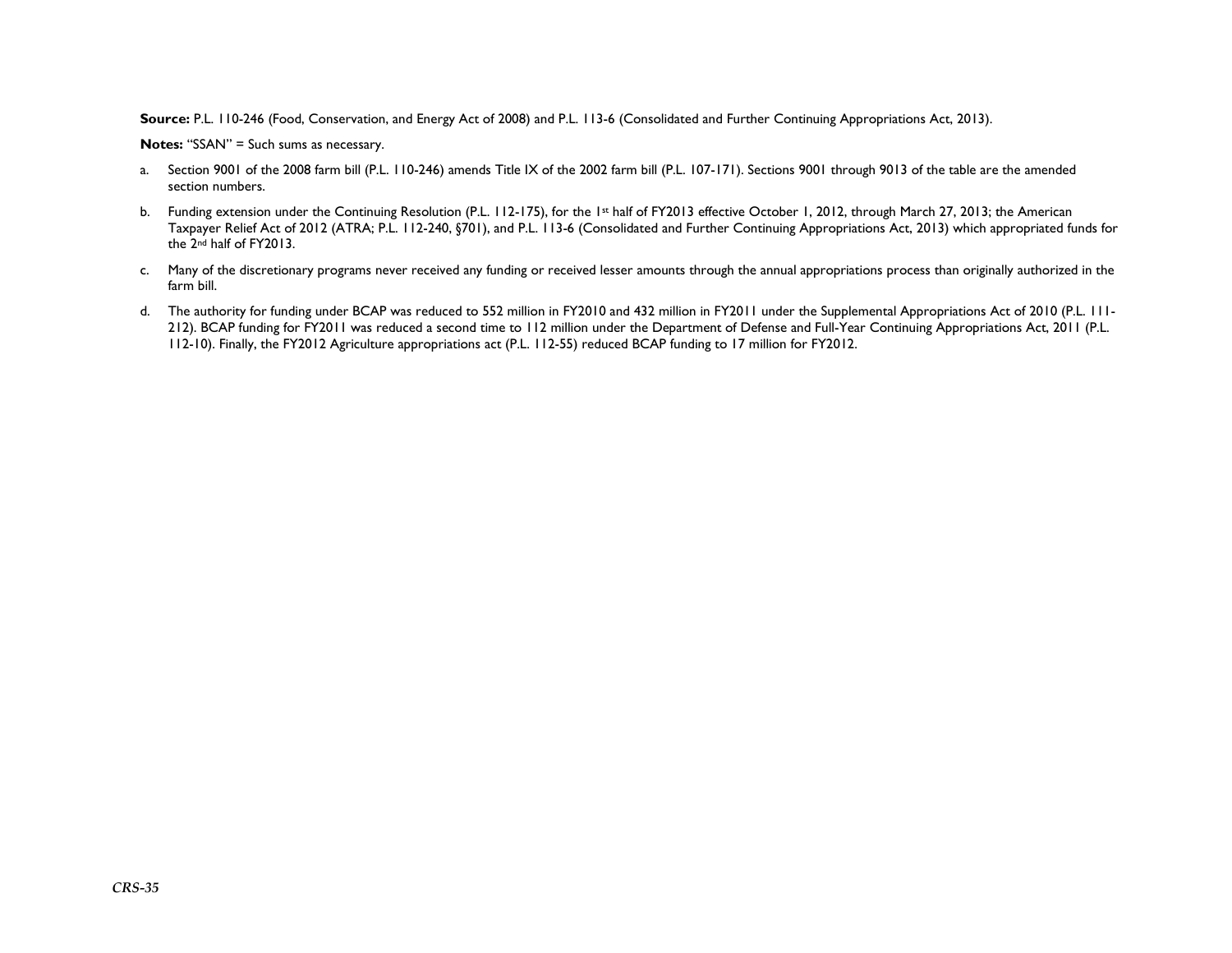|                 |                                     |                             | <b>FY2008</b> |                  | FY2009         |                  |                | FY2010           |                | <b>FY2011</b>    | FY2012         |                   |
|-----------------|-------------------------------------|-----------------------------|---------------|------------------|----------------|------------------|----------------|------------------|----------------|------------------|----------------|-------------------|
| <b>Sectiona</b> | <b>Provision Name</b>               | <b>Funds</b><br><b>Type</b> | <b>FB</b>     | <b>Available</b> | <b>FB</b>      | <b>Available</b> | <b>FB</b>      | <b>Available</b> | <b>FB</b>      | <b>Available</b> | <b>FB</b>      | <b>Available</b>  |
| §7205           | Nutrient Man. Res. & Ext. Init.     | Discr.                      | SSAN          | $\mathbf{0}$     | SSAN           | 0                | <b>SSAN</b>    | 0                | <b>SSAN</b>    | 0                | <b>SSAN</b>    | 0                 |
| §7207           | Bio.Fdstk+En.Eff.Res.&Ext.<br>Init. | Discr.                      | 50            | 0                | 50             | 0                | 50             | 0                | 50             | 0                | 50             | 0                 |
| §7526           | Sun Grant Program                   | Discr.                      | 75            | 0                | 75             | 0                | 75             | $\overline{2}$   | 75             | 0                | 75             | $\mathbf{2}$      |
| §9002           | Fed. Biobased Markets Prog.         | Mand.                       |               |                  | $\overline{2}$ | $\overline{2}$   | $\mathbf{2}$   | $\mathbf{2}$     | $\overline{2}$ | $\overline{2}$   | $\overline{2}$ | $\mathbf{2}$      |
|                 |                                     | Discr.                      | 0             | 0                | 2              | 0                | $\overline{2}$ | 0                | $\overline{2}$ | 0                | 2              | 0                 |
| §9003           | Biorefinery Assist. Prog.           | Mand.b                      | 0             | 0                | 75             | 75               | 245            | 245 <sup>b</sup> | $\Omega$       | 0 <sub>p</sub>   | 0              | 0Ь                |
|                 |                                     | Discr.                      | 0             | 0                | 150            | 0                | 150            | 0                | 150            | 0                | 150            | 0                 |
| §9004           | Repowering Assistance Prog.         | Mand.b                      | 0             | 0                | 35             | 35               | 0              | <b>0</b>         | 0              | 0 <sub>p</sub>   | 0              | 0Ь                |
|                 |                                     | Discr.                      | 0             | 0                | 15             | 0                | 15             | 15               | 15             | 0                | 15             | 0                 |
| §9005           | Bioen. Prog. for Adv. Biof.         | Mand.b                      | 0             | 0                | 55             | 55               | 55             | 55b              | 85             | 85b              | 105            | 65 <sub>b,c</sub> |
|                 |                                     | Discr.                      | 0             | 0                | 25             | 0                | 25             | 0                | 25             | 0                | 25             | 0                 |
| §9006           | Biodiesel Education Prog.           | Mand.                       |               |                  |                |                  |                |                  |                |                  |                |                   |
| §9007           | <b>REAP</b>                         | Mand.b                      | 0             | 0                | 55             | 55               | 60             | 60 <sup>b</sup>  | 70             | 70b              | 70             | 22 <sub>b,c</sub> |
|                 |                                     | Discr.                      | 0             | 36               | 25             | 5                | 25             | 40               | 25             | 5                | 25             | 3                 |
| §9008           | <b>BRDI</b>                         | Mand. <sup>b</sup>          | 0             | 0                | 20             | 20               | 28             | 28 <sub>b</sub>  | 30             | 30 <sup>b</sup>  | 40             | 40 <sup>b</sup>   |
|                 |                                     | Discr.                      | 0             | 0                | 35             | 0                | 35             | 0                | 35             | 0                | 35             | 0                 |
| <b>§9009</b>    | Rural Energy Self-Suff. Init.       | Discr.                      | 0             | 0                | 5              | 0                | 5              | 0                | 5              | 0                | 5              | 0                 |
| §9010           | Fdsk Flx. Prog. for Bio. Prod.      | Mand.                       | SSAN          | 0 <sup>d</sup>   | SSAN           | 0 <sup>d</sup>   | SSAN           | 0 <sup>d</sup>   | <b>SSAN</b>    | 0 <sup>d</sup>   | SSAN           | 0 <sup>d</sup>    |
| \$9011          | <b>BCAP</b>                         | Mand.                       | SSAN          | 0g               | SSAN           | 243              | SSAN           | 552 <sup>e</sup> | SSAN           | 112 <sup>f</sup> | <b>SSAN</b>    | 17c               |
| §9012           | Forest Biomass for Energy           | Discr.                      | 0             | 0                | 15             | 0                | 15             | 0                | 15             | 0                | 15             | 0                 |
| \$9013          | Comm. Wood Energy Prog.             | Discr.                      | 0             | 0                | 5              | 0                | 5              | 0                | 5              | 0                | 5              | 0                 |

#### **Table 2. 2008 Farm Bill Energy Provision Funding: Authorized and Available, FY2010-FY2012**  (\$ millions)

Source: Compiled by CRS using the Food, Conservation, and Energy Act of 2008 (P.L. 110-246), the President's annual budget, and annual appropriations acts.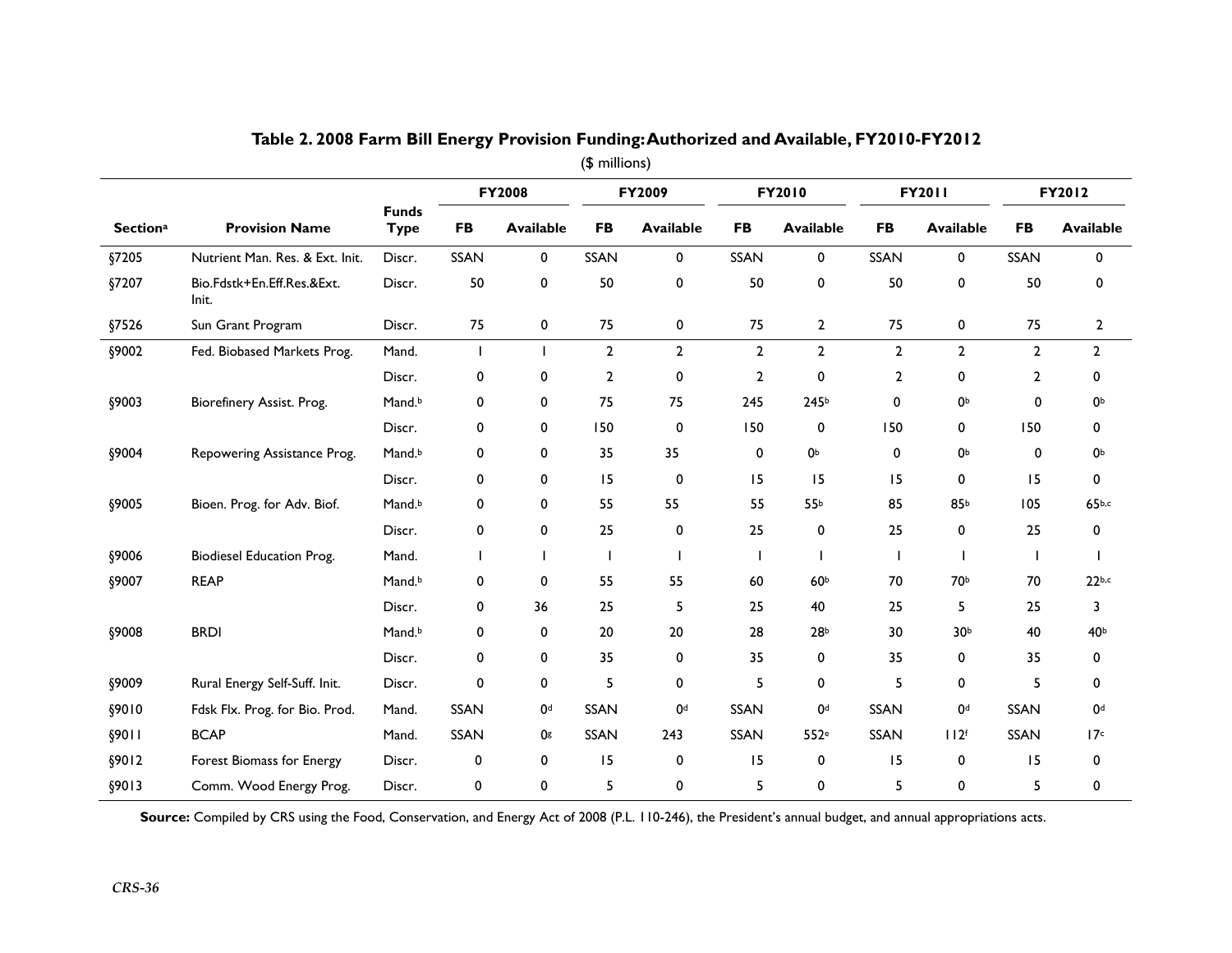Notes: FB = 2008 farm bill authorized level; Available = for discretionary funds it is the amount appropriated, for mandatory funds it is the amount authorized in the 2008 farm bill less any reductions in annual appropriations acts.

- a. Section 9001 of the 2008 farm bill (P.L. 110-246) amends title IX of the 2002 farm bill (P.L. 107-171). Sections 9002 through 9013 of the table are the amended section numbers.
- b. Title IX programs 9003, 9004, 9005, 9007, and 9008 include funding that is authorized "to remain available until expended," therefore carryover could exist from previous years if funds are unobligated.
- c.Mandatory funding for FY2012 was reduced to the listed amount for programs 9005, 9007, and 9011 under the FY2012 Agriculture appropriations act (P.L. 112-55).
- d. This program is "triggered" when a sugar surplus exists. According to USDA, the Commodity Credit Corporation (CCC) does not have a surplus inventory of sugar, therefore this program has not been implemented and no outlays have been made.
- e. The Supplemental Appropriations Act of 2010 (P.L. 111-212) limits mandatory spending on BCAP by allowing no more than 552 million in FY2010 and 432 million in FY2011. For more on these types of changes in mandatory program spending, see CRS Report R41245, *Reductions in Mandatory Agriculture Program Spending*. For more information on the 2010 supplemental, see CRS Report R41255, *FY2010 Supplemental Appropriations for Agriculture*.
- f.BCAP funding for FY2011 was reduced a second time to 112 million under the Dept. of Defense and Full-Year Continuing Appropriations Act, 2011 (P.L. 112-10).
- g. No BCAP outlays were made during FY2008 since the program had not yet been implemented, while \$243 million of outlays were made during FY2009.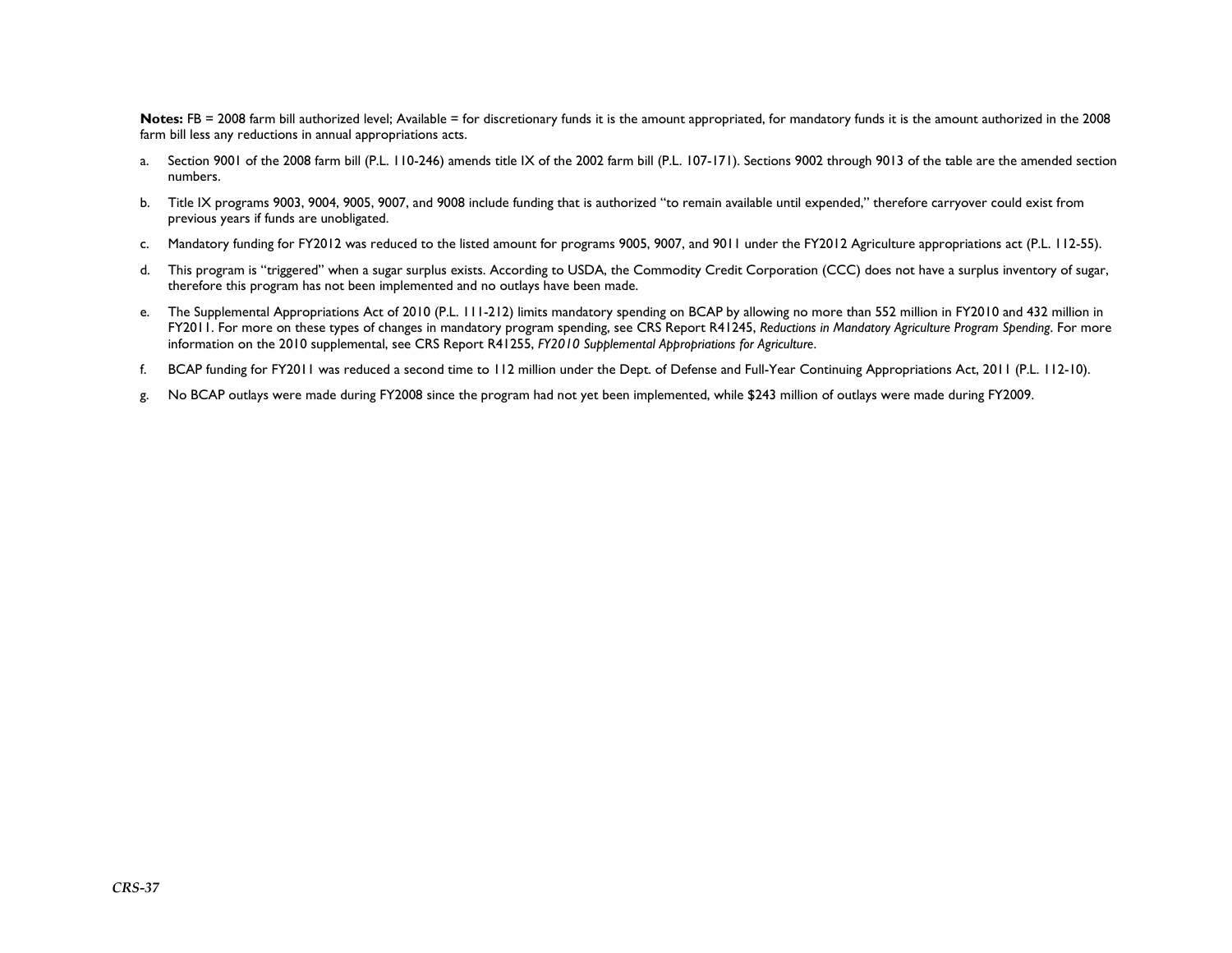|                       | (\$ millions)                    |                                                                                                            |                          |                |                |                |                |                |                |                 |                          |                 |        |                 |
|-----------------------|----------------------------------|------------------------------------------------------------------------------------------------------------|--------------------------|----------------|----------------|----------------|----------------|----------------|----------------|-----------------|--------------------------|-----------------|--------|-----------------|
|                       |                                  | <b>Funds</b>                                                                                               |                          | FY2014.        |                | FY2015.        |                | FY2016.        |                | FY2017.         |                          | FY2018.         |        | FY2014-FYF2018  |
| <b>Sectiona</b>       | <b>Provision Name</b>            | <b>Type</b>                                                                                                | S                        | <b>HAC</b>     | S              | <b>HAC</b>     | S              | <b>HAC</b>     | S              | <b>HAC</b>      | S                        | <b>HAC</b>      | S      | <b>HAC</b>      |
| §9002                 | Fed. Biobased Markets Prog.      | $\mathsf{M}% _{T}=\mathsf{M}_{T}\!\left( a,b\right) ,\ \mathsf{M}_{T}=\mathsf{M}_{T}\!\left( a,b\right) ,$ | 3                        | 0              | 3              | 0              | 3              | 0              | 3              | $\mathbf 0$     | 3                        | 0               | 15     | $\overline{10}$ |
|                       |                                  | D                                                                                                          | $\overline{2}$           | 2              | $\overline{2}$ | $\mathbf{2}$   | $\overline{2}$ | 2              | $\overline{2}$ | 2               | $\overline{2}$           | $\mathbf{2}$    | 10     | $\overline{10}$ |
| §9003                 | <b>Biorefinery Assistance</b>    | $\mathsf{M}% _{0}$                                                                                         | 100                      | 0              | 58             | 0              | 58             | 0              | 0              | 0               | 0                        | 0               | 216    | 0               |
|                       |                                  | D                                                                                                          | 150                      | 75             | 150            | 75             | 150            | 75             | 150            | 75              | 150                      | 75              | 750    | 375             |
| §9004b                | Repeal Repowering Assistance     | D                                                                                                          | —                        | 10             | —              | 10             |                | 10             | —              | $\overline{10}$ | $\overline{\phantom{m}}$ | $\overline{10}$ |        | 50              |
| §9005                 | Bioenergy Prog. for Advanced     | M                                                                                                          | $\mathbf 0$              | $\mathbf 0$    | $\mathbf 0$    | $\mathbf 0$    | $\mathbf 0$    | 0              | $\mathbf 0$    | $\mathbf 0$     | $\mathbf 0$              | $\mathbf 0$     | 0      | $\mathbf 0$     |
|                       | <b>Biofuels</b>                  | D                                                                                                          | 20                       | 50             | 20             | 50             | 20             | 50             | 20             | 50              | 20                       | 50              | 100    | 250             |
| §9006                 | <b>Biodiesel Education Prog.</b> | M                                                                                                          | $\overline{\phantom{a}}$ | 0              |                | 0              |                | 0              | $\mathbf{I}$   | $\mathbf 0$     | T                        | 0               | 5      | $\mathbf 0$     |
|                       |                                  | D                                                                                                          |                          | $\overline{2}$ |                | $\mathbf{2}$   |                | $\overline{2}$ |                | $\mathbf{2}$    |                          | $\mathbf{2}$    | 5      | $\overline{10}$ |
| §9007                 | <b>REAP</b>                      | M                                                                                                          | 68.2                     | 0              | 68.2           | 0              | 68.2           | 0              | 68.2           | 0               | 68.2                     | 0               | 341    | $\mathbf 0$     |
|                       |                                  | D                                                                                                          | 20                       | 45             | 20             | 45             | 20             | 45             | 20             | 45              | 20                       | 45              | 100    | 225             |
| §9008                 | Biomass Research & Dev.          | ${\sf M}$                                                                                                  | 26                       | 0              | 26             | $\mathbf 0$    | 26             | 0              | 26             | $\mathbf 0$     | 26                       | 0               | 130    | $\mathbf 0$     |
|                       |                                  | D                                                                                                          | 30                       | 20             | 30             | 20             | 30             | 20             | 30             | 20              | 30                       | 20              | 150    | 100             |
| §9009                 | Feedstock Flexibilty Prog.       | M                                                                                                          | SSAN                     | <b>SSAN</b>    | <b>SSAN</b>    | <b>SSAN</b>    | <b>SSAN</b>    | SSAN           | SSAN           | <b>SSAN</b>     | <b>SSAN</b>              | <b>SSAN</b>     | SSAN   | SSAN            |
| §9010                 | <b>BCAP</b>                      | M                                                                                                          | 38.6                     | 0              | 38.6           | 0              | 38.6           | 0              | 38.6           | 0               | 38.6                     | 0               | 193    | 0               |
|                       |                                  | D                                                                                                          | $\mathbf 0$              | 75             | $\mathbf 0$    | 75             | $\mathbf 0$    | 75             | 0              | 75              | 0                        | 75              | 0      | 375             |
| §9011c                | Repeal Forest Biomass Energy     |                                                                                                            |                          |                |                |                |                |                |                |                 |                          |                 |        |                 |
| §9011-12 <sup>d</sup> | Comm. Wood Energy Prog.          | D                                                                                                          | 5                        | $\overline{2}$ | 5              | $\overline{2}$ | 5              | $\overline{2}$ | 5              | $\mathbf{2}$    | 5                        | $\overline{2}$  | 25     | $\overline{10}$ |
| §9012 <sup>e</sup>    | Repeal Biof. Infrastr. Study     |                                                                                                            |                          |                |                |                |                |                |                |                 |                          |                 |        |                 |
| §9013f                | Repeal Ren. Fertilizer Study     | —                                                                                                          |                          |                |                |                |                |                |                |                 |                          |                 |        |                 |
|                       | <b>Total Mandatory</b>           | M                                                                                                          | 237                      | $\mathbf 0$    | 195            | $\mathbf 0$    | 195            | $\mathbf 0$    | 137            | $\mathbf 0$     | 137                      | $\mathbf 0$     | 900    | $\mathbf 0$     |
|                       | <b>Total Discretionary</b>       | D                                                                                                          | 228                      | 281            | 228            | 281            | 228            | 281            | 228            | 281             | 228                      | 281             | I, I40 | 1,405           |

**Table 3. Proposed Funding Authorizations for Title IX Provisions in Next Farm Bill (FY2014-FY2018) Under 113th Congress** 

Source: Compiled by CRS using the 113<sup>th</sup> Congress' House-passed (H.R. 2642) and Senate-passed (S. 954) versions of the next farm bill.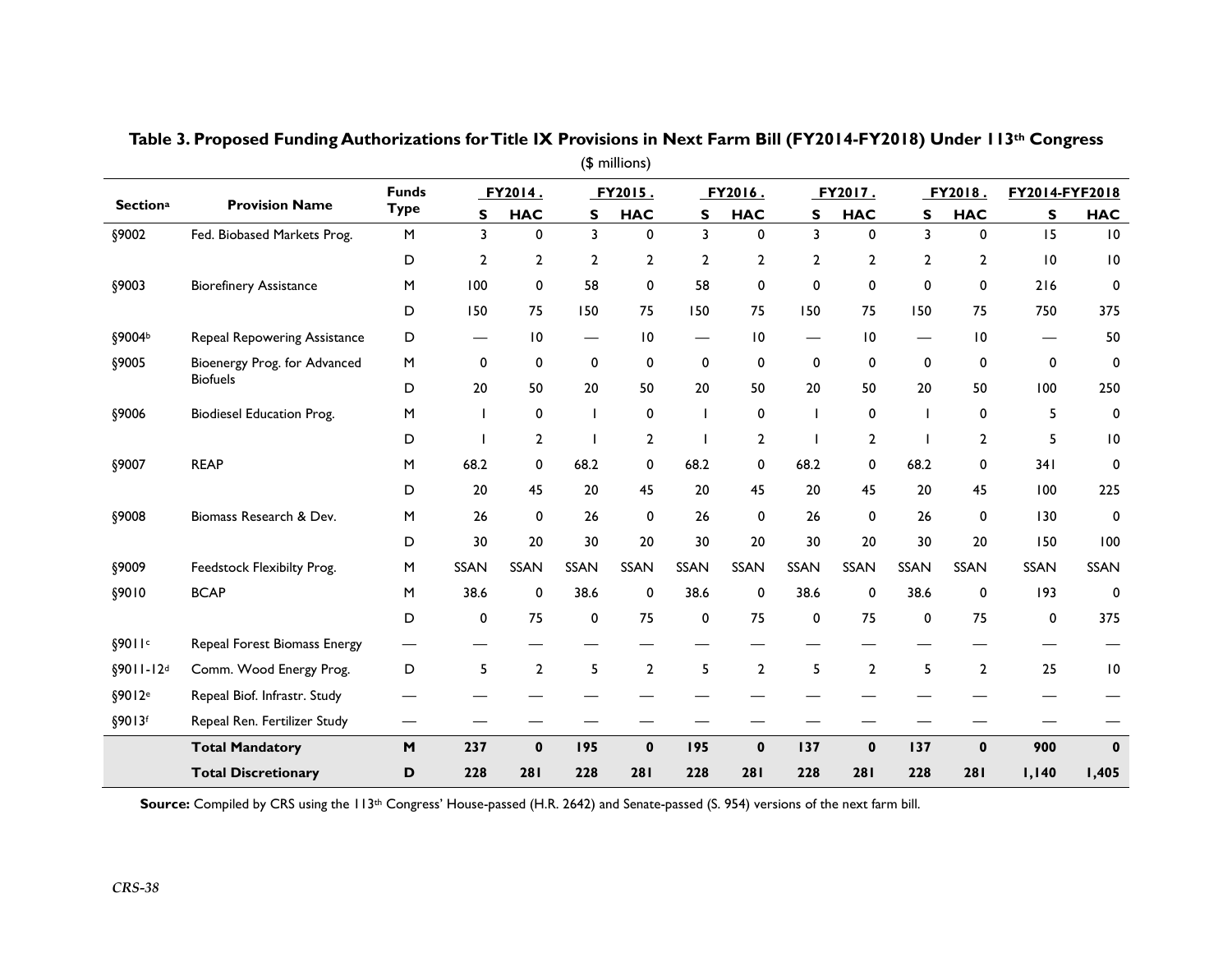Notes: S = Senate; HR = House Resolution; HAC = House Agriculture Committee; D = discretionary funding, i.e., the annual amount authorized to be appropriated; M = mandatory funding, i.e., the annual amount authorized from USDA's CCC; SSAN = Such sums as necessary.

- a.The Rural Energy Self-Sufficiency Initiative is repealed by omission under both H.R. 2642 and S. 954.
- b.The Repowering Assistance Program is repealed by omission in S. 954, but extended by §8004 under H.R. 2642.
- c.The Forest Biomass for Energy program which is repealed by §9010 of S. 954, is not mentioned in H.R. 2642.
- d.The Community Wood Energy Program is §8011 under H.R. 2642 and §9011 under S. 3240.
- e.The Biofuels Infrastructure Study which is repealed by §8012 of H.R. 2642, is not mentioned in S. 954.
- f.The Renewable Fertilizer Study is repealed by §8013 under H.R. 2642 and is not mentioned in S. 954.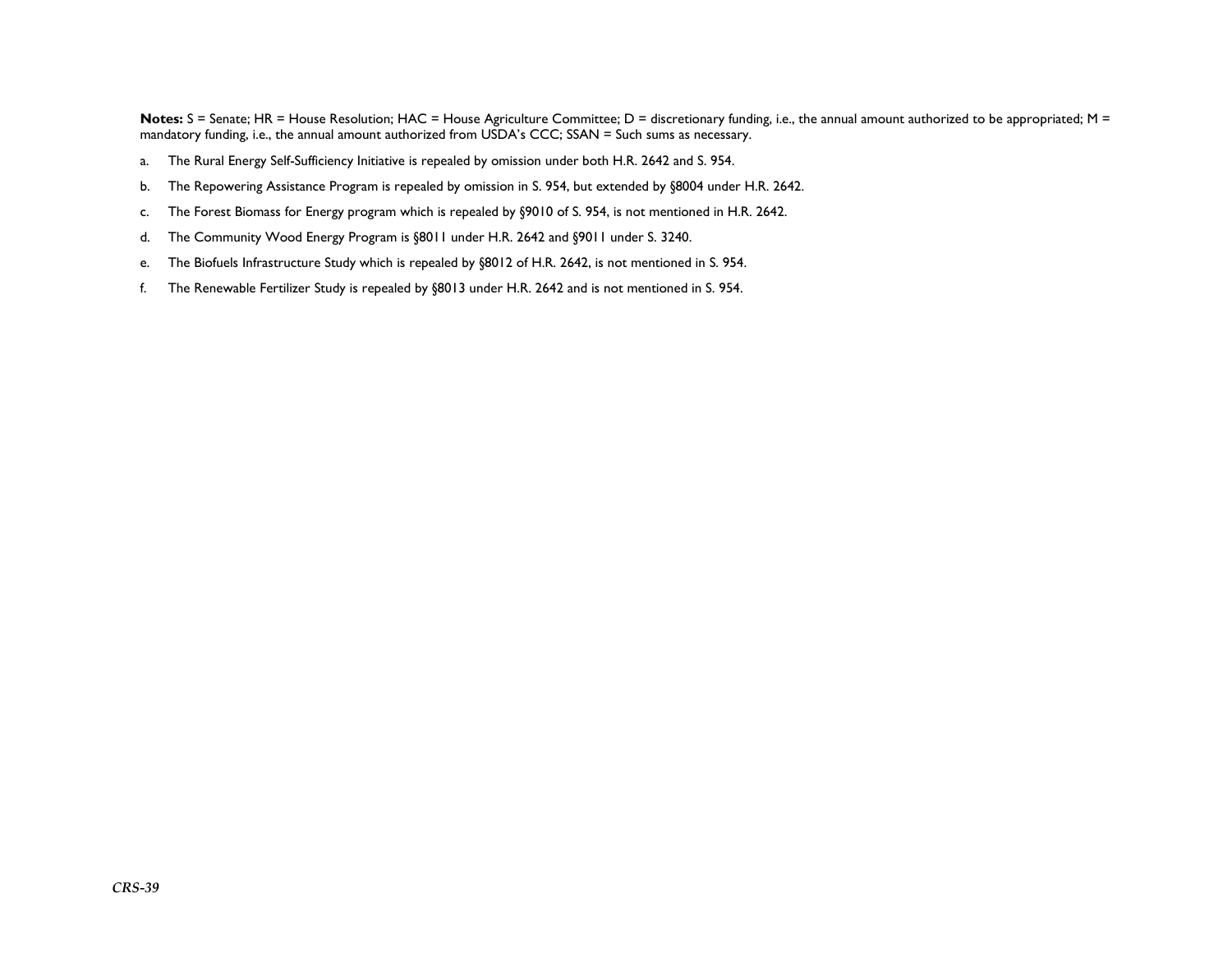# **Appendix. Key Reports on Biofuels**

# **BRDI Interagency Working Groups Reports**<sup>77</sup>

Biomass Research Development Board, *Sustainable and Adequate Biofuels Feedstock Production: Recommendations for Federal Research and Development*, Feedstock Production Interagency Working Group, July 2011.

Biomass Research Development Board, *Biomass Conversion: Challenges for Federal Research and Commercialization*, Biomass Conversion Interagency Working Group, February 2011.

Biomass Research Development Board, *Bioenergy Feedstock Best Management Practices: Summary and Commercialization*, Feedstock Production Interagency Working Group, undated (2011).

Biomass Research Development Board, *Biofuel Feedstock Logistics: Recommendations for Research and Needs*, Feedstock Logistics Interagency Working Group, November 2010.

Biomass Research Development Board, *Increasing Feedstock Production for Biofuels: Economic Drivers, Environmental Implications, and the Role of Research,* Interagency Working Group, December 2008.

Biomass Research Development Board, *National Biofuels Action Plan*, Interagency Working Group, October 2008; available at http://www1.eere.energy.gov/biomass/pdfs/nbap.pdf.

# **Other Federal Government Reports**

USDA, Rural Development Agency, *The Impact of Rural Energy for America Program on Promoting Energy Efficiency and Renewable Energy*, March 2012; available at http://www.rurdev.usda.gov/Reports/rdREAPReportMarch2012.pdf.

USDA, Office of the Chief Economist, Office of Energy Policy and New Uses (OEPNU), *Biobased Economy Indicators*, prepared jointly by OEPNU and the Center for Industrial Research and Service of Iowa State University, OCE-2010-2, September 2011. (A report to the U.S. Congress completed in accordance with Section 948 of the Energy Policy Act of 2005 (P.L. 109- 58).

DOE, *U.S. Billion-Ton Update: Biomass Supply for a Bioenergy and Bioproducts Industry*, Oak Ridge National Laboratory (ORNL), DOE, August 2011; available at http://www1.eere.energy.gov/biomass/pdfs/billion ton update.pdf.

<sup>&</sup>lt;sup>77</sup> These BRDI Interagency Working Group (IWG) reports have been prepared pursuant to Section  $9008(c)(3)(B)$  of the 2008 farm bill and are being disseminated by DOE; available at http://www.usbiomassboard.gov/board/ working\_groups.html.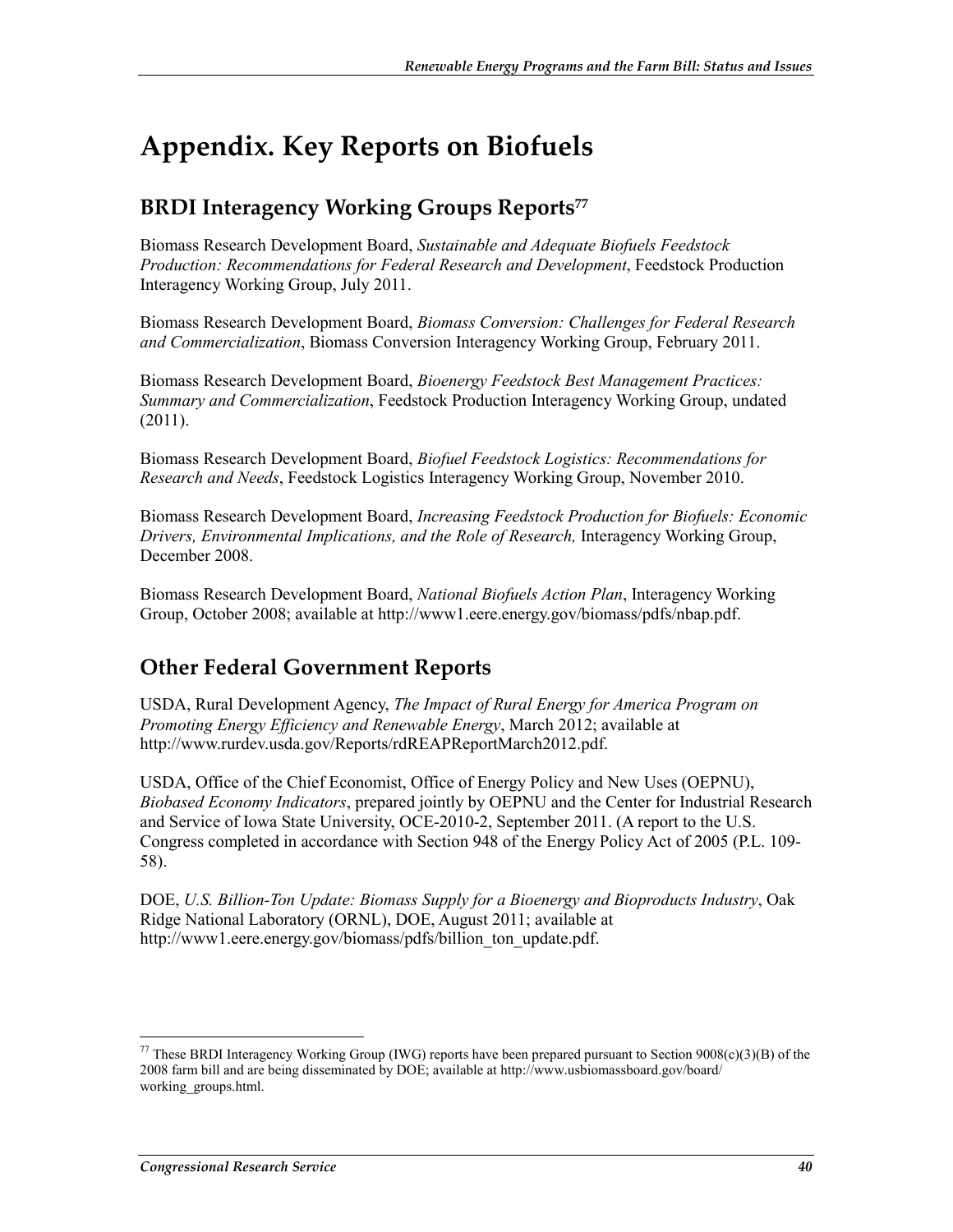USDA, *Renewable Power Opportunities for Rural Communities*, Office of Energy Policy and New Uses, USDA Office of the Chief Economist, April 2011; available at http://www.usda.gov/ oce/reports/energy/RenewablePowerOpportunities-Final.pdf.

USDA, *Effects of Increased Biofuels on the U.S. Economy in 2022*, Mark Gelhar, Ashley Winston, and Agapi Somwaru, Econ. Res. Report No. 102, ERS, USDA, October 2010; available at http://www.ers.usda.gov/Publications/ERR102/ERR102.pdf.

U.S. EPA, *Renewable Fuel Standard Program (RFS2) Regulatory Impact Analysis*, EPA-420-R-10-006, Assessment and Standards Division, Office of Transportation and Air Quality, U.S. EPA, February 2010; available at http://www.epa.gov/otaq/renewablefuels/420r10006.pdf.

USDA, *Ethanol and a Changing Landscape*, Scott Malcolm, Marcel Aillery, and Marca Weinberg, Economic Research Report No. 86, ERS, USDA, November 2009; available at http://www.ers.usda.gov/Publications/ERR86/.

# **Selected Non-Governmental Reports**

CARD, *Outlook for Ethanol and Conventional Biofuel RINs in 2013 and 2014*, Bruce A. Babcock, CARD Policy Brief 12-PB9, December 2012; available at http://www.card.iastate.edu/.

FAPRI, *A Question Worth Billions: Why Isn't the Conventional RIN Price Higher*, FAPRI-MU Report #12-12, FAPRI, December 6, 2012; available at http://www.fapri.missouri.edu/.

FAPRI, *Renewable Fuel Standard Waiver Options during the Drought of 2012,* FAPRI-MU Report #11-12, FAPRI, October 4, 2012; available at http://www.fapri.missouri.edu/.

Steve Brick, "Harnessing the Power of Biomass Residuals: Opportunities and Challenges for Midwestern Renewable Energy," *Heartland Papers*, The Chicago Council on Global Affairs©2011, November 2011.

Bruce A. Babcock, *The Impact of U.S. Biofuels Policies on Agricultural Price Levels and Volatility*, Issue Paper No. 35, International Center for Trade and Sustainable Development, Geneva, Switzerland, June 2011; available at http://www.ictsd.org.

FAPRI, *U.S. Biofuel Baseline and Impact of Extending the \$0.45 Ethanol Blenders Credit,* FAPRI-MU Report #07-11, FAPRI, June 27, 2011; available at http://www.fapri.missouri.edu/.

CARD, *The Impact of Ethanol and Ethanol Subsidies on Corn Prices: Revisiting History*, Bruce A. Babcock and Jacinto F. Fabiosa, Center for Agricultural Research and Development (CARD), CARD Policy Brief 11-PB 5, April 2011; available at http://www.card.iastate.edu/.

CARD, *Impact on Ethanol, Corn, and Livestock from Imminent U.S. Ethanol Policy Decisions*, Bruce A. Babcock, CARD Policy Brief 10-PB3, November 2010; available at http://www.card.iastate.edu/.

CARD, *Mandates, Tax Credits, and Tariffs: Does the U.S. Biofuels Industry Need Them All?* Bruce A. Babcock, CARD Policy Brief 10-PB-1, March 2010; available at http://www.card.iastate.edu/.